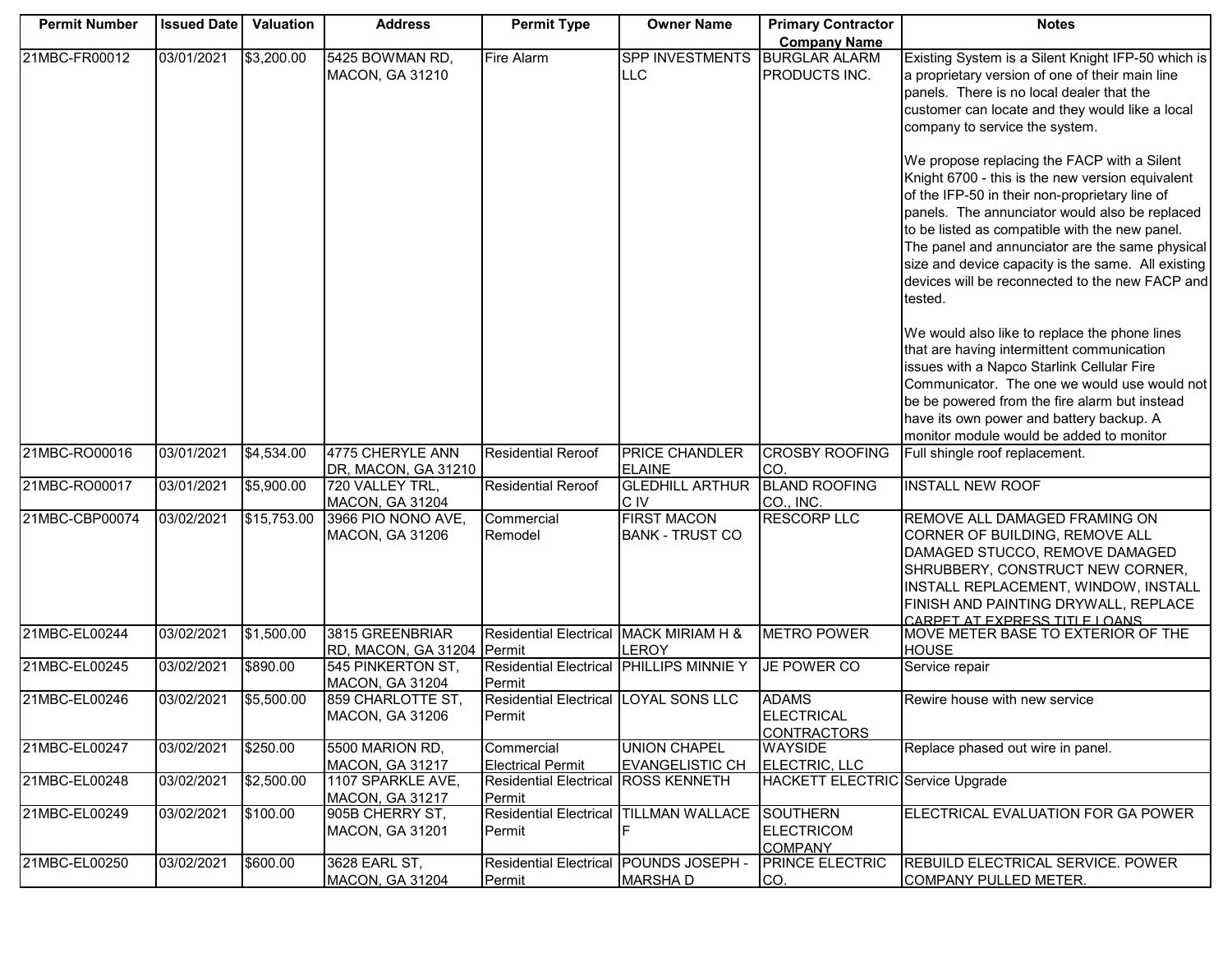| 21MBC-PL00031  | 03/02/2021 | \$3,500.00  | 540 HEMLOCK ST,                              | Commercial                              | <b>HEMLOCK</b>                                     | <b>PYLES PLUMBING</b>                  | Remove existing sink in CT control room and                                                    |
|----------------|------------|-------------|----------------------------------------------|-----------------------------------------|----------------------------------------------------|----------------------------------------|------------------------------------------------------------------------------------------------|
|                |            |             | <b>MACON, GA 31201</b>                       | <b>Plumbing Permit</b>                  | <b>PROPERTIES LLC</b>                              | <b>AND UTILITY</b>                     | reinstall in new location in CT scanner room.                                                  |
|                |            |             |                                              |                                         |                                                    | <b>CONTRACTORS</b><br>INC.             | Remove concrete slab as required for waste line.<br>Route water and vent piping above ceiling. |
|                |            |             |                                              |                                         |                                                    |                                        |                                                                                                |
| 21MBC-RBP00115 | 03/02/2021 | \$90,000.00 | 208 BELVEDERE DR,                            | Accessory Building -                    | KOVAC JOE W JR &                                   |                                        | ACCESSORY BUILDING WITH A DETACHED                                                             |
|                |            |             | MACON, GA 31204                              | Residential                             | C P                                                |                                        | ACCESSORY STRUCTURE (PAVILLION)                                                                |
|                |            |             |                                              |                                         |                                                    |                                        | INCLUDING ELECTRICAL, LOW VOLTAGE,                                                             |
|                |            |             |                                              |                                         |                                                    |                                        | MECHANICAL. PLUMBING                                                                           |
| 21MBC-RLV00048 | 03/02/2021 | \$600.00    | 1252 WESTMOUNT<br><b>RD, MACON, GA 31204</b> | Low Voltage<br>Residential              | <b>DAVIS HOWARD II</b>                             | <b>ADT SECURITY</b>                    | <b>Ba Alarm</b>                                                                                |
| 21MBC-RLV00049 | 03/02/2021 | \$600.00    | 3164 OHARA DR N,                             | Low Voltage                             | <b>HOGAN NATHANIEL</b>                             | <b>SERVICES</b><br><b>ADT SECURITY</b> | <b>BA Alarm</b>                                                                                |
|                |            |             | <b>MACON, GA 31206</b>                       | Residential                             |                                                    | <b>SERVICES</b>                        |                                                                                                |
| 21MBC-RO00027  | 03/02/2021 | \$22,519.00 | 208 BRADFORD PL,                             | <b>Residential Reroof</b>               | <b>HALL AIMEE &amp;</b>                            | <b>CROSBY ROOFING</b>                  | Full shingle roof install, TPO roofing section                                                 |
|                |            |             | <b>MACON, GA 31210</b>                       |                                         | <b>MATTHEW R</b>                                   | CO.                                    |                                                                                                |
| 21MBC-CBP00071 | 03/03/2021 | \$8,500.00  | 2050 MERIWOOD DR                             | Commercial                              | <b>WALNUT HILLS</b>                                | <b>GEORGIA WATER</b>                   | Interior Renovation:                                                                           |
|                |            |             | Unit 109A, MACON, GA                         | Remodel                                 | <b>APARTMENTS</b>                                  | <b>EXTRACTION INC</b>                  | Install new flooring                                                                           |
|                |            |             | 31211                                        |                                         |                                                    |                                        | Prep and paint interior walls, ceiling and trim                                                |
|                |            |             |                                              |                                         |                                                    |                                        | Install new doors as needed                                                                    |
|                |            |             |                                              |                                         |                                                    |                                        | Re-finish countertops                                                                          |
|                |            |             |                                              |                                         |                                                    |                                        | Install mini-blinds                                                                            |
|                |            |             |                                              |                                         |                                                    |                                        | Prep and paint cabinets                                                                        |
|                |            |             |                                              |                                         |                                                    |                                        | Install new hardware<br>Install new annliances                                                 |
| 21MBC-CBP00072 | 03/03/2021 | \$8,500.00  | 2050 MERIWOOD DR                             | Commercial                              | <b>WALNUT HILLS</b>                                | <b>GEORGIA WATER</b>                   | Interior Renovation:                                                                           |
|                |            |             | Unit 109C, MACON, GA                         | Remodel                                 | <b>APARTMENTS</b>                                  | <b>EXTRACTION INC</b>                  | Install new flooring                                                                           |
|                |            |             | 31211                                        |                                         |                                                    |                                        | Prep and paint interior walls, ceiling and trim                                                |
|                |            |             |                                              |                                         |                                                    |                                        | Install new doors as needed                                                                    |
|                |            |             |                                              |                                         |                                                    |                                        | Re-finish countertops                                                                          |
|                |            |             |                                              |                                         |                                                    |                                        | Install mini-blinds                                                                            |
|                |            |             |                                              |                                         |                                                    |                                        | Prep and paint cabinets                                                                        |
|                |            |             |                                              |                                         |                                                    |                                        | Install new hardware<br>netall new annliances                                                  |
| 21MBC-CBP00073 | 03/03/2021 | \$8,500.00  | 2050 Meriwood Dr Unit                        | Commercial                              | <b>Walnut Hills</b>                                | <b>GEORGIA WATER</b>                   | Interior Renovation:                                                                           |
|                |            |             | 109D, Macon, GA                              | Remodel                                 | Apartments QOZB                                    | <b>EXTRACTION INC</b>                  | Install new flooring                                                                           |
|                |            |             | 31211                                        |                                         | <b>LLC</b>                                         |                                        | Prep and paint interior walls, ceiling and trim                                                |
|                |            |             |                                              |                                         |                                                    |                                        | Install new doors as needed                                                                    |
|                |            |             |                                              |                                         |                                                    |                                        | Re-finish countertops                                                                          |
|                |            |             |                                              |                                         |                                                    |                                        | Install mini-blinds                                                                            |
|                |            |             |                                              |                                         |                                                    |                                        | Prep and paint cabinets                                                                        |
|                |            |             |                                              |                                         |                                                    |                                        | Install new hardware<br><u>Install now anniiances</u>                                          |
| 21MBC-EL00236  | 03/03/2021 | \$0.00      | 1500 MERCER                                  | Commercial                              | THE CORPORATION SOUTHERN                           |                                        | Georgia Power asking for reinspection due to                                                   |
|                |            |             | UNIVERSITY DR,                               | <b>Electrical Permit</b>                | OF MERCER                                          | <b>ELECTRICOM</b>                      | missing paperwork on their side.                                                               |
|                |            |             | <b>MACON, GA 31201</b>                       |                                         |                                                    | <b>COMPANY</b>                         | New service installation, previously approved by                                               |
|                |            |             |                                              |                                         |                                                    |                                        | Kevin Kent. Permit Approval was left in the meter                                              |
| 21MBC-EL00240  | 03/03/2021 | \$46,874.00 | 144 COLD CREEK                               |                                         | Residential Electrical CHESHIRE BRYAN E MARC JONES |                                        | backbox by Kent.<br>Residential Solar Panels Installation; Installing 30                       |
|                |            |             | PKWY, MACON, GA                              | Permit                                  |                                                    | <b>CONSTRUCTION</b>                    | pv solar panels on homeowner's existing rooftop -                                              |
|                |            |             | 31210                                        |                                         |                                                    | <b>LLC</b>                             | All electrical wiring included.                                                                |
| 21MBC-EL00243  | 03/03/2021 | \$26,026.68 | 512 VILLA CREST AVE,                         | Residential Electrical HICKS FRANK JR & |                                                    | <b>TITAN SOLAR</b>                     | Installation of 9.180kW PV system                                                              |
|                |            |             | MACON, GA 31206                              | Permit                                  | LILLIAN                                            | POWER GA                               |                                                                                                |
| 21MBC-EL00251  | 03/03/2021 | \$250.00    | 3220 RIVERSIDE DR                            | Commercial                              | NORTH 75 LLC                                       | <b>BAXLEY ELECTRIC</b>                 | <b>POWER RESTORE</b>                                                                           |
|                |            |             | UNIT C, MACON, GA                            | <b>Electrical Permit</b>                |                                                    | COMPANY INC.                           |                                                                                                |
|                |            |             | 31210                                        |                                         |                                                    |                                        |                                                                                                |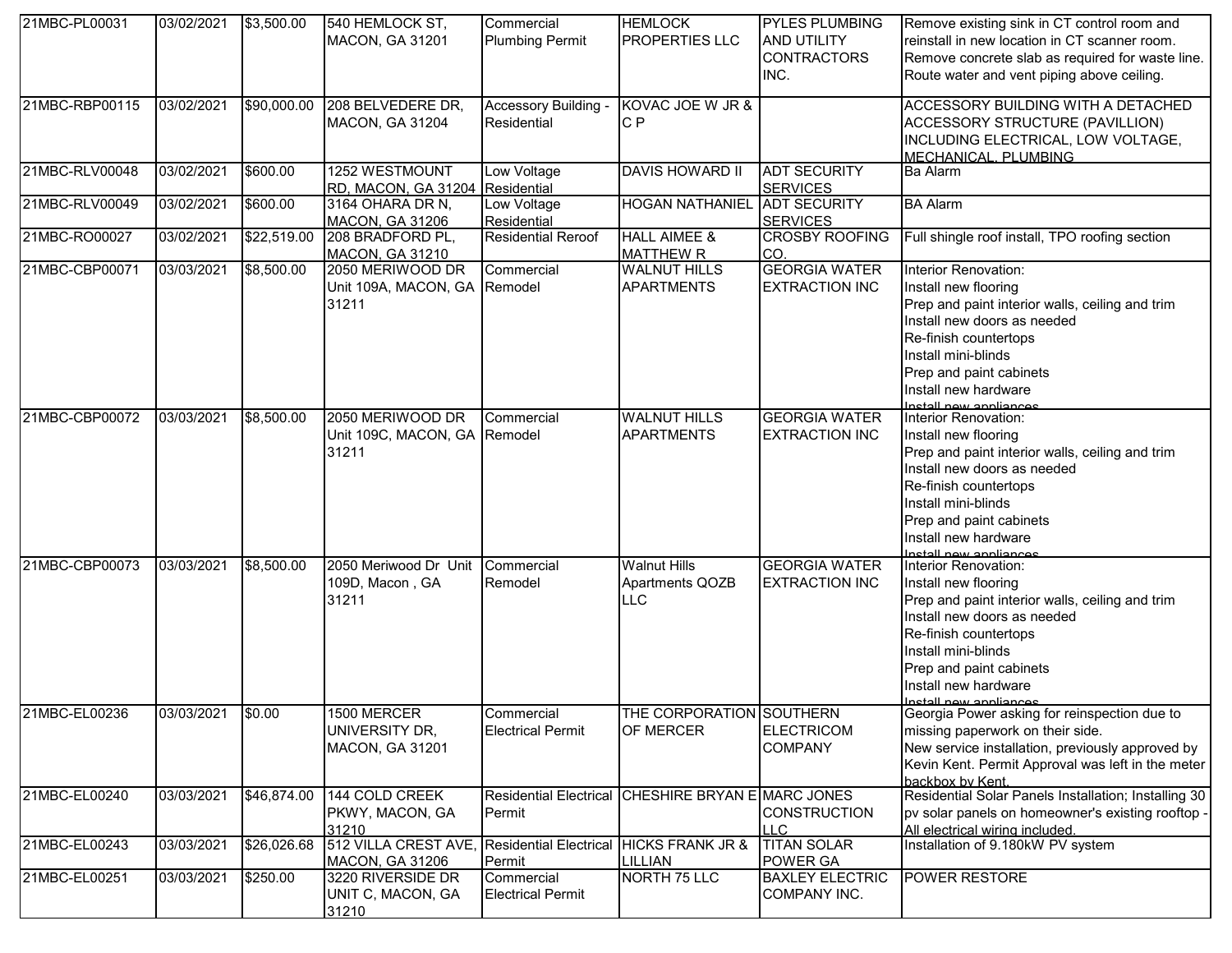| 21MBC-EL00252  | 03/03/2021 | \$3,000.00  | 4135 SAN CARLOS DR, Residential Electrical FALL NDEYE AIDA |                            |                                      | OJ'S ELECTRIC                     | NEW SERVICE REWIRE                                  |
|----------------|------------|-------------|------------------------------------------------------------|----------------------------|--------------------------------------|-----------------------------------|-----------------------------------------------------|
|                |            |             | MACON, GA 31206                                            | Permit                     |                                      | <b>SERVICES</b>                   |                                                     |
| 21MBC-MC00067  | 03/03/2021 | \$6,250.00  | 5401 ROGERS RD,                                            | Residential                | <b>SCHOENER</b>                      | <b>BUCKY HOLLAND</b>              | 4 ton hp                                            |
|                |            |             | <b>MACON, GA 31052</b>                                     | <b>Mechanical Permit</b>   | <b>BENJAMIN D</b>                    | <b>HEATING &amp; AIR INC.</b>     |                                                     |
| 21MBC-MC00068  | 03/03/2021 | \$4,850.00  | 120 ST MARTINIQUE                                          | Residential                | <b>SCHNEIDER CHRIS</b>               | <b>BUCKY HOLLAND</b>              | 3 ton hp                                            |
|                |            |             | PL, MACON, GA 31210 Mechanical Permit                      |                            | & ELLEN                              | <b>HEATING &amp; AIR INC.</b>     |                                                     |
| 21MBC-MC00069  | 03/03/2021 | \$10,290.00 | 465 LACEBARK DR,                                           | Residential                | <b>LEMONS REBECCA</b>                | <b>BUCKY HOLLAND</b>              | 2.5 ton hp                                          |
|                |            |             | <b>MACON, GA 31220</b>                                     | <b>Mechanical Permit</b>   | & HENRY                              | <b>HEATING &amp; AIR INC.</b>     |                                                     |
| 21MBC-MC00070  | 03/03/2021 | \$6,510.00  | 6015 WESTERN CIR,                                          | Residential                | <b>FRIAR MARK &amp;</b>              | <b>BUCKY HOLLAND</b>              | 5 ton hp                                            |
|                |            |             | <b>MACON, GA 31216</b>                                     | <b>Mechanical Permit</b>   | <b>KRISTI</b>                        | HEATING & AIR INC.                |                                                     |
| 21MBC-MC00071  | 03/03/2021 | \$13,291.00 | 231 PEBBLEBROOK                                            | Residential                | <b>BELOTE MICHAEL</b>                | <b>BUCKY HOLLAND</b>              | 3 ton hp                                            |
|                |            |             | LN, MACON, GA 31220                                        | <b>Mechanical Permit</b>   |                                      | <b>HEATING &amp; AIR INC.</b>     |                                                     |
| 21MBC-MC00072  | 03/03/2021 | \$3,850.00  | 133 HUDSON WAY,                                            | Residential                | <b>MARCHMAN JULIE</b>                | <b>BUCKY HOLLAND</b>              | 1.5 ton hp                                          |
|                |            |             | MACON, GA 31216                                            | <b>Mechanical Permit</b>   | <b>HARPER &amp;</b>                  | <b>HEATING &amp; AIR INC.</b>     |                                                     |
| 21MBC-MC00073  | 03/03/2021 | \$4,396.00  | 109 HILLBROOKE CT,                                         | Residential                | <b>NEWTON GERALD</b>                 | <b>BUCKY HOLLAND</b>              | 2 ton hp                                            |
|                |            |             | <b>MACON, GA 31210</b>                                     | <b>Mechanical Permit</b>   | D & DEBORAH S                        | HEATING & AIR INC.                |                                                     |
| 21MBC-MC00074  | 03/03/2021 | \$5,470.00  | 2034 DOVE ST,                                              | Residential                | <b>KING CAROL</b>                    | <b>BUCKY HOLLAND</b>              | 2.5 ton a/c coil, furnace                           |
|                |            |             | <b>MACON, GA 31204</b>                                     | <b>Mechanical Permit</b>   | <b>MCELHANEY</b>                     | <b>HEATING &amp; AIR INC.</b>     |                                                     |
| 21MBC-MC00075  | 03/03/2021 | \$15,990.00 | 265 ORANGE ST,                                             | Residential                | <b>COPE PAMELA S</b>                 | <b>BUCKY HOLLAND</b>              | 2-2 ton hp                                          |
|                |            |             | <b>MACON, GA 31201</b>                                     | <b>Mechanical Permit</b>   |                                      | <b>HEATING &amp; AIR INC.</b>     |                                                     |
| 21MBC-PO00003  | 03/03/2021 | \$50,000.00 | 3969 RIVER PLACE                                           | Pool - Commercial          | <b>SAINATH</b>                       | <b>MID-STATE POOLS</b>            | Building a swimming pool                            |
|                |            |             | DR, MACON, GA 31210                                        |                            | <b>HOSPITALITY LLC</b>               |                                   |                                                     |
| 21MBC-RBP00116 | 03/03/2021 |             | \$206,325.00 240 TRELLIS WALK,                             | New Single Family          | EDGAR HUGHSTON EDGAR HOUSTON         |                                   | New single family residence for Tivoli Place lot 15 |
|                |            |             | <b>MACON, GA 31220</b>                                     | <b>Dwelling</b>            | <b>BUILDER INC</b>                   | <b>BUILDER, INC.</b>              |                                                     |
| 21MBC-RBP00117 | 03/03/2021 |             | \$135,000.00 632 BRITTON WAY,                              | New Single Family          | <b>HOME PLACER LLC</b>               |                                   | CUSTOM HOMES BY Single family including 3 trades    |
|                |            |             | MACON, GA 31216                                            | <b>Dwelling</b>            |                                      | <b>MICHELE</b>                    |                                                     |
| 21MBC-RBP00118 | 03/03/2021 |             | \$212,175.00 244 TRELLIS WALK,                             | New Single Family          | <b>EDGAR HUGHSTON</b>                | <b>EDGAR HOUSTON</b>              | New Single Family Residence including 3 trades      |
|                |            |             | <b>MACON, GA 31220</b>                                     | <b>Dwelling</b>            | <b>BUILDER INC</b>                   | <b>BUILDER, INC</b>               |                                                     |
| 21MBC-RBP00120 | 03/03/2021 | \$8,000.00  | 1598 MARIGOLD AVE,                                         | <b>Residential Remodel</b> | <b>RAINIER CAPITAL</b>               | DIVERSIFIED 2004,                 | UPDATE EXISTING RESIDENCE WITH ROOF,                |
|                |            |             | MACON, GA 31204                                            |                            | <b>INVESTMENTS</b>                   | <b>LLC</b>                        | NEW WINDOWS, REMOVE ONE INTERIOR                    |
|                |            |             |                                                            |                            |                                      |                                   | WALL, SHEET ROCK, PAINT, AND FLOORING               |
| 21MBC-RLV00046 | 03/03/2021 | \$600.00    | 1861 WAVERLAND                                             | Low Voltage                | <b>CHRISTIAN EMORY</b>               | <b>ADT SECURITY</b>               | <b>BA Alarm</b>                                     |
|                |            |             | CIR, MACON, GA 31211 Residential                           |                            | D                                    | <b>SERVICES</b>                   |                                                     |
| 21MBC-RLV00047 | 03/03/2021 | \$600.00    | 2300 OLLIE DR,                                             | Low Voltage                | <b>UNITED BANK</b>                   | <b>ADT SECURITY</b>               | <b>BA Alarm</b>                                     |
|                |            |             | MACON, GA 31217                                            | Residential                | <b>CUSTODIAN FOR</b>                 | <b>SERVICES</b>                   |                                                     |
| 21MBC-RO00018  | 03/03/2021 | \$10,000.00 | 108 TOBEE DR,                                              | <b>Residential Reroof</b>  | <b>BOWENS JOSEPH</b>                 | <b>BLAND ROOFING</b>              | REMOVE EXISTING SHINGLES AND INSTALL                |
|                |            |             | <b>MACON, GA 31052</b>                                     |                            | JR & IRENE                           | CO., INC.                         | NEW SHINGLES. HAUL OFF ALL DEBRIS.                  |
| 21MBC-RO00019  | 03/03/2021 | \$12,000.00 | 537 EDGEFIELD WAY, Residential Reroof                      |                            | <b>WOLFE DARRYL L</b>                | <b>BLAND ROOFING</b>              | REMOVE EXISTING SHINGLES AND INSTALL                |
|                |            |             | <b>MACON, GA 31210</b>                                     |                            |                                      | CO., INC.                         | NEW SHINGLES. HAUL OFF ALL DEBRIS.                  |
| 21MBC-RO00020  | 03/03/2021 | \$10,000.00 | 4309 OLD CLUB RD,                                          | <b>Residential Reroof</b>  | RABUN WILLIAM R                      | <b>BLAND ROOFING</b>              | REMOVE EXISTING SHINGLES AND INSTALL                |
|                |            |             | <b>MACON, GA 31210</b>                                     |                            |                                      | CO., INC.                         | NEW SHINGLES. HAUL OFF ALL DEBRIS.                  |
| 21MBC-RO00021  | 03/03/2021 | \$7,000.00  | 105 WATERFORD CT, Residential Reroof                       |                            | <b>CLAUSON JASON W BLAND ROOFING</b> |                                   | REMOVE EXISTING SHINGLES AND INSTALL                |
|                |            |             | MACON, GA 31210                                            |                            | & KATHLEEN                           | CO., INC.                         | NEW SHINGLES. HAUL OFF ALL DEBRIS.                  |
| 21MBC-RO00022  | 03/03/2021 | \$4,000.00  | 2703 PEARSON CIR,                                          | <b>Residential Reroof</b>  | <b>BRONNER EVA</b>                   | <b>BLAND ROOFING</b>              | <b>REMOVE EXISTING SHINGLES AND INSTALL</b>         |
|                |            |             | <b>MACON, GA 31216</b>                                     |                            |                                      | CO., INC.                         | NEW SHINGLES. HAUL OFF ALL DEBRIS                   |
| 21MBC-RO00023  | 03/03/2021 | \$11,000.00 | 787 AFTON CT,                                              | <b>Residential Reroof</b>  | <b>ANDREWS</b>                       | <b>BLAND ROOFING</b>              | REMOVE EXISTING SHINGLES AND INSTALL                |
|                |            |             | <b>MACON, GA 31210</b>                                     |                            | CHRISTOPHER L & J CO., INC.          |                                   | NEW SHINGLES. HAUL OFF ALL DEBRIS                   |
|                |            |             |                                                            |                            |                                      |                                   |                                                     |
| 21MBC-RO00024  | 03/03/2021 | \$9,000.00  | 3812 RIDGE AVE,                                            | <b>Residential Reroof</b>  | <b>COZART JACOB &amp;</b>            | <b>BLAND ROOFING</b>              | REMOVE EXISTING SHINGLES AND INSTALL                |
|                |            |             | MACON, GA 31204                                            |                            | <b>ETAL</b>                          | CO., INC.                         | NEW SHINGLES. HAUL OFF ALL DEBRIS.                  |
| 21MBC-RO00025  | 03/03/2021 | \$6,000.00  | 2592 HUNTINGTON                                            | <b>Residential Reroof</b>  | <b>FLATAU WILLIAM M</b>              | <b>BLAND ROOFING</b>              | REMOVE EXISTING SHINGLES AND INSTALL                |
|                |            |             |                                                            |                            |                                      |                                   |                                                     |
| 21MBC-RO00026  | 03/03/2021 | \$8,000.00  | DR, MACON, GA 31204                                        | <b>Residential Reroof</b>  | <b>GONZALES SUSAN</b>                | CO., INC.<br><b>BLAND ROOFING</b> | NEW SHINGLES. HAUL OFF ALL DEBRIS.                  |
|                |            |             | 110 ARBOR CLIMB,                                           |                            |                                      |                                   | <b>REPLACE SHINGLES ON EXISTING ROOF.</b>           |
|                |            |             | <b>MACON, GA 31210</b>                                     |                            | Α                                    | CO., INC.                         | <b>HAUL OFF ALL DEBRIS</b>                          |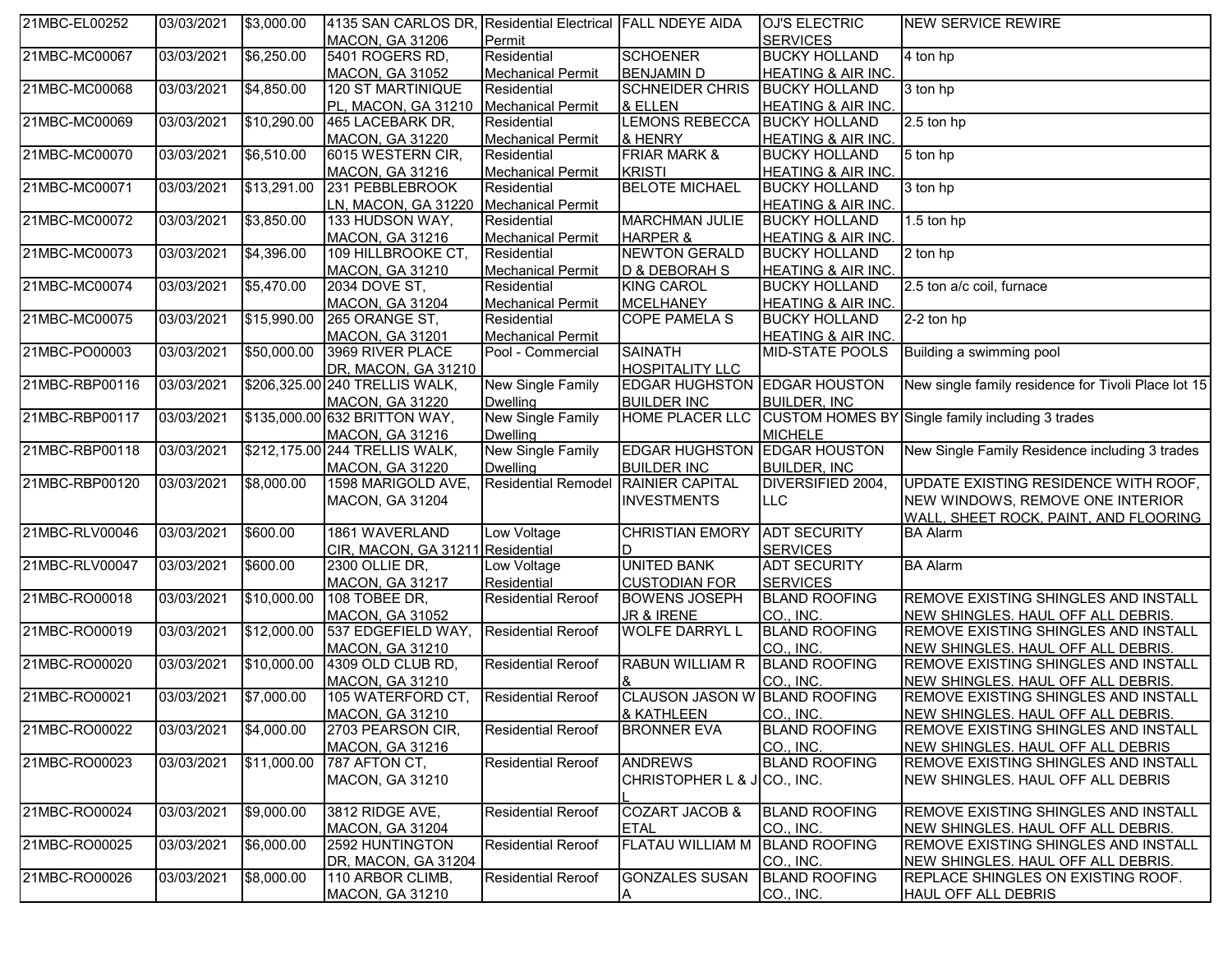| 21MBC-RO00028  | 03/03/2021 | \$6,150.00 | 1009 NORMANDY RD,<br><b>MACON, GA 31210</b>               | <b>Residential Reroof</b>                        | <b>KERNAN MARY</b>                       | <b>CROSBY ROOFING</b><br>CO.                  | Full shingle roof replacement ---- 3.4.21                                                                                                                                                                                                                   |
|----------------|------------|------------|-----------------------------------------------------------|--------------------------------------------------|------------------------------------------|-----------------------------------------------|-------------------------------------------------------------------------------------------------------------------------------------------------------------------------------------------------------------------------------------------------------------|
| 21MBC-CBP00078 | 03/04/2021 | \$8,500.00 | 2050 MERIWOOD DR<br>Unit 110A, MACON, GA Remodel<br>31211 | Commercial                                       | <b>WALNUT HILLS</b><br><b>APARTMENTS</b> | <b>GEORGIA WATER</b><br><b>EXTRACTION INC</b> | Interior Renovation:<br>Install new flooring<br>Prep and paint interior walls, ceiling and trim<br>Install new doors as needed<br>Re-finish countertops<br>Install mini-blinds<br>Prep and paint cabinets<br>Install new hardware                           |
| 21MBC-CBP00079 | 03/04/2021 | \$8,500.00 | 2050 MERIWOOD DR<br>UNIT 110B, MACON,<br>GA 31211         | Commercial<br>Remodel                            | <b>WALNUT HILLS</b><br><b>APARTMENTS</b> | <b>GEORGIA WATER</b><br><b>EXTRACTION INC</b> | Install new appliances<br>Interior Renovation:<br>Install new flooring<br>Prep and paint interior walls, ceiling and trim<br>Install new doors as needed<br>Re-finish countertops<br>Install mini-blinds<br>Prep and paint cabinets<br>Install new hardware |
| 21MBC-EL00153  | 03/04/2021 | \$250.00   | 1203 Crystal Lake<br>Circle, Macon, GA<br>31206           | Residential Electrical NEW GEN 235 LLC<br>Permit |                                          | <b>RESOLVE</b><br><b>ELECTRIC</b>             | netall_new_annliances<br>Power off over 6 months                                                                                                                                                                                                            |
| 21MBC-EL00154  | 03/04/2021 | \$250.00   | 1301 Crystal Lake<br>Circle, Macon, GA<br>31206           | Residential Electrical NEW GEN 235 LLC<br>Permit |                                          | <b>RESOLVE</b><br><b>ELECTRIC</b>             | Power off over 6 months                                                                                                                                                                                                                                     |
| 21MBC-EL00155  | 03/04/2021 | \$250.00   | 1501 Crystal Lake<br>Circle, Macon, GA<br>31206           | Residential Electrical NEW GEN 235 LLC<br>Permit |                                          | <b>RESOLVE</b><br><b>ELECTRIC</b>             | Power off over 6 months                                                                                                                                                                                                                                     |
| 21MBC-EL00156  | 03/04/2021 | \$250.00   | 1502 Crystal Lake<br>Circle, Macon, GA<br>31206           | Residential Electrical NEW GEN 235 LLC<br>Permit |                                          | <b>RESOLVE</b><br><b>ELECTRIC</b>             | Power off over 6 months                                                                                                                                                                                                                                     |
| 21MBC-EL00157  | 03/04/2021 | \$250.00   | 1503 Crystal Lake<br>Circle, Macon, GA<br>31206           | Residential Electrical NEW GEN 235 LLC<br>Permit |                                          | <b>RESOLVE</b><br><b>ELECTRIC</b>             | Power off over 6 months                                                                                                                                                                                                                                     |
| 21MBC-EL00158  | 03/04/2021 | \$250.00   | 1302 Crystal Lake<br>Circle, Macon, GA<br>31206           | Residential Electrical NEW GEN 235 LLC<br>Permit |                                          | <b>RESOLVE</b><br><b>ELECTRIC</b>             | Power off over 6 months                                                                                                                                                                                                                                     |
| 21MBC-EL00159  | 03/04/2021 | \$250.00   | 1601 Crystal Lake<br>Circle, Macon, GA<br>31206           | Residential Electrical NEW GEN 235 LLC<br>Permit |                                          | <b>RESOLVE</b><br><b>ELECTRIC</b>             | Power off over 6 months                                                                                                                                                                                                                                     |
| 21MBC-EL00160  | 03/04/2021 | \$250.00   | 1602 Crystal Lake<br>Circle, Macon, GA<br>31206           | Residential Electrical NEW GEN 235 LLC<br>Permit |                                          | <b>RESOLVE</b><br><b>ELECTRIC</b>             | Power off over 6 months                                                                                                                                                                                                                                     |
| 21MBC-EL00161  | 03/04/2021 | \$250.00   | 1303 Crystal Lake<br>Circle, Macon, GA<br>31206           | Residential Electrical NEW GEN 235 LLC<br>Permit |                                          | <b>RESOLVE</b><br><b>ELECTRIC</b>             | Power off over 6 months                                                                                                                                                                                                                                     |
| 21MBC-EL00162  | 03/04/2021 | \$250.00   | 1603 Crystal Lake<br>Circle, Macon, GA<br>31206           | Residential Electrical NEW GEN 235 LLC<br>Permit |                                          | <b>RESOLVE</b><br><b>ELECTRIC</b>             | Power off over 6 months                                                                                                                                                                                                                                     |
| 21MBC-EL00163  | 03/04/2021 | \$250.00   | 1304 Crystal Lake<br>Circle, Macon, GA<br>31206           | Residential Electrical NEW GEN 235 LLC<br>Permit |                                          | <b>RESOLVE</b><br><b>ELECTRIC</b>             | Power off over 6 months                                                                                                                                                                                                                                     |
| 21MBC-EL00164  | 03/04/2021 | \$250.00   | 1604 Crystal Lake<br>Circle, Macon, GA<br>31206           | Residential Electrical NEW GEN 235 LLC<br>Permit |                                          | <b>RESOLVE</b><br><b>ELECTRIC</b>             | Power off over 6 months                                                                                                                                                                                                                                     |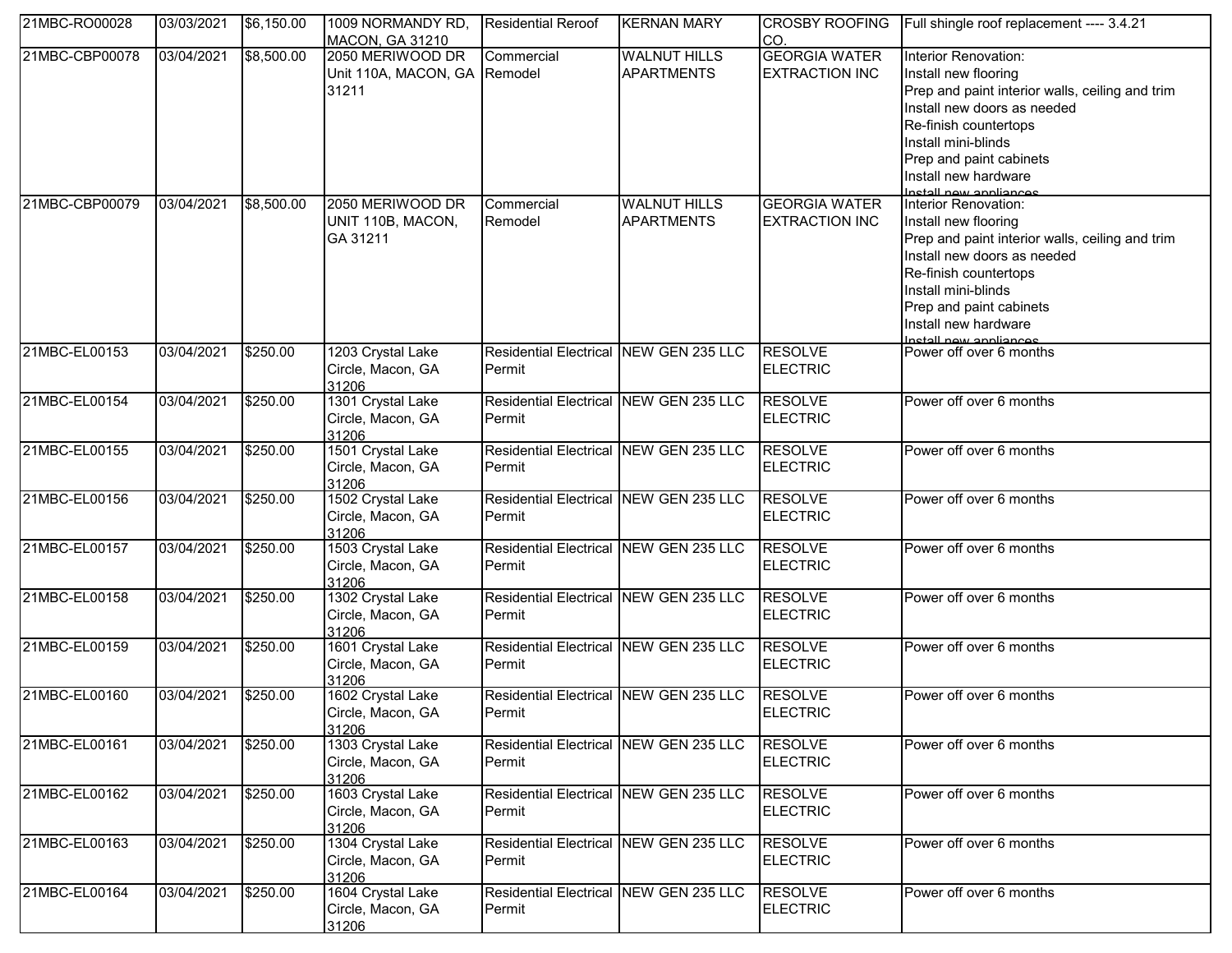| 21MBC-EL00165 | 03/04/2021          | \$250.00 | 1305 Crystal Lake<br>Circle, Macon, GA<br>31206 | Residential Electrical NEW GEN 235 LLC<br>Permit         | <b>RESOLVE</b><br><b>ELECTRIC</b> | Power off over 6 months |
|---------------|---------------------|----------|-------------------------------------------------|----------------------------------------------------------|-----------------------------------|-------------------------|
| 21MBC-EL00166 | 03/04/2021          | \$250.00 | 1605 Crystal Lake<br>Circle, Macon, GA<br>31206 | Residential Electrical NEW GEN 235 LLC<br>Permit         | <b>RESOLVE</b><br><b>ELECTRIC</b> | Power off over 6 months |
| 21MBC-EL00167 | 03/04/2021          | \$250.00 | 1401 Crystal Lake<br>Circle, Macon, GA<br>31206 | Residential Electrical NEW GEN 235 LLC<br>Permit         | <b>RESOLVE</b><br><b>ELECTRIC</b> | Power off over 6 months |
| 21MBC-EL00168 | 03/04/2021          | \$250.00 | 1402 Crystal Lake<br>Circle, Macon, GA<br>31206 | Residential Electrical NEW GEN 235 LLC<br>Permit         | <b>RESOLVE</b><br><b>ELECTRIC</b> | Power off over 6 months |
| 21MBC-EL00169 | 03/04/2021          | \$250.00 | 1403 Crystal Lake<br>Circle, Macon, GA<br>31206 | Residential Electrical NEW GEN 235 LLC<br>Permit         | <b>RESOLVE</b><br><b>ELECTRIC</b> | Power off over 6 months |
| 21MBC-EL00170 | 03/04/2021          | \$250.00 | 1404 Crystal Lake<br>Circle, Macon, GA<br>31206 | Residential Electrical NEW GEN 235 LLC<br>Permit         | <b>RESOLVE</b><br><b>ELECTRIC</b> | Power off over 6 months |
| 21MBC-EL00171 | 03/04/2021          | \$250.00 | 1409 Crystal Lake<br>Circle, Macon, GA<br>31206 | Residential Electrical NEW GEN 235 LLC<br>Permit         | <b>RESOLVE</b><br><b>ELECTRIC</b> | Power off over 6 months |
| 21MBC-EL00172 | 03/04/2021          | \$250.00 | 1410 Crystal Lake<br>Circle, Macon, GA<br>31206 | Residential Electrical NEW GEN 235 LLC<br>Permit         | <b>RESOLVE</b><br><b>ELECTRIC</b> | Power off over 6 months |
| 21MBC-EL00173 | 03/04/2021          | \$250.00 | 1411 Crystal Lake<br>Circle, Macon, GA<br>31206 | Residential Electrical NEW GEN 235 LLC<br>Permit         | <b>RESOLVE</b><br><b>ELECTRIC</b> | Power off over 6 months |
| 21MBC-EL00174 | 03/04/2021          | \$250.00 | 1412 Crystal Lake<br>Circle, Macon, GA<br>31206 | Residential Electrical NEW GEN 235 LLC<br>Permit         | <b>RESOLVE</b><br><b>ELECTRIC</b> | Power off over 6 months |
| 21MBC-EL00175 | 03/04/2021          | \$250.00 | 1413 Crystal Lake<br>Circle, Macon, GA<br>31206 | Residential Electrical NEW GEN 235 LLC<br>Permit         | <b>RESOLVE</b><br><b>ELECTRIC</b> | Power off over 6 months |
| 21MBC-EL00176 | 03/04/2021          | \$250.00 | 1414 Crystal Lake<br>Circle, Macon, GA<br>31206 | Residential Electrical NEW GEN 235 LLC<br>Permit         | <b>RESOLVE</b><br><b>ELECTRIC</b> | Power off over 6 months |
| 21MBC-EL00177 | 03/04/2021          | \$250.00 | 1415 Crystal Lake<br>Circle, Macon, GA<br>31206 | Residential Electrical NEW GEN 235 LLC<br>Permit         | <b>RESOLVE</b><br><b>ELECTRIC</b> | Power off over 6 months |
| 21MBC-EL00178 | 03/04/2021          | \$250.00 | 1416 Crystal Lake<br>Circle, Macon, GA<br>31206 | Residential Electrical NEW GEN 235 LLC<br>Permit         | <b>RESOLVE</b><br><b>ELECTRIC</b> | Power off over 6 months |
| 21MBC-EL00179 | 03/04/2021 \$250.00 |          | 1417 Crystal Lake<br>Circle, Macon, GA<br>31206 | Residential Electrical NEW GEN 235 LLC RESOLVE<br>Permit | <b>ELECTRIC</b>                   | Power off over 6 months |
| 21MBC-EL00180 | 03/04/2021          | \$250.00 | 1418 Crystal Lake<br>Circle, Macon, GA<br>31206 | Residential Electrical NEW GEN 235 LLC<br>Permit         | <b>RESOLVE</b><br><b>ELECTRIC</b> | Power off over 6 months |
| 21MBC-EL00181 | 03/04/2021          | \$250.00 | 1419 Crystal Lake<br>Circle, Macon, GA<br>31206 | Residential Electrical NEW GEN 235 LLC<br>Permit         | <b>RESOLVE</b><br><b>ELECTRIC</b> | Power off over 6 months |
| 21MBC-EL00182 | 03/04/2021          | \$250.00 | 1420 Crystal Lake<br>Circle, Macon, GA<br>31206 | Residential Electrical NEW GEN 235 LLC<br>Permit         | <b>RESOLVE</b><br><b>ELECTRIC</b> | Power off over 6 months |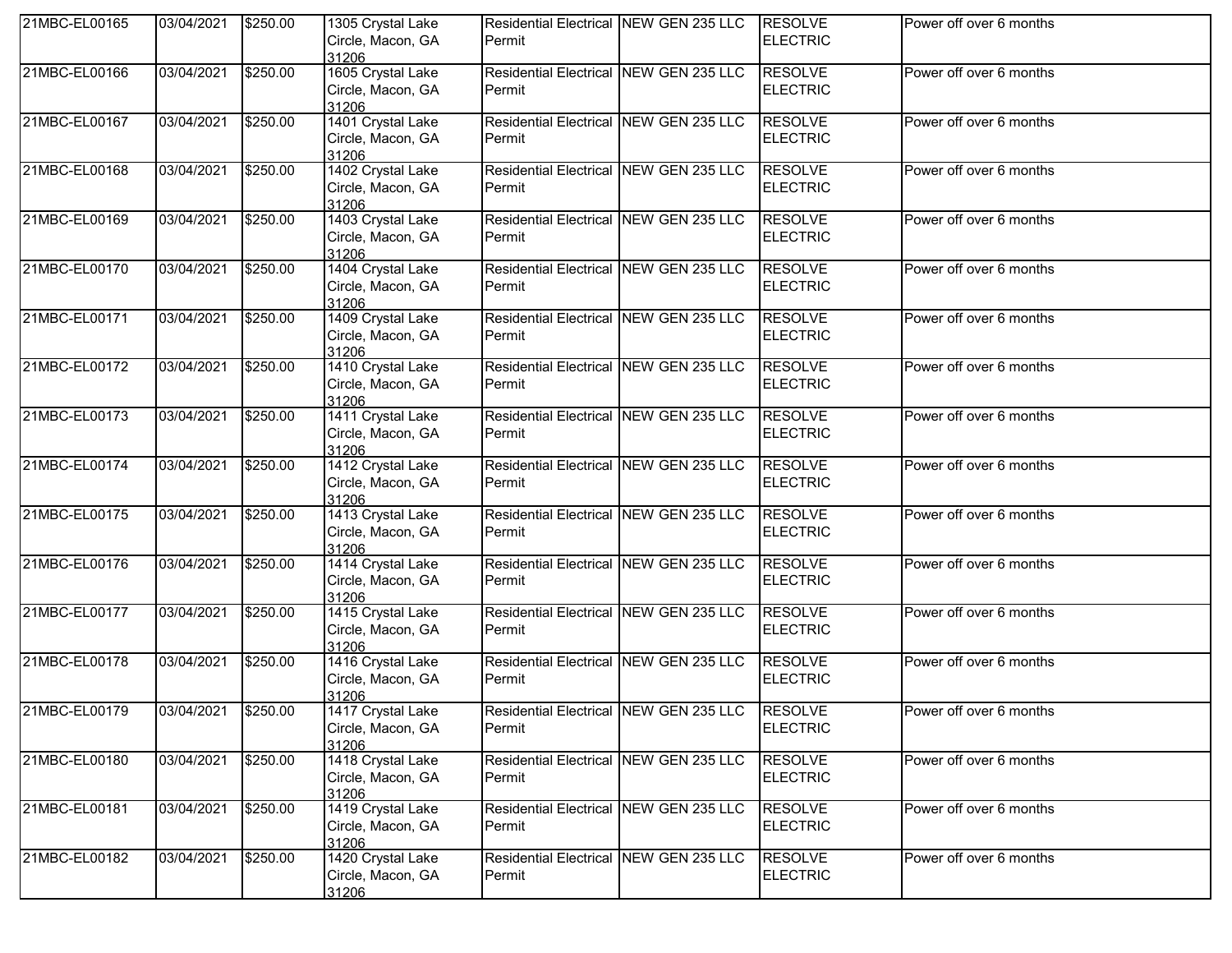| 21MBC-EL00183  | 03/04/2021            | \$250.00    | 1421 Crystal Lake<br>Circle, Macon, GA<br>31206              | Residential Electrical NEW GEN 235 LLC<br>Permit |                                                   | <b>RESOLVE</b><br><b>ELECTRIC</b>                                       | Power off over 6 months                                                                                                             |
|----------------|-----------------------|-------------|--------------------------------------------------------------|--------------------------------------------------|---------------------------------------------------|-------------------------------------------------------------------------|-------------------------------------------------------------------------------------------------------------------------------------|
| 21MBC-EL00184  | 03/04/2021            | \$250.00    | 1422 Crystal Lake<br>Circle, Macon, GA<br>31206              | Residential Electrical NEW GEN 235 LLC<br>Permit |                                                   | <b>RESOLVE</b><br><b>ELECTRIC</b>                                       | Power off over 6 months                                                                                                             |
| 21MBC-EL00185  | 03/04/2021            | \$250.00    | 1423 Crystal Lake<br>Circle, Macon, GA<br>31206              | Residential Electrical NEW GEN 235 LLC<br>Permit |                                                   | <b>RESOLVE</b><br><b>ELECTRIC</b>                                       | Power off over 6 months                                                                                                             |
| 21MBC-EL00186  | 03/04/2021            | \$250.00    | 1424 Crystal Lake<br>Circle, Macon, GA<br>31206              | Residential Electrical NEW GEN 235 LLC<br>Permit |                                                   | <b>RESOLVE</b><br><b>ELECTRIC</b>                                       | Power off over 6 months                                                                                                             |
| 21MBC-EL00187  | 03/04/2021            | \$250.00    | 1425 Crystal Lake<br>Circle, Macon, GA<br>31206              | Residential Electrical NEW GEN 235 LLC<br>Permit |                                                   | <b>RESOLVE</b><br><b>ELECTRIC</b>                                       | Power off over 6 months                                                                                                             |
| 21MBC-EL00188  | 03/04/2021            | \$250.00    | 1426 Crystal Lake<br>Circle, Macon, GA<br>31206              | Residential Electrical NEW GEN 235 LLC<br>Permit |                                                   | <b>RESOLVE</b><br><b>ELECTRIC</b>                                       | Power off over 6 months                                                                                                             |
| 21MBC-EL00189  | 03/04/2021            | \$250.00    | 1427 Crystal Lake<br>Circle, Macon, GA<br>31206              | Residential Electrical NEW GEN 235 LLC<br>Permit |                                                   | <b>RESOLVE</b><br><b>ELECTRIC</b>                                       | Power off over 6 months                                                                                                             |
| 21MBC-EL00190  | 03/04/2021            | \$250.00    | 1428 Crystal Lake<br>Circle, Macon, GA<br>31206              | Residential Electrical NEW GEN 235 LLC<br>Permit |                                                   | <b>RESOLVE</b><br><b>ELECTRIC</b>                                       | Power off over 6 months                                                                                                             |
| 21MBC-EL00191  | 03/04/2021            | \$250.00    | 1429 Crystal Lake<br>Circle, Macon, GA<br>31206              | Residential Electrical NEW GEN 235 LLC<br>Permit |                                                   | <b>RESOLVE</b><br><b>ELECTRIC</b>                                       | Power off over 6 months                                                                                                             |
| 21MBC-EL00192  | 03/04/2021            | \$250.00    | 1430 Crystal Lake<br>Circle, Macon, GA<br>31206              | Residential Electrical NEW GEN 235 LLC<br>Permit |                                                   | <b>RESOLVE</b><br><b>ELECTRIC</b>                                       | Power off over 6 months                                                                                                             |
| 21MBC-EL00193  | 03/04/2021            | \$250.00    | 1431 Crystal Lake<br>Circle, Macon, GA<br>31206              | Residential Electrical NEW GEN 235 LLC<br>Permit |                                                   | <b>RESOLVE</b><br><b>ELECTRIC</b>                                       | Power off over 6 months                                                                                                             |
| 21MBC-EL00194  | 03/04/2021            | \$250.00    | 1432 Crystal Lake<br>Circle, Macon, GA<br>31206              | Residential Electrical NEW GEN 235 LLC<br>Permit |                                                   | <b>RESOLVE</b><br><b>ELECTRIC</b>                                       | Power off over 6 months                                                                                                             |
| 21MBC-EL00195  | 03/04/2021            | \$250.00    | 1201 Crystal Lake<br>Circle, Macon, GA<br>31206              | Permit                                           | Residential Electrical NEW GEN 235 LLC            | <b>RESOLVE</b><br><b>ELECTRIC</b>                                       | Power off over 6 months                                                                                                             |
| 21MBC-EL00196  | 03/04/2021            | \$250.00    | 1202 Crystal Lake<br>Circle, Macon, GA<br>31206              | Residential Electrical NEW GEN 235 LLC<br>Permit |                                                   | <b>RESOLVE</b><br><b>ELECTRIC</b>                                       | Power off over 6 months                                                                                                             |
| 21MBC-EL00253  | 03/04/2021 \$7,000.00 |             | 2068 ADAMS AVE,<br><b>MACON, GA 31204</b>                    | Residential Electrical HOOKS ANTHONY<br>Permit   | <b>JR</b>                                         | <b>ALWAYS</b><br><b>CONNECTED</b><br><b>ELECTRIC</b><br><b>SERVICES</b> | Install new electrical service and rewire entire<br>structure                                                                       |
| 21MBC-FR00016  | 03/04/2021            | \$7,500.00  | 7749 DELTA DR,                                               | Fire Alarm                                       | <b>HALL LINDA M AS</b>                            | <b>HULSEY SYSTEMS,</b>                                                  | Fire alarm system                                                                                                                   |
| 21MBC-FR00019  | 03/04/2021            | \$13,000.00 | MACON, GA 31216<br>100 Tuft Springs Road,<br>Macon, GA 31206 | Fire Alarm                                       | <b>TRUSTEE &amp;</b><br>Environmental<br>Remedies | INC.<br><b>ADT SECURITY</b><br><b>SERVICES</b>                          | To install a new fire alarm system in existing<br>building. Fire alarm system will be monitored by a<br>central monitoring station. |
| 21MBC-PO00007  | 03/04/2021            | \$37,200.00 | 208 BELVEDERE DR,<br><b>MACON, GA 31204</b>                  | Pool - Residential                               | KOVAC JOE W JR &<br>C <sub>P</sub>                | CHRISTY & JOE<br><b>KOVAC</b><br>(HOMEOWNER)                            | POOL INSTALLATION INCLUDING<br>ELECTRICAL AND PLUMBING                                                                              |
| 21MBC-RBP00122 | 03/04/2021            |             | \$219,825.00 248 TRELLIS WALK,<br><b>MACON, GA 31220</b>     | New Single Family<br><b>Dwelling</b>             | <b>EDGAR HUGHSTON</b><br><b>BUILDER INC</b>       | <b>EDGAR HOUSTON</b><br><b>BUILDER, INC</b>                             | New Single Family Residence for Tivoli Place Lot<br>17 including 3 trades                                                           |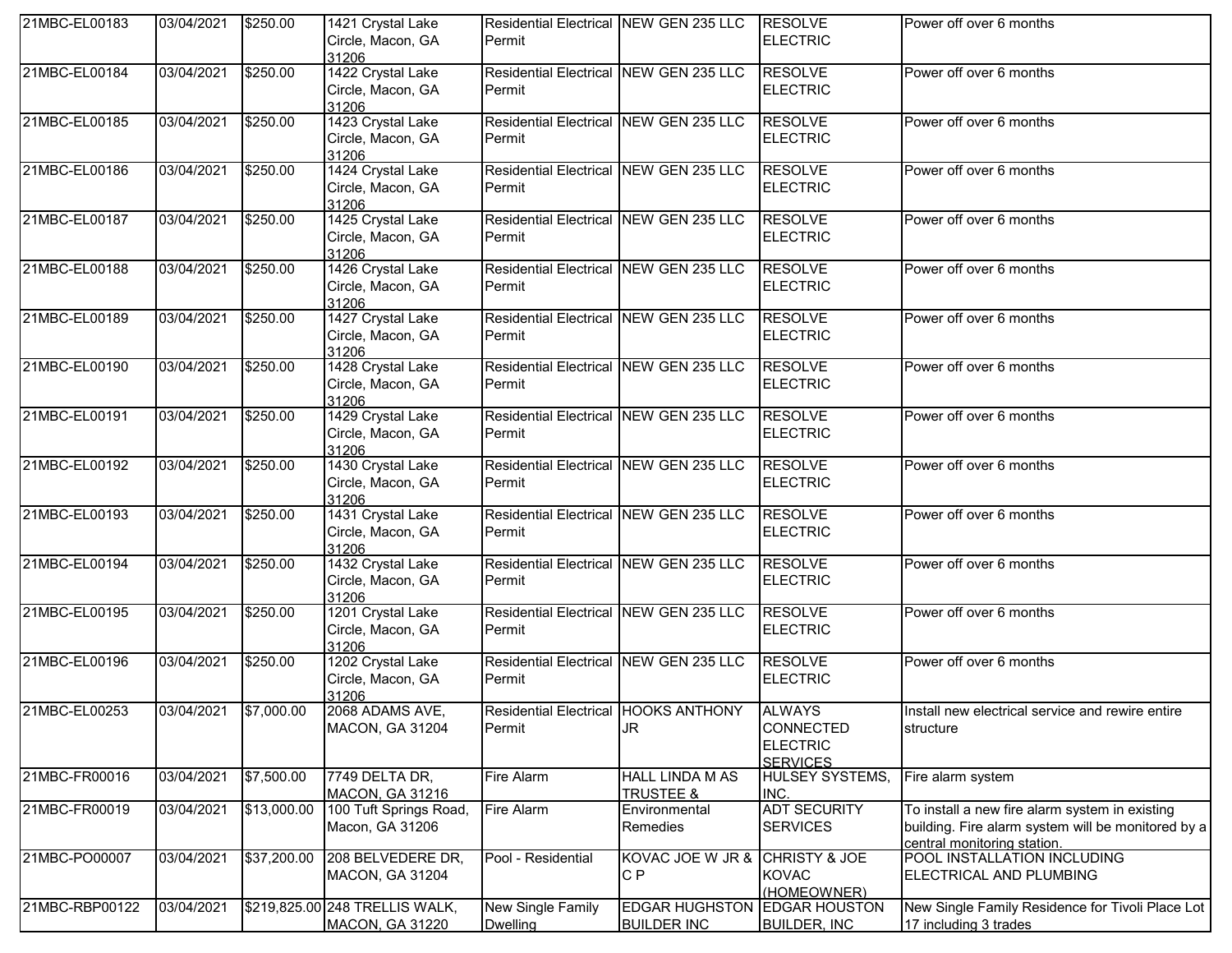| 21MBC-RBP00123 | 03/04/2021 |             | \$200,925.00 252 TRELLIS WALK,                                | New Single Family                      | EDGAR HUGHSTON EDGAR HOUSTON                        |                                                   | New Single Family Residence including 3 trades                                                                                                                                                                                                                                                            |
|----------------|------------|-------------|---------------------------------------------------------------|----------------------------------------|-----------------------------------------------------|---------------------------------------------------|-----------------------------------------------------------------------------------------------------------------------------------------------------------------------------------------------------------------------------------------------------------------------------------------------------------|
|                |            |             | MACON, GA 31220                                               | <b>Dwelling</b>                        | <b>BUILDER INC</b>                                  | <b>BUILDER, INC</b>                               |                                                                                                                                                                                                                                                                                                           |
| 21MBC-RBP00124 | 03/04/2021 | \$88,311.00 | 104 CAMERON WAY,                                              | <b>New Single Family</b>               | <b>SIMMONS MICHAEL</b>                              | <b>NBC HOMES AT</b>                               | New Construction - single family including 3                                                                                                                                                                                                                                                              |
|                |            |             | <b>MACON, GA 31216</b>                                        | <b>Dwelling</b>                        | & LASHANDRA                                         | GOODALL WOODS,<br>LLC.                            | trades                                                                                                                                                                                                                                                                                                    |
| 21MBC-RLV00050 | 03/04/2021 | \$600.00    | 7140 HARTLEY                                                  | Low Voltage                            | <b>RAWLINS MICHAEL</b>                              | <b>ADT SECURITY</b>                               | <b>BA Alarm</b>                                                                                                                                                                                                                                                                                           |
|                |            |             | <b>BRIDGE RD, MACON,</b><br>GA 31216                          | Residential                            | E.                                                  | <b>SERVICES</b>                                   |                                                                                                                                                                                                                                                                                                           |
| 21MBC-CBP00080 | 03/05/2021 | \$8,500.00  | 2050 MERIWOOD DR                                              | Commercial                             | <b>WALNUT HILLS</b>                                 | <b>GEORGIA WATER</b>                              | Interior Renovation:                                                                                                                                                                                                                                                                                      |
|                |            |             | Unit 110C, MACON, GA Remodel<br>31211                         |                                        | <b>APARTMENTS</b>                                   | <b>EXTRACTION INC</b>                             | Install new flooring<br>Prep and paint interior walls, ceiling and trim<br>Install new doors as needed<br>Re-finish countertops<br>Install mini-blinds<br>Prep and paint cabinets<br>Install new hardware<br>Install now annijances                                                                       |
| 21MBC-EL00255  | 03/05/2021 | \$750.00    | 3899 ARKWRIGHT RD,<br><b>MACON, GA 31210</b>                  | Commercial<br><b>Electrical Permit</b> |                                                     | INC.                                              | APPLE FAMILY LLLP SERVICE ELECTRIC Communications receptacle and conduit                                                                                                                                                                                                                                  |
| 21MBC-EL00256  | 03/05/2021 | \$13,000.00 | 1011 NOTTINGHAM<br>DR, MACON, GA 31211                        | Permit                                 | Residential Electrical WOOD JOSEPH C III<br>DEBRA D | (HOMEOWNER)                                       | JOSEPH C WOOD III INSTALLATION OF A 10WH SOLAR MODULE<br>SYSTEM. INSTALLATION WILL CONSIST OF<br>30 ROOFTOP MOUNTED MODULES AND<br>MICRO INVERTERS WITH A SUPPLY SIDE<br>CONNECTION TO GPC, AND ISOLATED BY A<br>100AMP FUSED DISCONNECT AS WELL AS<br>(3) 20 AMP BREAKERS WITHIN A COMBINE<br><b>ROX</b> |
| 21MBC-FR00025  | 03/05/2021 | \$9,700.00  | 1188 GRAY HWY,                                                | <b>Fire Alarm</b>                      | <b>SCHUSTER</b>                                     | <b>COLUMBUS FIRE &amp;</b>                        | <b>INSTALLATION OF FIRE ALARM SYSTEM</b>                                                                                                                                                                                                                                                                  |
|                |            |             | MACON, GA 31211                                               |                                        | <b>ENTERPRISES LLC</b>                              | <b>SAFETY</b><br>EQUIPMENT CO.,<br>INC.           |                                                                                                                                                                                                                                                                                                           |
| 21MBC-MC00077  | 03/05/2021 | \$10,500.00 | 5745 SWEETBRIAR<br>TRL, MACON, GA<br>31210                    | <b>Mechanical Permit</b>               | <b>WANNA FADY S DR</b>                              | AIR CONDITIONING,<br>INC.                         | DEEB HEATING AND INSTALLATION OF 2 HEAT PUMPS                                                                                                                                                                                                                                                             |
| 21MBC-MH00001  | 03/05/2021 | \$5,500.00  | 6237 RIGGINS MILL<br>RD, MACON, GA 31020 Mobile Home          | Manufactured /                         | <b>WALKER RHETT A</b>                               | <b>BIG DADDY'S</b><br><b>HAULIN</b>               | Deliver and set up new manufactured home                                                                                                                                                                                                                                                                  |
| 21MBC-PL00032  | 03/05/2021 | \$1,348.00  | 3024 STUART DR,<br>MACON, GA 31204                            | Permit                                 | Residential Plumbing RANDALL DIQRAUS                | <b>JS WHITENER ENT</b>                            | water heater replacement                                                                                                                                                                                                                                                                                  |
| 21MBC-RBP00127 | 03/05/2021 | \$6,000.00  | 3008 MELBOURNE ST,<br><b>MACON, GA 31206</b>                  | Residential Remodel WILFREDO           | <b>GONZALEZ</b>                                     | <b>WILFREDO</b><br><b>GONZALEZ</b><br>(HOMEOWNER) | INSTALL EXTERIOR ELECTRICAL PANEL AND<br>EXTERIOR HVAC 2 TON UNIT THAT WAS<br>STOLEN FROM PROPERTY. NO STRUCTURAL<br>CHANGES. INTERIOR REPLACEMENTS AND<br><b>REPAIRS</b>                                                                                                                                 |
| 21MBC-RO00029  | 03/05/2021 | \$5,021.00  | 785 NORTH<br><b>CONFEDERATE DR,</b><br><b>MACON, GA 31220</b> | <b>Residential Reroof</b>              | <b>HAWTHORNE</b><br><b>WILLIAM BENNY &amp;</b>      | <b>CROSBY ROOFING</b><br>CO.                      | Full shingle roof replacement (March 8, 2021)                                                                                                                                                                                                                                                             |
| 20MBC-RBP00106 | 03/08/2021 | \$14,000.00 | 124 LUKE DR, MACON,<br>GA 31216                               | Accessory Building -<br>Residential    | <b>SANDERS</b><br><b>ALPHONZO B</b>                 | <b>ALPHONZO</b><br><b>SANDERS</b><br>(HOMEOWNER)  | ADD AN ACCESSORY BUILDING TO AN<br>EXISTING RESIDENCE INCLUDING<br><b>ELECTRICAL</b>                                                                                                                                                                                                                      |
| 21MBC-CBP00038 | 03/08/2021 | \$9,000.00  | 2050 MERIWOOD DR<br>Building 109, MACON,<br>GA 31211          | Commercial<br>Remodel                  | <b>WALNUT HILLS</b><br><b>APARTMENTS</b>            | <b>JOHNSTON</b><br><b>RESIDENTIAL LLC</b>         | Replacement of siding and windows.                                                                                                                                                                                                                                                                        |
| 21MBC-CBP00039 | 03/08/2021 | \$9,000.00  | 2050 MERIWOOD DR<br>Building 110, MACON,<br>GA 31211          | Commercial<br>Remodel                  | <b>WALNUT HILLS</b><br><b>APARTMENTS</b>            | <b>JOHNSTON</b><br><b>RESIDENTIAL LLC</b>         | Replacement of windows and siding.                                                                                                                                                                                                                                                                        |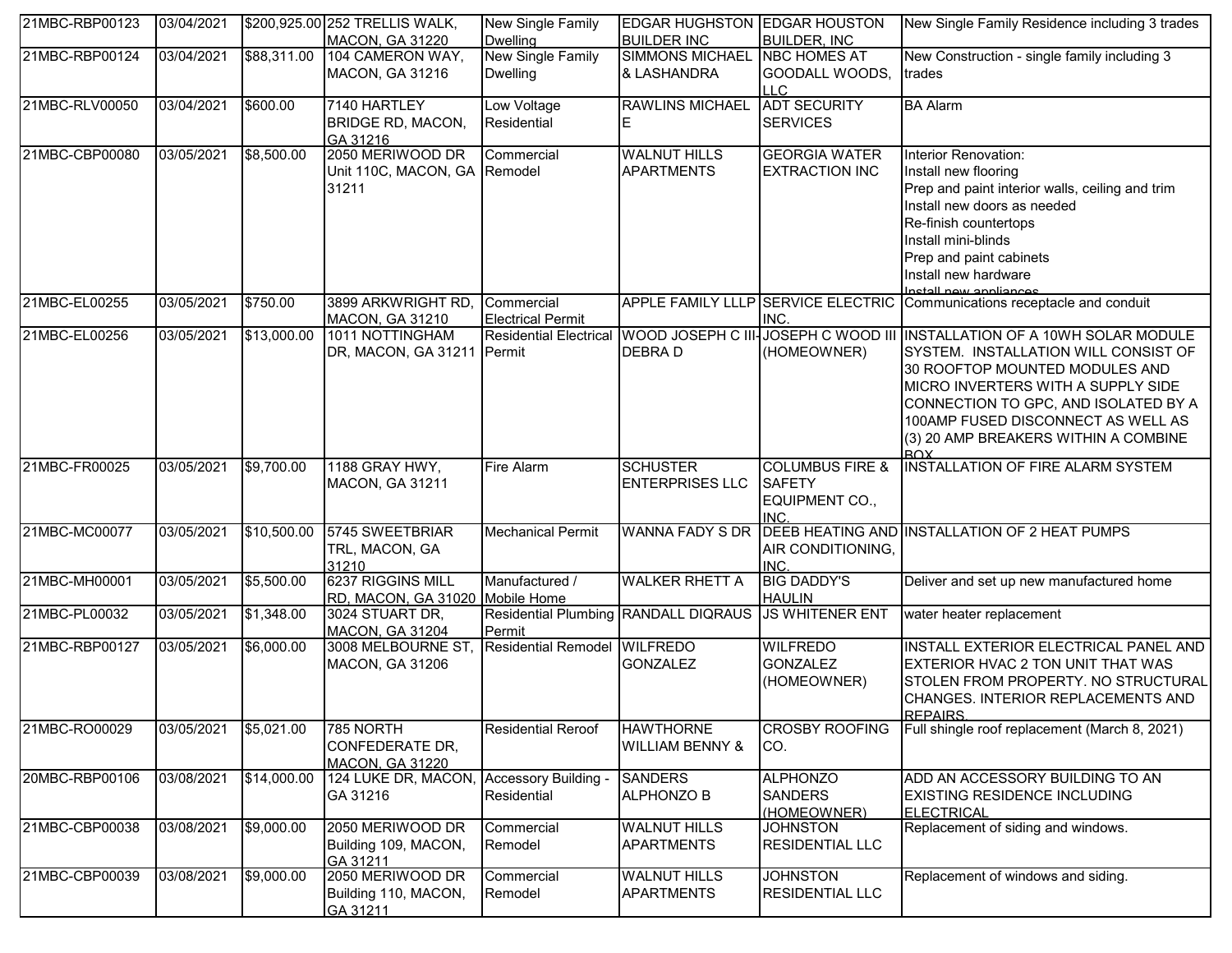| 21MBC-CBP00040 | 03/08/2021 | \$9,000.00  | 2050 MERIWOOD DR<br>Building 111, MACON,<br>GA 31211                              | Commercial<br>Remodel                          | <b>WALNUT HILLS</b><br><b>APARTMENTS</b>                        | <b>JOHNSTON</b><br><b>RESIDENTIAL LLC</b>                                   | Replacement of windows and siding.                                                                                                                                       |
|----------------|------------|-------------|-----------------------------------------------------------------------------------|------------------------------------------------|-----------------------------------------------------------------|-----------------------------------------------------------------------------|--------------------------------------------------------------------------------------------------------------------------------------------------------------------------|
| 21MBC-CBP00043 | 03/08/2021 | \$9,000.00  | 2050 MERIWOOD DR<br>Building 113, MACON,<br>GA 31211                              | Commercial<br>Remodel                          | <b>WALNUT HILLS</b><br><b>APARTMENTS</b>                        | <b>JOHNSTON</b><br><b>RESIDENTIAL LLC</b>                                   | Replacement of windows and siding.                                                                                                                                       |
| 21MBC-CBP00062 | 03/08/2021 | \$24,544.00 | 774 Hazel Street,<br>Macon, GA 31201                                              | Commercial<br>Remodel                          | Macon-Bibb County                                               | <b>MCWRIGHT LLC</b>                                                         | interior paint and flooring. exterior siding repairs<br>and paint.                                                                                                       |
| 21MBC-DM00012  | 03/08/2021 | \$4,000.00  | 3165 LIBERTY<br>CHURCH RD, MACON,<br>GA 31216                                     | Demolition                                     | <b>MALCOLM F</b><br><b>BRYANT FAMILY</b>                        | <b>SOUTHERN</b><br><b>DIRTWORKS, LLC</b>                                    | DEMOLITION OF ENTIRE RESIDENTIAL<br><b>STRUCTURE</b>                                                                                                                     |
| 21MBC-EL00257  | 03/08/2021 | \$1,200.00  | 5411 HOUSTON RD Lot Residential Electrical SKYVIEW<br>40, MACON, GA 31216         | Permit                                         | <b>INVESTMENTS LLC</b>                                          | <b>ALFREDO DANIEL</b>                                                       | New Service and Load Center                                                                                                                                              |
| 21MBC-EL00260  | 03/08/2021 | \$300.00    | 936 CHATHAM ST,<br><b>MACON, GA 31206</b>                                         | Residential Electrical BORCHERT LOIS<br>Permit |                                                                 |                                                                             | REMOVE PANEL BOX AND PUT IN NEW ONE                                                                                                                                      |
| 21MBC-EL00261  | 03/08/2021 | \$450.00    | 1234 WOOLFOLK ST,<br><b>MACON, GA 31217</b>                                       | Permit                                         | Residential Electrical 1234 WOOLFOLK ST GENERAL<br><b>TRUST</b> | <b>SCIENTIFIC</b>                                                           | DOWNED SERVICE REPAIR ON AN EXISTING<br><b>RESIDENCE</b>                                                                                                                 |
| 21MBC-MC00066  | 03/08/2021 | \$6,835.00  | 191 ALEXANDRIA DR,<br><b>MACON, GA 31210</b>                                      | Residential<br><b>Mechanical Permit</b>        | <b>APPLING GINA K &amp;</b><br>JOE H JR                         | <b>CONDITIONED AIR,</b><br>INC.                                             | gas furnace                                                                                                                                                              |
| 21MBC-PL00036  | 03/08/2021 | \$10,000.00 | 5297 BLOOMFIELD RD, Residential Plumbing ESPY GREGORY W<br><b>MACON, GA 31206</b> | Permit                                         |                                                                 | <b>ROY WILLET</b><br><b>PLUMBING</b>                                        | WATER AND DRAINAGE REPAIRS, FIXTURES                                                                                                                                     |
| 21MBC-PL00037  | 03/08/2021 | \$500.00    | 150 RIVERBEND TRL,<br>MACON, GA 31211                                             | Permit                                         | Residential Plumbing PAUL WILLIAM R JR DAVIS PLUMBING           | CO.                                                                         | RUN WATER LINES FOR POOL AT AN<br><b>EXISTING RESIDENCE</b>                                                                                                              |
| 21MBC-RBP00107 | 03/08/2021 |             | \$210,000.00 3459 BRIDGEWOOD<br>DR, MACON, GA 31216   Dwelling                    | New Single Family                              | <b>MOFVII PROPERTY</b><br><b>COLLC</b>                          | CMD HOMES, LLC                                                              | NEW SINGLE FAMILY DWELLING INCLUDING<br>ELECTRICAL, LOW VOLTAGE, MECHANICAL,<br><b>AND PLUMBING</b>                                                                      |
| 21MBC-RBP00128 | 03/08/2021 |             | \$166,317.00 344 WILLOW COVE,<br><b>MACON, GA 31052</b>                           | <b>New Single Family</b><br><b>Dwelling</b>    | <b>THREE OAKS</b><br>CONST & DEV INC                            | <b>THREE OAKS</b><br><b>CONSTRUCTION</b><br><b>AND</b><br>DEVELOPMENT, INC. | New home including 3 trades                                                                                                                                              |
| 21MBC-RLV00051 | 03/08/2021 | \$600.00    | 2774 LAKESHORE DR,<br><b>MACON, GA 31217</b>                                      | Low Voltage<br>Residential                     | MOORE MARDESSA ADT SECURITY                                     | <b>SERVICES</b>                                                             | <b>BA</b> Alarm                                                                                                                                                          |
| 21MBC-RLV00052 | 03/08/2021 | \$600.00    | 5570 NEAL DR,<br><b>MACON, GA 31216</b>                                           | Low Voltage<br>Residential                     | CASTILLO JESSICA                                                | <b>ADT SECURITY</b><br><b>SERVICES</b>                                      | <b>BA Alarm</b>                                                                                                                                                          |
| 21MBC-RLV00053 | 03/08/2021 | \$600.00    | 223 NORTHWEST<br>POINTE DR, MACON,<br>GA 31220                                    | Low Voltage<br>Residential                     | <b>FULLER DAWN P</b>                                            | <b>ADT SECURITY</b><br><b>SERVICES</b>                                      | <b>BA Alarm</b>                                                                                                                                                          |
| 21MBC-RLV00057 | 03/08/2021 | \$600.00    | 120 REDHILL BLVD,<br>MACON, GA 31216                                              | Low Voltage<br>Residential                     | <b>NEDA</b><br><b>INVESTMENTS LLC</b>                           | <b>ADT SECURITY</b><br><b>SERVICES</b>                                      | <b>BA Alarm</b>                                                                                                                                                          |
| 21MBC-RLV00058 | 03/08/2021 | \$600.00    | 120 NORTH CREST<br>BLVD, MACON, GA<br>31210                                       | Low Voltage<br>Residential                     | <b>SMITH INVESTMENT</b><br>PROP LLC                             | <b>ADT SECURITY</b><br><b>SERVICES</b>                                      | <b>BA Alarm-Main Office</b>                                                                                                                                              |
| 21MBC-RLV00059 | 03/08/2021 | \$600.00    | 1209 LYONS ST,<br><b>MACON, GA 31206</b>                                          | Low Voltage<br>Residential                     | <b>WRIGHT JARVIS L &amp;</b><br><b>KIMBERLY M</b>               | <b>ADT SECURITY</b><br><b>SERVICES</b>                                      | <b>BA Alarm</b>                                                                                                                                                          |
| 21MBC-RO00030  | 03/08/2021 | \$17,228.50 | 4522 OLD CLUB RD,<br><b>MACON, GA 31210</b>                                       | <b>Residential Reroof</b>                      | <b>PENNINGTON</b><br><b>BRANDON D</b>                           | <b>CROSBY ROOFING</b><br>CO.                                                | Full shingle roof install                                                                                                                                                |
| 21MBC-RO00031  | 03/08/2021 | \$5,825.00  | 3372 WARPATH RD,<br>MACON, GA 31217                                               | <b>Residential Reroof</b>                      | <b>BRICKS AND</b><br><b>BRIDGES REAL</b><br><b>ESTA</b>         | <b>CROSBY ROOFING</b><br>CO.                                                | Full shingle roof install + facia and soffit repairs                                                                                                                     |
| 21MBC-RO00032  | 03/08/2021 | \$9,500.00  | 6171 PEAKE RD,<br><b>MACON, GA 31220</b>                                          | <b>Residential Reroof</b>                      | FELTY JEFFREY A &<br><b>LISAD</b>                               | <b>CROSBY ROOFING</b><br>CO.                                                | Shingle roofing - full install                                                                                                                                           |
| 20MBC-CBP00123 | 03/09/2021 |             | \$200,000.00 1990 VINEVILLE AVE,<br>MACON, GA 31201                               | New Commercial<br><b>Building</b>              | <b>PATEL</b><br><b>JAGDISHKUMAR</b>                             | <b>KUNJ</b><br><b>CONSTRUCTION</b><br>USA, INC.                             | This project involves a partial demolition,<br>recladding and interior build-out of an existing pre-<br>engineered metal building to house a self-service<br>laundramat. |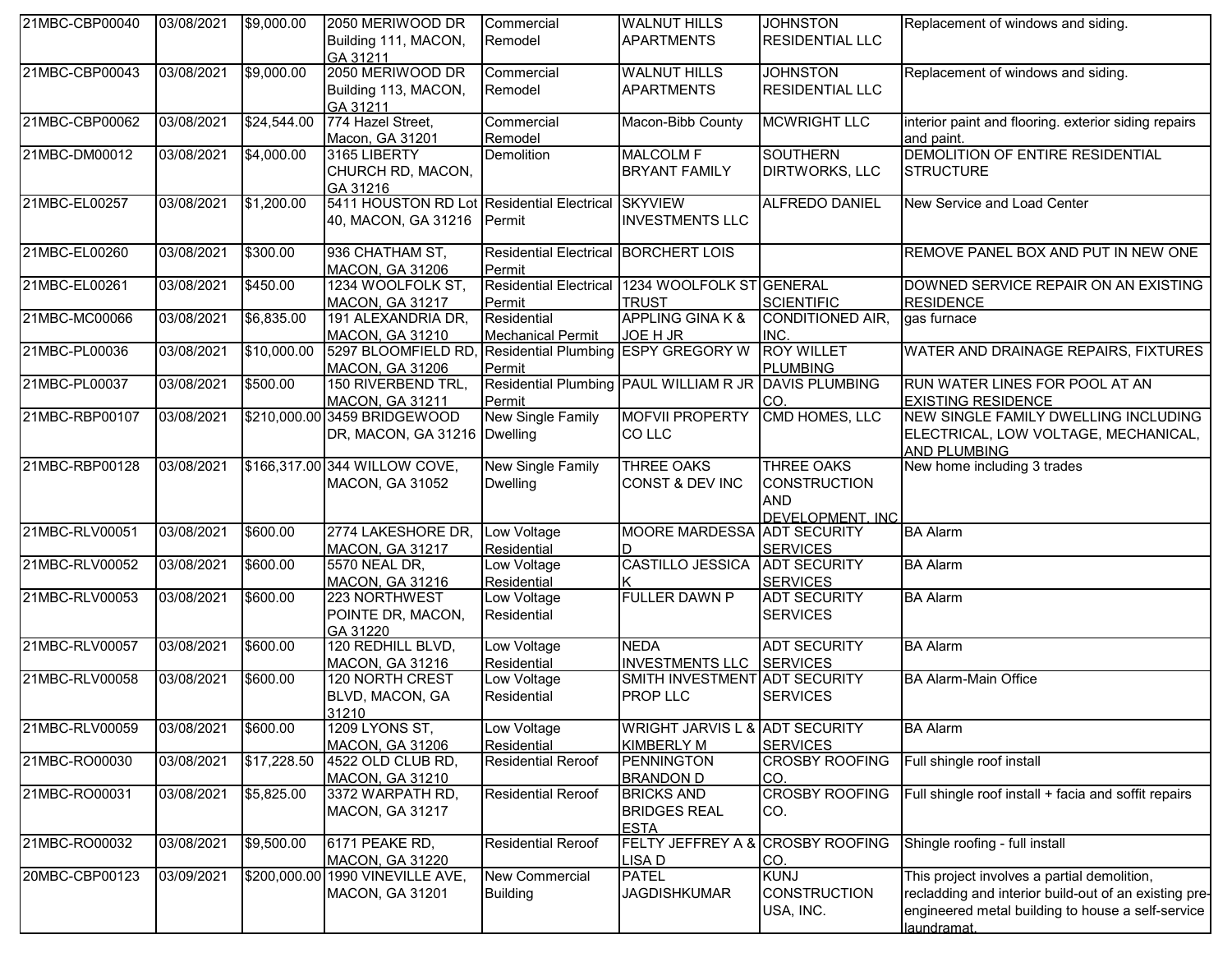| 21MBC-CBP00055 | 03/09/2021            | \$9,000.00  | 2050 MERIWOOD DR<br>Building 210, MACON,<br>GA 31211                           | Commercial<br>Remodel                          | <b>WALNUT HILLS</b><br><b>APARTMENTS</b>                  | <b>JOHNSTON</b><br><b>RESIDENTIAL LLC</b>                                       | Replacement of windows and siding.                                                                                                                                                                                                                          |
|----------------|-----------------------|-------------|--------------------------------------------------------------------------------|------------------------------------------------|-----------------------------------------------------------|---------------------------------------------------------------------------------|-------------------------------------------------------------------------------------------------------------------------------------------------------------------------------------------------------------------------------------------------------------|
| 21MBC-CBP00081 | 03/09/2021            | \$8,500.00  | 2050 MERIWOOD DR<br>Unit 110D, MACON, GA Remodel<br>31211                      | Commercial                                     | <b>WALNUT HILLS</b><br><b>APARTMENTS</b>                  | <b>GEORGIA WATER</b><br><b>EXTRACTION INC</b>                                   | Interior Renovation:<br>Install new flooring<br>Prep and paint interior walls, ceiling and trim<br>Install new doors as needed<br>Re-finish countertops<br>Install mini-blinds<br>Prep and paint cabinets<br>Install new hardware<br>Install new annliances |
| 21MBC-EL00262  | 03/09/2021            | \$800.00    | 9398 HOPEWELL RD,<br><b>MACON, GA 31052</b>                                    | Permit                                         | Residential Electrical TIDWELL RANDY &<br><b>ANN</b>      | <b>MID GA</b><br><b>ELECTRICAL</b><br><b>SERVICES</b>                           | Install temporary power.                                                                                                                                                                                                                                    |
| 2019-00004964  | 03/10/2021            |             | 2954 REGINA DR,<br>MACON, GA 31216                                             | Residential Remodel                            | <b>SHELBY GLENN JR</b><br>& APRIL DEAL                    |                                                                                 | FOUNDATION, ACCESSORY BUILDING<br>(STORAGE) ; HOMEOWNER: KEITH A<br><b>BRYANT</b><br>SINGLE TRADE ONLY                                                                                                                                                      |
| 21MBC-EL00259  | 03/10/2021            | \$201.00    | 7687 KNOXVILLE RD,<br><b>MACON, GA 31052</b>                                   | Residential Electrical MICHAEL SMITH<br>Permit | (HOMEOWNER)                                               | MICHAEL SMITH<br>(HOMEOWNER)                                                    | <b>BUILDING A TEMP POWER POLE</b>                                                                                                                                                                                                                           |
| 21MBC-EL00263  | 03/10/2021            | \$90,000.00 | 4355 CONFEDERATE<br>WAY, MACON, GA<br>31217                                    | Commercial<br><b>Electrical Permit</b>         | <b>MACON-BIBB</b><br><b>COUNTY</b>                        | SPEIR &<br><b>ASSOCIATES</b><br><b>ELECTRICAL</b><br>CONTRACTORS,<br><b>INC</b> | Replace generator at pump station.                                                                                                                                                                                                                          |
| 21MBC-EL00264  | 03/10/2021            | \$250.00    | 1025 FORT HILL ST,<br><b>MACON, GA 31217</b>                                   | Permit                                         | Residential Electrical MACON BACON LLC                    | JE POWER CO                                                                     | Utility Company request inspection before<br>energizing service.                                                                                                                                                                                            |
| 21MBC-EL00265  | 03/10/2021            | \$600.00    | 1245 HILLRIDGE DR<br>UNIT A, MACON, GA<br>31206                                | Residential Electrical ON TOP<br>Permit        | <b>INVESTMENT</b><br><b>GROUP LLC</b>                     | PESCO--PITTS<br><b>ELECTRICAL</b><br>SERVICE CO.                                | <b>REWIRE FOR UNIT A</b>                                                                                                                                                                                                                                    |
| 21MBC-EL00266  | 03/10/2021            | \$600.00    | 1245 HILLRIDGE DR<br>UNIT B, MACON, GA<br>31206                                | <b>Residential Electrical</b><br>Permit        | ON TOP<br><b>INVESTMENT</b><br><b>GROUP LLC</b>           | PESCO--PITTS<br><b>ELECTRICAL</b><br>SERVICE CO.                                | <b>REWIRE FOR UNIT B</b>                                                                                                                                                                                                                                    |
| 21MBC-EL00267  | 03/10/2021            | \$700.00    | 1270 WEST GRENADA<br>TERR, MACON, GA<br>31206                                  | <b>Residential Electrical</b><br>Permit        | <b>HARRISON</b><br><b>RICHARD &amp;</b><br><b>WILLIAM</b> | <b>GRIGGERS</b><br><b>ELECTRIC</b>                                              | INSTALL NEW 200 AMP SERVICE ON HOME                                                                                                                                                                                                                         |
| 21MBC-EL00268  | 03/10/2021            | \$2,600.00  | 580 MELVIN PL,<br>MACON, GA 31206                                              | <b>Residential Electrical</b><br>Permit        | <b>BOOKHULTZ</b><br>DELINDA                               | <b>GENERAL</b><br><b>SCIENTIFIC</b>                                             | <b>REWIRE AN EXISTING RESIDENCE</b>                                                                                                                                                                                                                         |
| 21MBC-EL00269  | 03/10/2021            | \$600.00    | 3144 BROWNELL AVE,<br><b>MACON, GA 31206</b>                                   | <b>Residential Electrical</b><br>Permit        | <b>WARREN DOROTHY</b><br>A - CYNTHIA D                    | <b>GENERAL</b><br><b>SCIENTIFIC</b>                                             | <b>REPAIR SERVICE FOR AN EXISTING</b><br><b>RESIDENCE</b>                                                                                                                                                                                                   |
| 21MBC-EL00270  | 03/10/2021 \$3,500.00 |             | 507 NELSON ST,<br><b>MACON, GA 31206</b>                                       | Permit                                         | Residential Electrical SIMMONS WILLIE J  DONNELLY'S       | <b>COMFORT</b><br><b>SERVICES</b>                                               | <b>WIRING SERVICE AND PANEL</b>                                                                                                                                                                                                                             |
| 21MBC-EL00271  | 03/10/2021            | \$150.00    | 952 W ORMOND TERR, Residential Electrical YUAN JUN &<br><b>MACON, GA 31206</b> | Permit                                         | <b>CHENGLIANG YU</b>                                      | AMJ ELECTRICAL                                                                  | WIRING APPROVAL FOR AN EXISTING<br><b>RESIDENCE</b>                                                                                                                                                                                                         |
| 21MBC-MC00082  | 03/10/2021            | \$2,100.00  | 2050 MERIWOOD DR<br>UNIT 109A, MACON,<br>GA 31211                              | Commercial<br><b>Mechanical Permit</b>         | <b>WALNUT HILLS</b><br><b>APARTMENTS</b>                  | PERFECTION AIR                                                                  | REPLACEMENT OF HEAT PUMP AND AIR<br><b>HANDLER</b>                                                                                                                                                                                                          |
| 21MBC-MC00083  | 03/10/2021            | \$2,100.00  | 2050 MERIWOOD DR<br>UNIT 109C, MACON,<br>GA 31211                              | Commercial<br><b>Mechanical Permit</b>         | <b>WALNUT HILLS</b><br><b>APARTMENTS</b>                  | PERFECTION AIR                                                                  | REPLACEMENT OF HEAT PUMP AND AIR<br><b>HANDLER</b>                                                                                                                                                                                                          |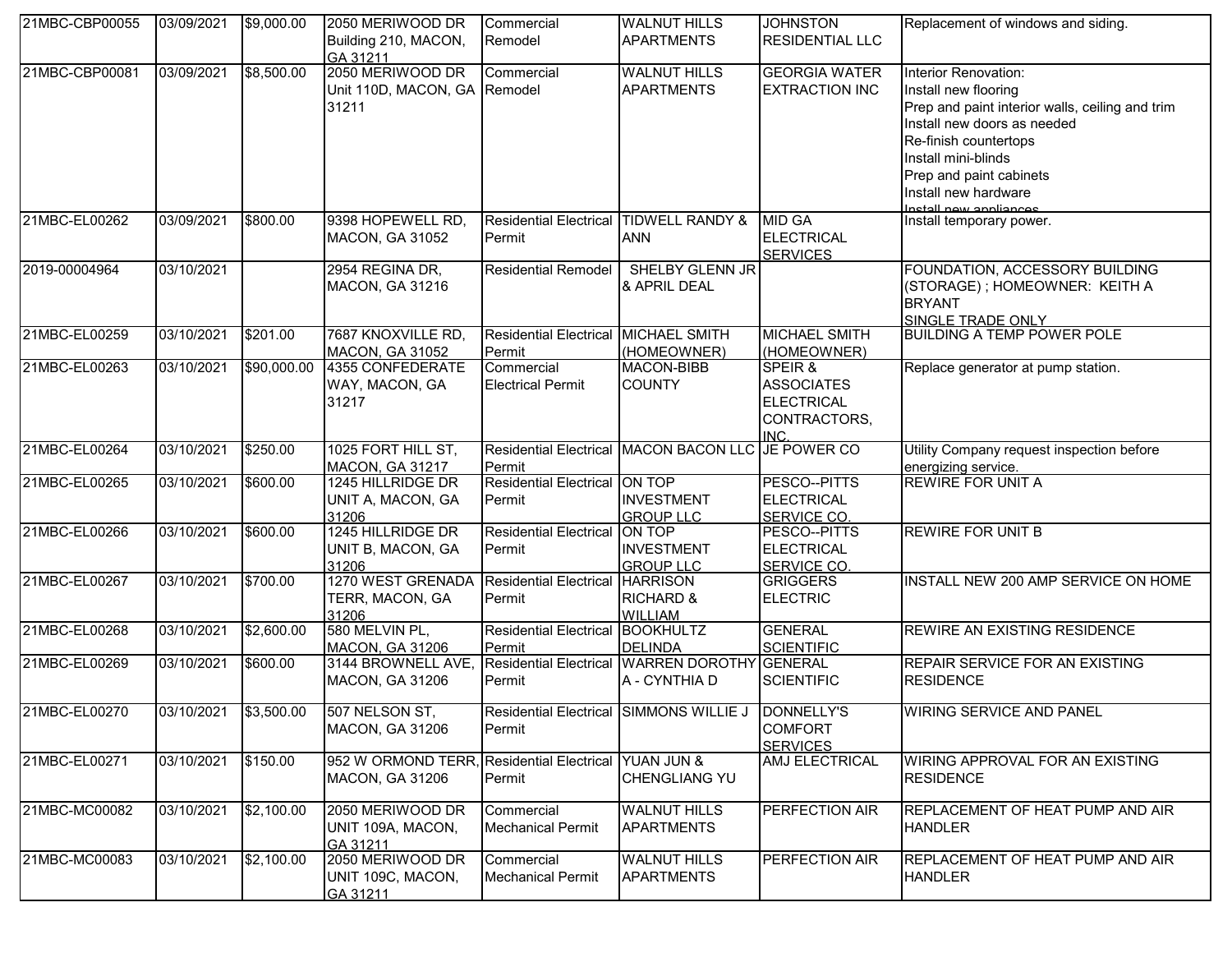| 21MBC-MC00084  | 03/10/2021 | \$2,100.00          | 2050 MERIWOOD DR<br>UNIT 109D, MACON,<br>GA 31211                | Commercial<br><b>Mechanical Permit</b>  | <b>WALNUT HILLS</b><br><b>APARTMENTS</b>                    | <b>PERFECTION AIR</b>                           | <b>IREPLACEMENT OF HEAT PUMP AND AIR</b><br><b>HANDLER</b>                                                                                                                        |
|----------------|------------|---------------------|------------------------------------------------------------------|-----------------------------------------|-------------------------------------------------------------|-------------------------------------------------|-----------------------------------------------------------------------------------------------------------------------------------------------------------------------------------|
| 21MBC-MC00085  | 03/10/2021 | \$2,100.00          | 2050 MERIWOOD DR<br>UNIT 110A, MACON,<br>GA 31211                | Commercial<br><b>Mechanical Permit</b>  | <b>WALNUT HILLS</b><br><b>APARTMENTS</b>                    | PERFECTION AIR                                  | REPLACEMENT OF HEAT PUMP AND AIR<br><b>HANDLER</b>                                                                                                                                |
| 21MBC-MC00086  | 03/10/2021 | \$2,100.00          | 2050 MERIWOOD DR<br>UNIT 110B, MACON,<br>GA 31211                | Commercial<br><b>Mechanical Permit</b>  | <b>WALNUT HILLS</b><br><b>APARTMENTS</b>                    | PERFECTION AIR                                  | <b>REPLACEMENT OF HEAT PUMP AND AIR</b><br><b>HANDLER</b>                                                                                                                         |
| 21MBC-MC00087  | 03/10/2021 | \$2,100.00          | 2050 MERIWOOD DR<br>UNIT 110C, MACON,<br>GA 31211                | Commercial<br><b>Mechanical Permit</b>  | <b>WALNUT HILLS</b><br><b>APARTMENTS</b>                    | PERFECTION AIR                                  | REPLACEMENT OF HEAT PUMP AND AIR<br><b>HANDLER</b>                                                                                                                                |
| 21MBC-MC00088  | 03/10/2021 | \$2,100.00          | 2050 MERIWOOD DR<br>UNIT 110D, MACON,<br>GA 31211                | Commercial<br><b>Mechanical Permit</b>  | <b>WALNUT HILLS</b><br><b>APARTMENTS</b>                    | PERFECTION AIR                                  | <b>REPLACEMENT OF HEAT PUMP AND AIR</b><br><b>HANDLER</b>                                                                                                                         |
| 21MBC-MC00089  | 03/10/2021 | \$3,500.00          | 507 NELSON ST,<br>MACON, GA 31206                                | Residential<br><b>Mechanical Permit</b> | <b>SIMMONS WILLIE J</b>                                     | DONNELLY'S<br><b>COMFORT</b><br><b>SERVICES</b> | INSTALL 2.0 TON HEAT PUMP SYSTEM                                                                                                                                                  |
| 21MBC-PL00023  | 03/10/2021 | \$900.00            | 5166 SAND HILL CIR N, Plumbing Permit<br>MACON, GA 31052         |                                         | PEAVY TOMMY F                                               | <b>PRO TECH</b><br>PLUMBING                     | <b>REPLACE WATER HEATER</b>                                                                                                                                                       |
| 21MBC-PL00028  | 03/10/2021 | \$700.00            | 141 NORTH SPRINGS<br>CT, MACON, GA 31210                         | <b>Plumbing Permit</b>                  | <b>DUDLEY MEAGAN</b>                                        | <b>PRO TECH</b><br><b>PLUMBING</b>              | gas water heater                                                                                                                                                                  |
| 21MBC-PL00034  | 03/10/2021 | \$1,900.00          | 201 HAMPTON CT,<br><b>MACON, GA 31210</b>                        | <b>Plumbing Permit</b>                  | <b>MARTINEZ DE</b><br>UBAGO PEDRO J & PLUMBING              | <b>PRO TECH</b>                                 | <b>REPLACE GAS WATER HEATER</b>                                                                                                                                                   |
| 21MBC-RBP00119 | 03/10/2021 |                     | \$100,000.00 564 SHI PL, MACON,<br>GA 31206                      | New Single Family<br><b>Dwelling</b>    | <b>MACON AREA</b><br><b>HABITAT FOR</b>                     | <b>MACON HABITAT</b><br>FOR HUMANITY,<br>INC.   | NEW SINGLE FAMILY DWELLING INCULDING<br>ELECTRICAL, MECHANICAL, AND PLUMBING                                                                                                      |
| 21MBC-RBP00125 | 03/10/2021 | \$16,000.00         | 7633 LWR<br>THOMASTON RD,<br><b>MACON, GA 31220</b>              | Accessory Building -<br>Residential     | <b>PLUMMER JEREMY</b><br>L & OLGA A                         | JEREMY L.<br><b>PLUMMER</b><br>(HOMEOWNER)      | CONSTRUCT A POLE BARN ON PROPERTY                                                                                                                                                 |
| 21MBC-RBP00129 | 03/10/2021 | \$60,480.00         | 2250 MIDWAY RD,<br><b>MACON, GA 31220</b>                        | New Single Family<br><b>Dwelling</b>    | <b>HARALSON</b><br><b>ANDREW T &amp;</b><br><b>CAROLINE</b> |                                                 | NEW SINGLE FAMILY DWELLING INCLUDING<br>ELECTRICAL AND PLUMBING                                                                                                                   |
| 21MBC-RBP00130 | 03/10/2021 | \$70,000.00         | 1086 ALMA DR,<br>MACON, GA 31216                                 | <b>Residential Remodel</b>              | <b>OZMENT GREGORY</b><br>L & PATRICIA                       |                                                 | REMODELING OF HOUSE: KITCHEN, MASTER<br>BATH, FLOORING, REPLACING WINDOWS,<br>ADDING SCREEN ROOM TO PATIO, &<br>REPLACING VINYL SIDING WITH SAME. NO<br>CHANGE IN SOUARE FOOTAGE. |
| 21MBC-RLV00054 | 03/10/2021 | \$600.00            | 6156 PEAKE RD,<br><b>MACON, GA 31220</b>                         | Low Voltage<br>Residential              | <b>MARTINEZ</b><br><b>GADORUS S &amp;</b>                   | <b>ADT SECURITY</b><br><b>SERVICES</b>          | <b>BA Alarm</b>                                                                                                                                                                   |
| 21MBC-RLV00055 | 03/10/2021 | \$600.00            | 3698 LAWRENCE DR<br>S, MACON, GA 31216                           | Low Voltage<br>Residential              | BARFIELD MICHAEL ADT SECURITY<br>S                          | <b>SERVICES</b>                                 | <b>BA</b> Alarm                                                                                                                                                                   |
| 21MBC-RLV00056 | 03/10/2021 | \$600.00            | 4953 JOHN KENNEDY Low Voltage<br>DR, MACON, GA 31204 Residential |                                         | <b>FWF INVESTMENTS ADT SECURITY</b><br><b>GROUP LLC</b>     | <b>SERVICES</b>                                 | <b>BA Alarm</b>                                                                                                                                                                   |
| 21MBC-RLV00061 | 03/10/2021 | \$600.00            | 135 KINSALE DR,<br>MACON, GA 31206                               | Low Voltage<br>Residential              | <b>WJH LLC</b>                                              | <b>ADT SECURITY</b><br><b>SERVICES</b>          | <b>BA Alarm</b>                                                                                                                                                                   |
| 21MBC-RLV00062 | 03/10/2021 | \$600.00            | 119 REDHILL BLVD,<br>MACON, GA 31216                             | Low Voltage<br>Residential              | <b>NEDA</b><br><b>INVESTMENTS LLC</b>                       | <b>ADT SECURITY</b><br><b>SERVICES</b>          | <b>BA Alarm</b>                                                                                                                                                                   |
| 21MBC-RO00033  | 03/10/2021 | \$8,155.00          | <b>120 ASHFORD TRACE</b><br>LN, MACON, GA 31210                  | <b>Residential Reroof</b>               | JONES SONYA L                                               | <b>CROSBY ROOFING</b><br>CO.                    | FULL SHINGLE ROOF REPLACEMENT                                                                                                                                                     |
| 21MBC-CBP00013 | 03/11/2021 |                     | \$728,245.00 400 CHARTER BLVD,<br><b>MACON, GA 31210</b>         | Commercial<br>Remodel                   | <b>MACON</b><br><b>NORTHSIDE</b><br><b>HOSPITAL LLC</b>     | <b>TOTAL INDUSTRIAL</b><br>SERVICES, INC.       | USP 797 Pharmacy Upgrade                                                                                                                                                          |
| 21MBC-CBP00082 | 03/11/2021 | $\sqrt{$20,000.00}$ | 2476 Vineville Avenue,<br>Macon, GA 31204                        | Commercial<br>Remodel                   | Lars Anderson                                               | <b>SENTRY</b><br>CONSTRUCTION<br>COMPANY, INC.  | Vehicle struck the exterior wall. Repair the<br>exterior wall & minor interior repairs                                                                                            |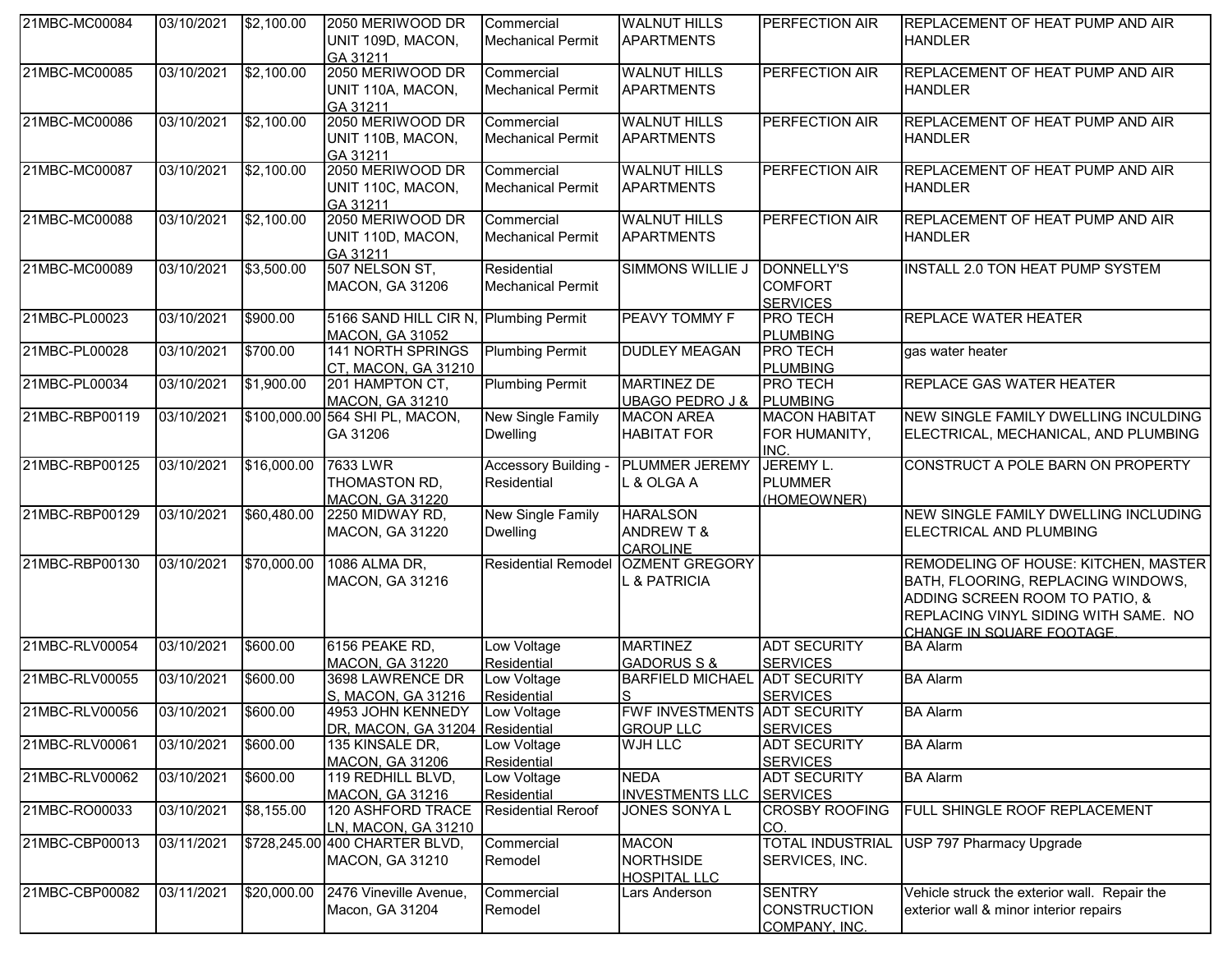| 21MBC-MC00037  | 03/11/2021            | \$4,450.00         | 145 PIERCE AVE,                                        | Residential                        | <b>NEWTOWN</b>                                |                              | BUZZELL PLUMBING 2 ton comfort series 14 seer changeout                                |
|----------------|-----------------------|--------------------|--------------------------------------------------------|------------------------------------|-----------------------------------------------|------------------------------|----------------------------------------------------------------------------------------|
|                |                       |                    | <b>MACON, GA 31204</b>                                 | <b>Mechanical Permit</b>           | <b>PROPERTIES INC</b><br><b>TERRY MATTHEW</b> | <b>HEATING &amp; AIR INC</b> | BUZZELL PLUMBING 5 TON GAS PACKAGE UNIT                                                |
| 21MBC-MC00076  | 03/11/2021            | \$8,222.00         | 4671 NORTH                                             | Residential                        |                                               |                              |                                                                                        |
|                |                       |                    | BEECHWOOD DR,<br><b>MACON, GA 31210</b>                | <b>Mechanical Permit</b>           | M & CHANTEL M                                 | <b>HEATING &amp; AIR INC</b> |                                                                                        |
| 21MBC-MC00078  | 03/11/2021            | \$18,370.00        | 181 TOM HILL SR                                        | Commercial                         |                                               |                              | WHLR - RIVERGATE BUZZELL PLUMBING 6ton gas package unit changeout and 5ton gas         |
|                |                       |                    | BLVD, MACON, GA                                        | <b>Mechanical Permit</b>           | <b>LLC</b>                                    | <b>HEATING &amp; AIR INC</b> | package unit changeout                                                                 |
|                |                       |                    | 31210                                                  |                                    |                                               |                              |                                                                                        |
| 21MBC-MC00079  | 03/11/2021            | \$5,000.00         | 3975 SPENCER CIR,                                      | <b>Mechanical Permit</b>           | <b>MACON GENERAL</b>                          | <b>JW AIR</b>                | Installing 2 ton split heat pump system with                                           |
|                |                       |                    | <b>MACON, GA 31206</b>                                 |                                    | <b>CONTRACTORS L</b>                          |                              | ductwork                                                                               |
| 21MBC-MC00080  | 03/11/2021            | \$6,950.00         | 1180 FORT HILL ST,                                     | Commercial                         | <b>GREATER</b>                                |                              | BUZZELL PLUMBING 5 ton hvac unit changeout                                             |
|                |                       |                    | <b>MACON, GA 31217</b>                                 | <b>Mechanical Permit</b>           | <b>LIZZIEBORO</b>                             | <b>HEATING &amp; AIR INC</b> |                                                                                        |
|                |                       |                    |                                                        |                                    | <b>MISSIONAR</b>                              |                              |                                                                                        |
| 21MBC-PL00033  | 03/11/2021            | \$920.00           | 916 HUNTCLIFFE DR,                                     | Residential Plumbing LOTARDO       |                                               |                              | BUZZELL PLUMBING 3/4in gas line to stove (30+/-ft)                                     |
|                |                       |                    | <b>MACON, GA 31210</b>                                 | Permit                             | <b>ANTHONY G &amp;</b>                        | <b>HEATING &amp; AIR INC</b> |                                                                                        |
| 21MBC-PL00035  | 03/11/2021            | \$1,500.00         | 263 JEFFERSON PARK Residential Plumbing WICKER SHAWN & |                                    |                                               |                              | BUZZELL PLUMBING Change out 50 gallon natural gas water heater,                        |
|                |                       |                    | DR, MACON, GA 31220 Permit                             |                                    |                                               | <b>HEATING &amp; AIR INC</b> | install expansion tank                                                                 |
| 21MBC-PO00008  | 03/11/2021            | \$50,000.00        | 136 MARJANE DR,                                        | Pool - Residential                 | <b>RAGAN CRYSTAL &amp;</b>                    | <b>SMITH POOLS</b>           |                                                                                        |
|                |                       |                    |                                                        |                                    |                                               |                              | Remove existing damaged pool and install new<br>fiberglass pool shell in same location |
|                |                       |                    | MACON, GA 31210                                        |                                    | <b>JOSHUA</b>                                 |                              |                                                                                        |
|                |                       |                    |                                                        |                                    |                                               |                              | Install a Latham fiberglass pool                                                       |
|                |                       |                    |                                                        |                                    |                                               |                              | Model - Corinthian 16                                                                  |
|                |                       |                    |                                                        |                                    |                                               |                              | 16 ft by 40 ft                                                                         |
|                |                       |                    |                                                        |                                    |                                               |                              | 3.5 ft to 7 ft                                                                         |
|                |                       |                    |                                                        |                                    |                                               |                              | Remove damaged vinyl liner pool                                                        |
|                |                       |                    |                                                        |                                    |                                               |                              | Install a one piece fiberglass shell in same                                           |
|                |                       |                    |                                                        |                                    |                                               |                              | location                                                                               |
|                |                       |                    |                                                        |                                    |                                               |                              | Install new concrete decking                                                           |
|                |                       |                    |                                                        |                                    |                                               |                              | Install new bonding for pool                                                           |
| 21MBC-RBP00126 | 03/11/2021            | \$64,000.00        | 517 LITCHFIELD DR,                                     | Residential Remodel JONES LESTER L |                                               | <b>CARREKER</b>              | FINISHING INTERIOR WORK FOR THE                                                        |
|                |                       |                    | MACON, GA 31220                                        |                                    |                                               | <b>CONSTRUCTION</b>          | <b>BASEMENT.</b>                                                                       |
| 21MBC-RLV00060 | 03/11/2021            | \$600.00           | 250 CARSONS WALK,                                      | Low Voltage                        | <b>GATES JASON &amp;</b>                      | <b>ADT SECURITY</b>          | <b>BA Alarm</b>                                                                        |
|                |                       |                    | <b>MACON, GA 31206</b>                                 | Residential                        | <b>DESURA R</b>                               | <b>SERVICES</b>              |                                                                                        |
| 21MBC-CBP00087 | 03/12/2021            | $\sqrt{$1,935.00}$ | 2050 MERIWOOD DR                                       | Commercial                         | <b>WALNUT HILLS</b>                           | THE RENOVATION               | INSTALL WOODEN HANDRAILS AT STEPS OF                                                   |
|                |                       |                    | BLDG 101, MACON, GA Structure                          |                                    | <b>APARTMENTS</b>                             | <b>SPECIALISTS</b>           | <b>BUILDING</b>                                                                        |
|                |                       |                    | 31211                                                  |                                    |                                               |                              |                                                                                        |
| 21MBC-CBP00088 | 03/12/2021            | \$1,935.00         | 2050 MERIWOOD DR                                       | Commercial                         | <b>WALNUT HILLS</b>                           | THE RENOVATION               | INSTALL WOODEN HANDRAILS AT STEPS OF                                                   |
|                |                       |                    | BLDG 102, MACON, GA Structure                          |                                    | <b>APARTMENTS</b>                             | <b>SPECIALISTS</b>           | <b>BUILDING</b>                                                                        |
|                |                       |                    | 31211                                                  |                                    |                                               |                              |                                                                                        |
| 21MBC-CBP00089 | 03/12/2021            | \$1,935.00         | 2050 MERIWOOD DR                                       | Commercial                         | <b>WALNUT HILLS</b>                           | THE RENOVATION               | INSTALL WOODEN HANDRAILS AT STEPS OF                                                   |
|                |                       |                    | BLDG 103, MACON, GA Structure                          |                                    | <b>APARTMENTS</b>                             | <b>SPECIALISTS</b>           | <b>BUILDING</b>                                                                        |
| 21MBC-CBP00090 | 03/12/2021 \$1,935.00 |                    | 31211<br>2050 MERIWOOD DR Commercial                   |                                    | <b>WALNUT HILLS</b>                           | THE RENOVATION               | INSTALL WOODEN HANDRAILS AT STEPS OF                                                   |
|                |                       |                    | BLDG 104, MACON, GA Structure                          |                                    | <b>APARTMENTS</b>                             | <b>SPECIALISTS</b>           | <b>BUILDING</b>                                                                        |
|                |                       |                    | 31211                                                  |                                    |                                               |                              |                                                                                        |
| 21MBC-CBP00091 | 03/12/2021            | \$1,935.00         | 2050 MERIWOOD DR                                       | Commercial                         | <b>WALNUT HILLS</b>                           | THE RENOVATION               | INSTALL WOODEN HANDRAILS AT STEPS OF                                                   |
|                |                       |                    | BLDG 105, MACON, GA Structure                          |                                    | <b>APARTMENTS</b>                             | <b>SPECIALISTS</b>           | <b>BUILDING</b>                                                                        |
|                |                       |                    | 31211                                                  |                                    |                                               |                              |                                                                                        |
| 21MBC-CBP00092 | 03/12/2021            | \$1,935.00         | 2050 MERIWOOD DR                                       | Commercial                         | <b>WALNUT HILLS</b>                           | THE RENOVATION               | INSTALL WOODEN HANDRAILS AT STEPS OF                                                   |
|                |                       |                    | BLDG 106, MACON, GA Structure                          |                                    | <b>APARTMENTS</b>                             | <b>SPECIALISTS</b>           | <b>BUILDING</b>                                                                        |
|                |                       |                    | 31211                                                  |                                    |                                               |                              |                                                                                        |
| 21MBC-CBP00093 | 03/12/2021            | \$1,935.00         | 2050 MERIWOOD DR                                       | Commercial                         | <b>WALNUT HILLS</b>                           | THE RENOVATION               | INSTALL WOODEN HANDRAILS AT STEPS OF                                                   |
|                |                       |                    | BLDG 107, MACON, GA Structure                          |                                    | <b>APARTMENTS</b>                             | <b>SPECIALISTS</b>           | <b>BUILDING</b>                                                                        |
|                |                       |                    | 31211                                                  |                                    |                                               |                              |                                                                                        |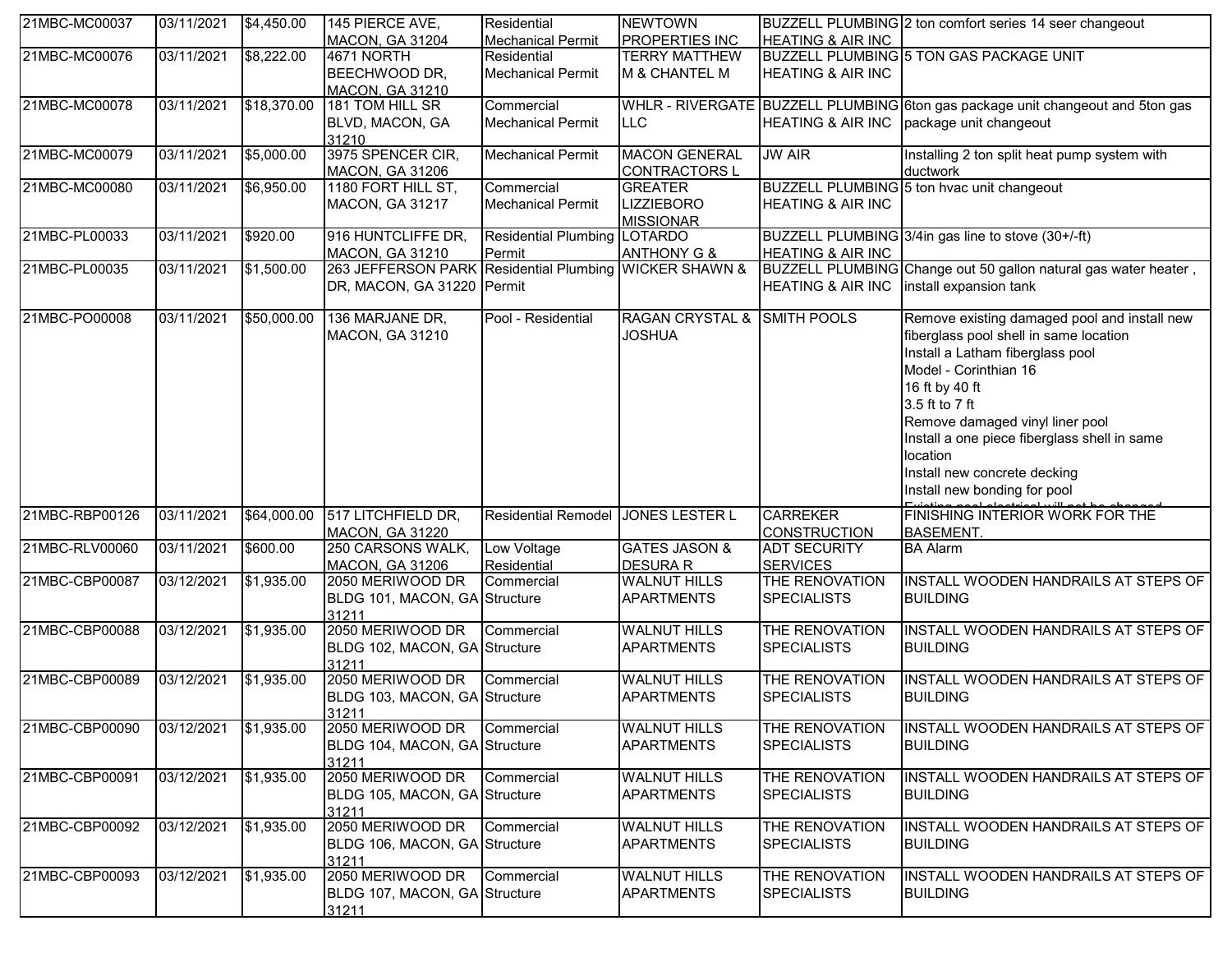| 21MBC-CBP00094 | 03/12/2021 | \$1,935.00     | 2050 MERIWOOD DR<br>BLDG 108, MACON, GA Structure<br>31211            | Commercial                                       | <b>WALNUT HILLS</b><br><b>APARTMENTS</b>                                          | THE RENOVATION<br><b>SPECIALISTS</b>                                  | INSTALL WOODEN HANDRAILS AT STEPS OF<br><b>BUILDING</b>                                              |
|----------------|------------|----------------|-----------------------------------------------------------------------|--------------------------------------------------|-----------------------------------------------------------------------------------|-----------------------------------------------------------------------|------------------------------------------------------------------------------------------------------|
| 21MBC-CBP00095 | 03/12/2021 | \$1,935.00     | 2050 MERIWOOD DR<br>BLDG 109, MACON, GA Structure<br>31211            | Commercial                                       | <b>WALNUT HILLS</b><br><b>APARTMENTS</b>                                          | THE RENOVATION<br><b>SPECIALISTS</b>                                  | INSTALL WOODEN HANDRAILS AT STEPS OF<br><b>BUILDING</b>                                              |
| 21MBC-CBP00096 | 03/12/2021 | \$1,935.00     | 2050 MERIWOOD DR<br>BLDG 110, MACON, GA Structure<br>31211            | Commercial                                       | <b>WALNUT HILLS</b><br><b>APARTMENTS</b>                                          | THE RENOVATION<br><b>SPECIALISTS</b>                                  | INSTALL WOODEN HANDRAILS AT STEPS OF<br><b>BUILDING</b>                                              |
| 21MBC-CBP00097 | 03/12/2021 | \$1,935.00     | 2050 MERIWOOD DR Commercial<br>BLDG 111, MACON, GA Structure<br>31211 |                                                  | <b>WALNUT HILLS</b><br><b>APARTMENTS</b>                                          | THE RENOVATION<br><b>SPECIALISTS</b>                                  | INSTALL WOODEN HANDRAILS AT STEPS OF<br><b>BUILDING</b>                                              |
| 21MBC-CBP00098 | 03/12/2021 | \$1,935.00     | 2050 MERIWOOD DR<br>BLDG 112, MACON, GA Structure<br>31211            | Commercial                                       | <b>WALNUT HILLS</b><br><b>APARTMENTS</b>                                          | THE RENOVATION<br><b>SPECIALISTS</b>                                  | INSTALL WOODEN HANDRAILS AT STEPS OF<br><b>BUILDING</b>                                              |
| 21MBC-CBP00099 | 03/12/2021 | \$1,935.00     | 2050 MERIWOOD DR<br>BLDG 113, MACON, GA Structure<br>31211            | Commercial                                       | <b>WALNUT HILLS</b><br><b>APARTMENTS</b>                                          | THE RENOVATION<br><b>SPECIALISTS</b>                                  | INSTALL WOODEN HANDRAILS AT STEPS OF<br><b>BUILDING</b>                                              |
| 21MBC-CBP00100 | 03/12/2021 | \$1,935.00     | 2050 MERIWOOD DR Commercial<br>BLDG 114, MACON, GA Structure<br>31211 |                                                  | <b>WALNUT HILLS</b><br><b>APARTMENTS</b>                                          | THE RENOVATION<br><b>SPECIALISTS</b>                                  | INSTALL WOODEN HANDRAILS AT STEPS OF<br><b>BUILDING</b>                                              |
| 21MBC-CBP00101 | 03/12/2021 | \$1,935.00     | 2050 MERIWOOD DR<br>BLDG 115, MACON, GA Structure<br>31211            | Commercial                                       | <b>WALNUT HILLS</b><br><b>APARTMENTS</b>                                          | THE RENOVATION<br><b>SPECIALISTS</b>                                  | INSTALL WOODEN HANDRAILS AT STEPS OF<br><b>BUILDING</b>                                              |
| 21MBC-CBP00102 | 03/12/2021 | \$1,935.00     | 2050 MERIWOOD DR<br>BLDG 201, MACON, GA Structure<br>31211            | Commercial                                       | <b>WALNUT HILLS</b><br><b>APARTMENTS</b>                                          | THE RENOVATION<br><b>SPECIALISTS</b>                                  | INSTALL WOODEN HANDRAILS AT STEPS OF<br><b>BUILDING</b>                                              |
| 21MBC-CBP00103 | 03/12/2021 | \$1,935.00     | 2050 MERIWOOD DR Commercial<br>BLDG 202, MACON, GA Structure<br>31211 |                                                  | <b>WALNUT HILLS</b><br><b>APARTMENTS</b>                                          | THE RENOVATION<br><b>SPECIALISTS</b>                                  | INSTALL WOODEN HANDRAILS AT STEPS OF<br><b>BUILDING</b>                                              |
| 21MBC-CBP00104 | 03/12/2021 | \$1,935.00     | 2050 MERIWOOD DR<br>BLDG 203, MACON, GA Structure<br>31211            | Commercial                                       | <b>WALNUT HILLS</b><br><b>APARTMENTS</b>                                          | THE RENOVATION<br><b>SPECIALISTS</b>                                  | INSTALL WOODEN HANDRAILS AT STEPS OF<br><b>BUILDING</b>                                              |
| 21MBC-SGN00010 | 03/12/2021 | \$4,900.00     | 2487 ROCKY CREEK<br>RD, MACON, GA 31206                               | Sign Permit                                      | <b>J M SONS LLC</b>                                                               |                                                                       | TOTAL IMAGING INC New sign on a new footer using existing electrical<br>2487 rocky Creek Rd Macon GA |
| 21MBC-CLV00011 | 03/15/2021 | \$3,000.00     | 3711 Agape Village<br>Road, Macon, GA 31210 Commercial                | Low Voltage                                      | <b>Wesley Glen</b><br>Ministries, Inc. - Dr.<br>Tyler Plexico,<br>President / CEO | <b>AUTOMATED</b><br><b>CONTROL</b><br><b>ENGINEERING USA,</b><br>INC. | <b>Burglar Alarm Installation</b>                                                                    |
| 21MBC-EL00272  | 03/15/2021 | \$500.00       | 3445 DOSTER WAY,<br><b>MACON, GA 31217</b>                            | <b>Residential Electrical</b><br>Permit          | <b>1ST FRANKLIN</b><br>FINANCIAL CORPO                                            | <b>KEN GORDON</b><br><b>ELECTRIC</b>                                  | Change outside service from 100 amp to 200<br>amp                                                    |
| 21MBC-EL00273  | 03/15/2021 | \$2,500.00     | 871 TUFTHUNTER,<br><b>MACON, GA 31210</b>                             | Residential Electrical Malik Noman<br>Permit     |                                                                                   | <b>BLU SOLAR</b><br><b>ENERGY</b>                                     | Roof mount solar panel install for residential use                                                   |
| 21MBC-EL00274  | 03/15/2021 | \$600.00       | 4260 ROY AVE,<br><b>MACON, GA 31206</b>                               | Residential Electrical HULL NIKITA<br>Permit     |                                                                                   | <b>OJ'S ELECTRIC</b><br><b>SERVICES</b>                               | INSPECTION CLEARANCE FOR POWER                                                                       |
| 21MBC-EL00275  | 03/15/2021 | $\sqrt{$0.00}$ | 3788 GRAND AVE,<br><b>MACON, GA 31204</b>                             | Residential Electrical OSAKWE MARY<br>Permit     |                                                                                   |                                                                       | VACANCY INSPECTION FOR GA POWER                                                                      |
| 21MBC-EL00276  | 03/15/2021 | \$450.00       | 2615<br>JEFFERSONVILLE RD,<br><b>MACON, GA 31217</b>                  | Residential Electrical SEA BREEZE<br>Permit      | <b>ALBANY LLC</b>                                                                 | M.L. DAVIDSON<br><b>ELECTRIC</b>                                      | Alterations                                                                                          |
| 21MBC-EL00277  | 03/15/2021 | \$500.00       | 3630 FLAMINGO DR,<br>MACON, GA 31206                                  | Residential Electrical COLEMAN<br>Permit         | <b>PROPERTIES INC</b>                                                             | <b>ALL-STATE</b><br><b>ELECTRICAL</b><br>CONTRACTORS,<br>II C.        | <b>Electrical repairs</b>                                                                            |
| 21MBC-EL00278  | 03/15/2021 | \$1,544.20     | 4824 BENNETT RD,<br><b>MACON, GA 31216</b>                            | Residential Electrical BALLARD TERRY S<br>Permit |                                                                                   | SERVICE ELECTRIC Panel/service change<br>INC.                         |                                                                                                      |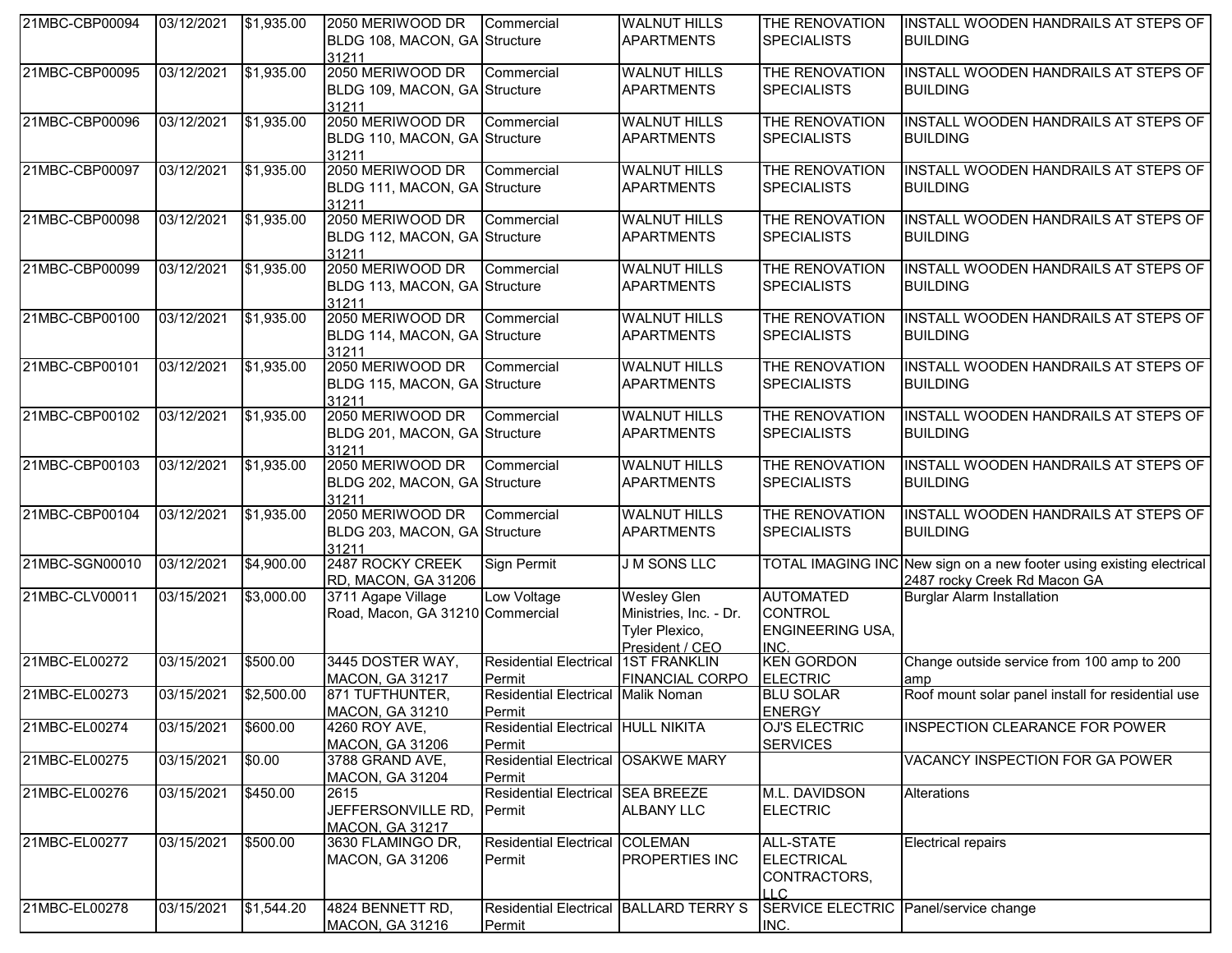| 21MBC-MC00081  | 03/15/2021          |             | \$27,000.00 770 HEMLOCK ST,                        | Commercial                             | MACON-BIBB CO                                        | CONDITIONED AIR,                 | Condensing unit change out.                                  |
|----------------|---------------------|-------------|----------------------------------------------------|----------------------------------------|------------------------------------------------------|----------------------------------|--------------------------------------------------------------|
|                |                     |             | <b>MACON, GA 31201</b>                             | <b>Mechanical Permit</b>               | <b>HOSP AUTHORITY</b>                                | INC.                             |                                                              |
| 21MBC-MC00092  | 03/15/2021          | \$85,000.00 | 1215 WOOLFOLK ST,                                  | Residential                            | 1215 WOOLFOLK ST                                     | <b>WE CARE HEATING</b>           | <b>HVAC</b> installation                                     |
|                |                     |             | MACON, GA 31217                                    | <b>Mechanical Permit</b>               | <b>TRUST</b>                                         | <b>AND AIR</b>                   |                                                              |
| 21MBC-MC00093  | 03/15/2021          | \$4,100.00  | 1008 MASTERS DR,                                   | Residential                            | <b>JENKINS JASON &amp;</b>                           | WE CARE HEATING HVAC replacement |                                                              |
|                |                     |             | <b>MACON, GA 31220</b>                             | <b>Mechanical Permit</b>               | <b>GINGER</b>                                        | <b>AND AIR</b>                   |                                                              |
| 21MBC-MC00094  | 03/15/2021          | \$6,000.00  | 2689 PENBROOK LN.                                  | Residential                            | <b>THOMPSON JASON</b>                                | <b>WE CARE HEATING</b>           | <b>HVAC Replacement</b>                                      |
|                |                     |             | <b>MACON, GA 31052</b>                             | <b>Mechanical Permit</b>               | & SHELBY                                             | <b>AND AIR</b>                   |                                                              |
| 21MBC-RAS00001 | 03/15/2021          |             | \$100,000.00 7749 DELTA DR,                        | Commercial Racking HALL LINDA M AS     | <b>TRUSTEE &amp;</b>                                 | WTD HOLDINGS,                    | Installation of new storage racking in existing              |
| 21MBC-RBP00132 | 03/15/2021          |             | MACON, GA 31216<br>\$310,000.00 200 SHORELINE WAY, | / Store Fixtures<br>New Single Family  | <b>TOPSTONE</b>                                      | INC.<br>C & W                    | building<br>Construction of a new 2 story single family home |
|                |                     |             | <b>MACON, GA 31052</b>                             | <b>Dwelling</b>                        | <b>COMPANIES INC</b>                                 | <b>CONTRACTING</b>               | including 3 trades.                                          |
|                |                     |             |                                                    |                                        |                                                      | <b>SERVICES INC.</b>             |                                                              |
| 21MBC-RO00035  | 03/15/2021          | \$12,256.55 | 544 ORANGE ST,                                     | <b>Residential Reroof</b>              | <b>ELLINGTON</b>                                     | <b>CROSBY ROOFING</b>            | SHINGLE ROOF SECTION, TPO SECTION                            |
|                |                     |             | <b>MACON, GA 31201</b>                             |                                        | THOMAS C                                             | CO.                              |                                                              |
| 21MBC-RO00037  | 03/15/2021          | \$7,048.50  | 353 FAIRWAYS DR,                                   | <b>Residential Reroof</b>              | <b>JONES DARRELL &amp;</b>                           | <b>CROSBY ROOFING</b>            | FULL SHINGLE ROOF REPLACEMENT                                |
|                |                     |             | <b>MACON, GA 31220</b>                             |                                        | <b>MARIELLA</b>                                      | CO.                              |                                                              |
| 21MBC-RO00038  | 03/15/2021          | \$11,241.00 | 3719 SANDY CIR,                                    | <b>Residential Reroof</b>              | <b>CREECH MELVIN L</b>                               | <b>CROSBY ROOFING</b>            | FULL SHINGLE ROOF REPLACEMENT                                |
|                |                     |             | MACON, GA 31216                                    |                                        |                                                      | CO.                              | FACIA AND SOFFIT REPAIRS                                     |
| 21MBC-EL00279  | 03/16/2021          | \$500.00    | 3769 FLAMINGO DR,                                  | Residential Electrical COLEMAN         |                                                      | <b>ALL-STATE</b>                 | <b>Electrical repairs</b>                                    |
|                |                     |             | <b>MACON, GA 31206</b>                             | Permit                                 | PROPERTIES INC                                       | <b>ELECTRICAL</b>                |                                                              |
|                |                     |             |                                                    |                                        |                                                      | CONTRACTORS,                     |                                                              |
|                |                     |             |                                                    |                                        |                                                      | $\sqcup$ C                       |                                                              |
| 21MBC-EL00280  | 03/16/2021          | \$2,500.00  | 2115 CEDAR AVE,                                    | Residential Electrical DRAWDE LLC      |                                                      |                                  | HACKETT ELECTRIC Service upgrade to 200 amp                  |
|                |                     |             | <b>MACON, GA 31204</b>                             | Permit                                 |                                                      |                                  |                                                              |
| 21MBC-EL00282  | 03/16/2021          | \$4,000.00  | 4022 CYNTHIA WEIR                                  | Residential Electrical VASQUEZ SAYDI A |                                                      |                                  | HOGAN'S ELECTRIC FINISH ELECTRICAL FOR AN EXISTING           |
|                |                     |             | PL, MACON, GA 31206                                | Permit                                 | <b>LUCAS</b>                                         |                                  | <b>RESIDENCE</b>                                             |
| 21MBC-EL00283  | 03/16/2021          | \$900.00    | <b>4081 CYNTHIA WEIR</b>                           | Residential Electrical KAMYA RUTH      |                                                      |                                  | HOGAN'S ELECTRIC FINSIH ELECTRICAL FOR AN EXISTING           |
|                |                     |             | PL, MACON, GA 31206                                | <b>I</b> Permit                        | <b>ZANGA</b>                                         |                                  | <b>RESIDENCE</b>                                             |
| 21MBC-EL00284  | 03/16/2021          | \$3,000.00  | 910 WILLIAMS ST E                                  | Residential Electrical RAINIER CAPITAL |                                                      |                                  | HOGAN'S ELECTRIC REWIRE ACCORDING TO PRESENT                 |
|                |                     |             | UNIT A, MACON, GA<br>31217                         | Permit                                 | <b>INVESTMENTS</b>                                   |                                  | ELECTRIC CODE                                                |
| 21MBC-RO00036  | 03/16/2021          | \$15,000.00 | 4950 WELLINGTON                                    | <b>Residential Reroof</b>              | WILSON ROGER W                                       | <b>BLAND ROOFING</b>             | REMOVE EXISTING SHINGLES AND INSTALL                         |
|                |                     |             | DR, MACON, GA 31210                                |                                        |                                                      | CO., INC.                        | ARCHITECT SHINGLES AND NEW                                   |
|                |                     |             |                                                    |                                        |                                                      |                                  | SKYLIGHTS. HAUL OFF ALL DEBRIS.                              |
| 21MBC-EL00281  | 03/17/2021          | \$1,600.00  | 1256 BAILEY AVE,                                   | Residential Electrical KELEAH REALTY   |                                                      | <b>TRUEVOLT</b>                  | Service Repair                                               |
|                |                     |             | <b>MACON, GA 31204</b>                             | Permit                                 | <b>LLC</b>                                           | <b>ELECTRICAL LLC</b>            |                                                              |
| 21MBC-EL00285  | 03/17/2021          | \$28,000.00 | 1180 WOODCREST                                     | Residential Electrical FOUNTAIN OTTO C |                                                      |                                  | <b>INSTALL 12KW SOLAR PANELS (40)</b>                        |
|                |                     |             | DR, MACON, GA 31210 Permit                         |                                        | JR & JUDITH                                          |                                  | INVERTER AND WIRING AND GRID TIE TO                          |
|                |                     |             |                                                    |                                        |                                                      |                                  | <b>HOME</b>                                                  |
| 21MBC-EL00286  | 03/17/2021          | \$9,850.00  | 1070 BURTON AVE,                                   |                                        | Residential Electrical WILCOX TERESA F AMEN ELECTRIC |                                  | TOTAL REWIRE OF EXISTING RESIDENCE                           |
|                |                     |             | <b>MACON, GA 31204</b>                             | Permit                                 |                                                      |                                  |                                                              |
| 21MBC-EL00287  | 03/17/2021 \$200.00 |             | 3555 MERCER                                        | Commercial                             | MERCER                                               | <b>NORTHSIDE</b>                 | VACANY INSPECTION FOR BRANDIT                                |
|                |                     |             | UNIVERSITY DR,                                     | <b>Electrical Permit</b>               | <b>CROSSING</b>                                      | <b>ELECTRIC</b>                  | <b>BUSINESS MARKETING &amp; CONSULTING</b>                   |
|                |                     |             | MACON. GA 31204                                    |                                        | <b>SHOPPING CEN</b>                                  |                                  |                                                              |
| 21MBC-PL00038  | 03/17/2021          | \$10,000.00 | 136 LAMAR ST,                                      | Residential Plumbing LAWRENCE          |                                                      | <b>JOEL NEAL</b>                 | UPGRADE PLUMBING TO AN EXISTING                              |
|                |                     |             | <b>MACON, GA 31204</b>                             | Permit                                 | <b>JEFFREY B</b>                                     | <b>HOWARD</b>                    | <b>RESIDENCE</b>                                             |
| 21MBC-RBP00133 | 03/17/2021          | \$32,000.00 | 3496 DOSTER WAY,                                   | <b>Residential Addition</b>            | <b>THOMAS BARBARA</b>                                |                                  | ADDITION TO EXISTING RESIDENCE                               |
|                |                     |             | MACON, GA 31217                                    |                                        | S                                                    |                                  | INCLUDING ELECTRICAL, MECHANICAL, AND                        |
| 21MBC-RLV00063 | 03/17/2021          | \$600.00    | 5899 MT PLEASANT                                   | Low Voltage                            | <b>MCGEE WALTER</b>                                  | <b>ADT SECURITY</b>              | <b>PLUMBING</b><br><b>BA Alarm</b>                           |
|                |                     |             | CHURCH RD, MACON, Residential                      |                                        |                                                      | <b>SERVICES</b>                  |                                                              |
|                |                     |             | GA 31216                                           |                                        |                                                      |                                  |                                                              |
| 21MBC-RLV00064 | 03/17/2021          | \$600.00    | 243 WEST SPRINGS                                   | Low Voltage                            | <b>MYERS MELODY G</b>                                | <b>ADT SECURITY</b>              | <b>BA Alarm</b>                                              |
|                |                     |             | DR, MACON, GA 31220 Residential                    |                                        |                                                      | <b>SERVICES</b>                  |                                                              |
|                |                     |             |                                                    |                                        |                                                      |                                  |                                                              |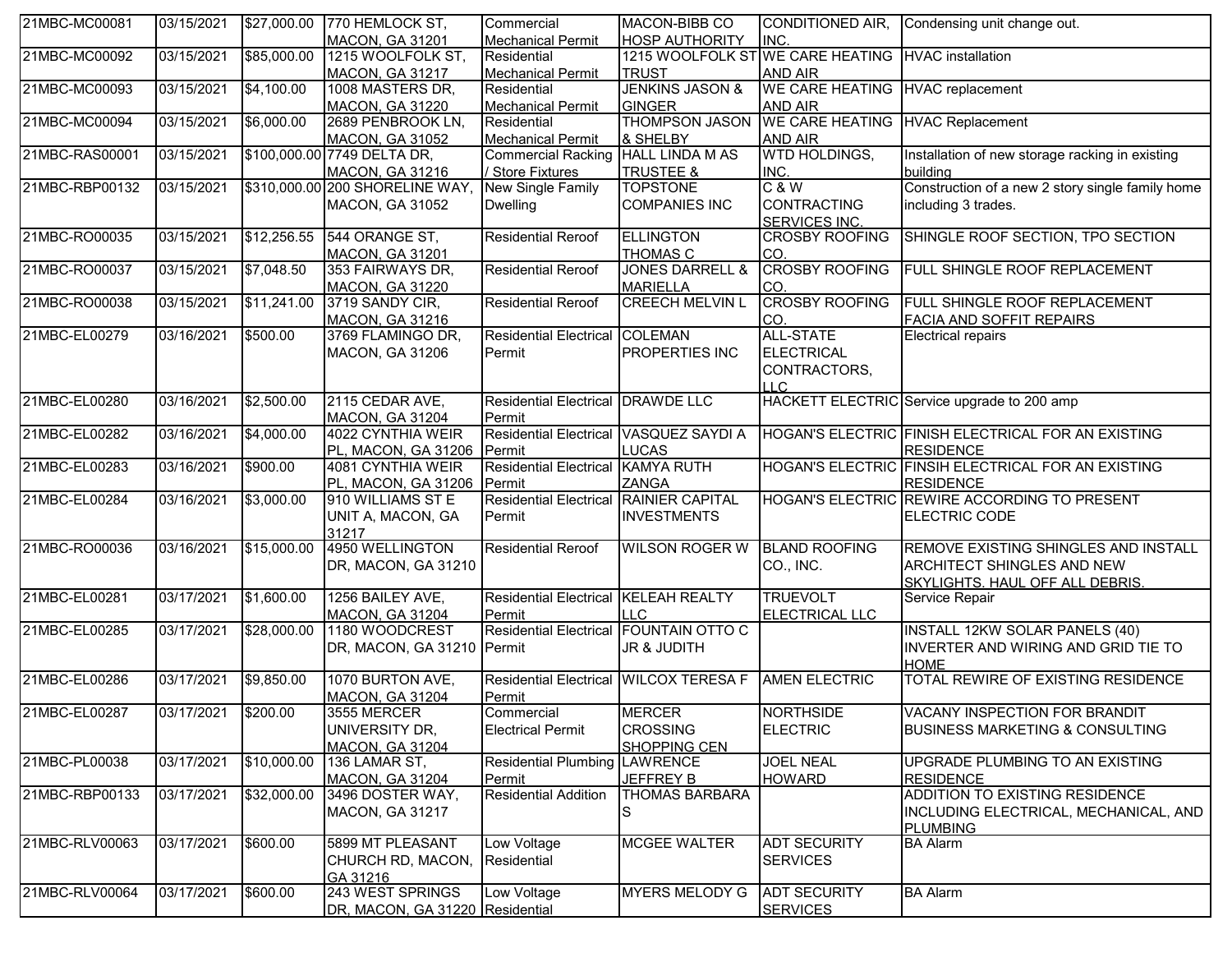| APT 1408, MACON, GA<br>Residential<br>SPRING CREEK LL<br><b>SERVICES</b><br>31210<br>3309 SANDY CIR,<br>\$600.00<br>Low Voltage<br><b>BA</b> Alarm<br>03/17/2021<br><b>BARRAGAN DENNY</b><br><b>ADT SECURITY</b><br><b>MACON, GA 31216</b><br>Residential<br>& GUSTAVO<br><b>SERVICES</b><br>\$9,600.00<br><b>SALE BUY</b><br>03/18/2021<br>1225 GRAY HWY,<br>Commercial<br><b>HARMON</b><br>Interior Remodel of C-Store<br><b>COMMERCIAL AND</b><br>MACON, GA 31217<br>Remodel<br><b>APPLIANCE LLC</b><br><b>INDUSTRIAL</b><br>CONSTRUCTION,<br>INC.<br>Residential Electrical RAINIER CAPITAL<br>HOGAN'S ELECTRIC REWIRE ACCORDING TO PRESENT<br>03/18/2021<br>\$3,000.00<br>918 WILLIAMS ST E<br>UNIT B, MACON, GA<br><b>INVESTMENTS</b><br>ELECTRIC CODE<br>Permit<br>31217<br>916 NORRIS ST UNIT<br>\$1,900.00<br>03/18/2021<br>Residential Electrical OUR PLACE INC<br>HOGAN'S ELECTRIC INSTALL LARGE OUTSIDE PANEL, PULL<br>CIRCUIT FOR OUTSIDE AIR UNIT<br>A, MACON, GA 31217<br>Permit<br>916 NORRIS ST UNIT<br>Residential Electrical OUR PLACE INC<br>HOGAN'S ELECTRIC CHANGE OUTSIDE BOX TO LARGER ONE<br>03/18/2021<br>\$1,800.00<br>21MBC-EL00291<br><b>B, MACON, GA 31217</b><br>Permit<br>\$500.00<br>Residential Electrical AKRIDGE RUFUS<br>21MBC-EL00292<br>03/18/2021<br>2979 MERCER<br>HOGAN'S ELECTRIC FINISH ELECTRICAL ON EXISTING<br>UNIVERSITY DR,<br><b>RESIDENCE</b><br>Permit<br><b>MACON, GA 31204</b><br>Residential Electrical AKRIDGE RUFUS<br>21MBC-EL00293<br>03/18/2021<br>\$500.00<br>2977 MERCER<br>HOGAN'S ELECTRIC FINISH ELECTRICAL ON EXISTING<br>UNIVERSITY DR.,<br>Permit<br><b>RESIDENCE</b><br><b>MACON, GA 31204</b><br>\$500.00<br><b>DEHART &amp; HILL</b><br>21MBC-EL00294<br>03/18/2021<br>1655 N ATWOOD DR<br>Residential Electrical PWRE2<br>VERIFY ALL LIGHTS AND DEVICES ARE<br><b>WESTMINSTER</b><br>ELECTRIC, INC.<br>UNIT C-1, MACON, GA<br>Permit<br>UNSTALLED AND WORKING PROPERTY AS<br>31204<br><b>APARTMENTS</b><br>METER HAS BEEN YELLOW TAGGED<br>2050 MERIWOOD DR<br><b>DEHART &amp; HILL</b><br>21MBC-EL00295<br>03/18/2021<br>\$1,250.00<br>Residential Electrical WALNUT HILLS<br>INSTALL NEW 125AMP, 20 CIRCUIT PANEL<br>UNIT 110C, MACON,<br>ELECTRIC, INC.<br>Permit<br><b>APARTMENTS</b><br>DEMO POWER FOR DISHWASHER &<br>GA 31211<br><b>DISPOSAL</b><br>2050 MERIWOOD DR<br>INSTALL NEW 125A, 20 CIRCUIT PANEL<br>\$1,250.00<br>Residential Electrical WALNUT HILLS<br><b>DEHART &amp; HILL</b><br>21MBC-EL00296<br>03/18/2021<br>UNIT 110 D, MACON,<br><b>APARTMENTS</b><br>ELECTRIC, INC.<br>DEMO POWER FOR DISHWASHER AND<br>Permit<br>GA 31211<br><b>DISPOSAL</b><br>379 3rd Street, Macon,<br>Installation of kitchen fire suppression system<br>21MBC-FR00027<br>03/18/2021<br>\$1,773.80<br>Fire Extinguishing<br>Lazy Donkey<br><b>FIRE SHIELD LLC</b><br>System<br>GA 31201<br>504 SECOND ST,<br>Commercial<br><b>RS GOSS</b><br>SKEETER'S<br>21MBC-PL00039<br>03/18/2021<br>\$25,000.00<br>Plumbing for 15 fixtures<br><b>PROPERTIES LLC</b><br>PLUMBING CO INC<br><b>MACON, GA 31201</b><br><b>Plumbing Permit</b><br>03/18/2021<br>\$44,000.00<br>YOUNG JAMES O JR PAMLICO POOL<br>Installation of 20' x 40' gunite swimming pool<br>21MBC-PO00009<br>2400 PINEWORTH RD,<br>Pool - Residential<br><b>MACON, GA 31206</b><br>& PAMELA S<br>COMPANY, INC.<br>21MBC-PO00010<br>03/18/2021<br>\$38,000.00<br>Pool - Residential<br>BRYANT KEVIN W & PAMLICO POOL<br><b>INSTALLTION OF AN 18' X 42' GUNITE</b><br>115 ASTON HALL,<br>ANGIE C<br><b>SWIMMING POOL</b><br>MACON, GA 31210<br>COMPANY, INC.<br>03/18/2021<br>\$150,060.00 329 WILLOW COVE,<br><b>New Single Family</b><br><b>THREE OAKS</b><br>New single family construction including 3 trades<br>21MBC-RBP00134<br><b>THREE OAKS</b><br>CONST & DEV INC<br><b>CONSTRUCTION</b><br><b>MACON, GA 31052</b><br><b>Dwelling</b><br><b>AND</b><br>DEVELOPMENT. INC<br>21MBC-RBP00135<br>03/18/2021<br>\$215,000.00 3354 BRIDGEWOOD<br>New Single Family<br><b>MOFVII PROPERTY</b><br>CMD HOMES, LLC<br>NEW SINGLE FAMILY DWELLING INCLUDING<br>CO LLC<br>DR, MACON, GA 31216   Dwelling<br>ELECTRICAL, LOW VOLTAGE, MECHANICAL,<br><b>AND PLUMBING</b><br>21MBC-SGN00011<br>03/18/2021<br>\$4,750.00<br>TOTAL IMAGING INC Install a new price sign for the gas station<br>1106 ROCKY CREEK<br>Sign Permit<br><b>RC AND HOUSTON</b><br>RD, MACON, GA 31206<br><b>LLC</b><br><b>RHODY</b><br>21MBC-SGN00012<br>03/18/2021<br>\$4,300.00<br>Sign Permit<br>TOTAL IMAGING INC Install new price sign, dimensions are on<br>584 EMERY HWY,<br>DEVELOPMENT LLC<br><b>MACON, GA 31217</b><br>rendering and engineered drawing | 21MBC-RLV00065 | 03/17/2021 | \$600.00 | 1900 WESLEYAN DR | Low Voltage | <b>CMF FALLS AT</b> | <b>ADT SECURITY</b> | <b>BA Alarm</b> |
|---------------------------------------------------------------------------------------------------------------------------------------------------------------------------------------------------------------------------------------------------------------------------------------------------------------------------------------------------------------------------------------------------------------------------------------------------------------------------------------------------------------------------------------------------------------------------------------------------------------------------------------------------------------------------------------------------------------------------------------------------------------------------------------------------------------------------------------------------------------------------------------------------------------------------------------------------------------------------------------------------------------------------------------------------------------------------------------------------------------------------------------------------------------------------------------------------------------------------------------------------------------------------------------------------------------------------------------------------------------------------------------------------------------------------------------------------------------------------------------------------------------------------------------------------------------------------------------------------------------------------------------------------------------------------------------------------------------------------------------------------------------------------------------------------------------------------------------------------------------------------------------------------------------------------------------------------------------------------------------------------------------------------------------------------------------------------------------------------------------------------------------------------------------------------------------------------------------------------------------------------------------------------------------------------------------------------------------------------------------------------------------------------------------------------------------------------------------------------------------------------------------------------------------------------------------------------------------------------------------------------------------------------------------------------------------------------------------------------------------------------------------------------------------------------------------------------------------------------------------------------------------------------------------------------------------------------------------------------------------------------------------------------------------------------------------------------------------------------------------------------------------------------------------------------------------------------------------------------------------------------------------------------------------------------------------------------------------------------------------------------------------------------------------------------------------------------------------------------------------------------------------------------------------------------------------------------------------------------------------------------------------------------------------------------------------------------------------------------------------------------------------------------------------------------------------------------------------------------------------------------------------------------------------------------------------------------------------------------------------------------------------------------------------------------------------------------------------------------------------------------------------------------------------------------------------------------------------------------------------------------------------------------------------------------------------------------------------------------------------------------------------------------------------------------------------------------------------------------------------------------------------------------------------------------------------------------------------------------------------------------------------------------------------------|----------------|------------|----------|------------------|-------------|---------------------|---------------------|-----------------|
|                                                                                                                                                                                                                                                                                                                                                                                                                                                                                                                                                                                                                                                                                                                                                                                                                                                                                                                                                                                                                                                                                                                                                                                                                                                                                                                                                                                                                                                                                                                                                                                                                                                                                                                                                                                                                                                                                                                                                                                                                                                                                                                                                                                                                                                                                                                                                                                                                                                                                                                                                                                                                                                                                                                                                                                                                                                                                                                                                                                                                                                                                                                                                                                                                                                                                                                                                                                                                                                                                                                                                                                                                                                                                                                                                                                                                                                                                                                                                                                                                                                                                                                                                                                                                                                                                                                                                                                                                                                                                                                                                                                                                                                                     |                |            |          |                  |             |                     |                     |                 |
|                                                                                                                                                                                                                                                                                                                                                                                                                                                                                                                                                                                                                                                                                                                                                                                                                                                                                                                                                                                                                                                                                                                                                                                                                                                                                                                                                                                                                                                                                                                                                                                                                                                                                                                                                                                                                                                                                                                                                                                                                                                                                                                                                                                                                                                                                                                                                                                                                                                                                                                                                                                                                                                                                                                                                                                                                                                                                                                                                                                                                                                                                                                                                                                                                                                                                                                                                                                                                                                                                                                                                                                                                                                                                                                                                                                                                                                                                                                                                                                                                                                                                                                                                                                                                                                                                                                                                                                                                                                                                                                                                                                                                                                                     |                |            |          |                  |             |                     |                     |                 |
|                                                                                                                                                                                                                                                                                                                                                                                                                                                                                                                                                                                                                                                                                                                                                                                                                                                                                                                                                                                                                                                                                                                                                                                                                                                                                                                                                                                                                                                                                                                                                                                                                                                                                                                                                                                                                                                                                                                                                                                                                                                                                                                                                                                                                                                                                                                                                                                                                                                                                                                                                                                                                                                                                                                                                                                                                                                                                                                                                                                                                                                                                                                                                                                                                                                                                                                                                                                                                                                                                                                                                                                                                                                                                                                                                                                                                                                                                                                                                                                                                                                                                                                                                                                                                                                                                                                                                                                                                                                                                                                                                                                                                                                                     | 21MBC-RLV00066 |            |          |                  |             |                     |                     |                 |
|                                                                                                                                                                                                                                                                                                                                                                                                                                                                                                                                                                                                                                                                                                                                                                                                                                                                                                                                                                                                                                                                                                                                                                                                                                                                                                                                                                                                                                                                                                                                                                                                                                                                                                                                                                                                                                                                                                                                                                                                                                                                                                                                                                                                                                                                                                                                                                                                                                                                                                                                                                                                                                                                                                                                                                                                                                                                                                                                                                                                                                                                                                                                                                                                                                                                                                                                                                                                                                                                                                                                                                                                                                                                                                                                                                                                                                                                                                                                                                                                                                                                                                                                                                                                                                                                                                                                                                                                                                                                                                                                                                                                                                                                     |                |            |          |                  |             |                     |                     |                 |
|                                                                                                                                                                                                                                                                                                                                                                                                                                                                                                                                                                                                                                                                                                                                                                                                                                                                                                                                                                                                                                                                                                                                                                                                                                                                                                                                                                                                                                                                                                                                                                                                                                                                                                                                                                                                                                                                                                                                                                                                                                                                                                                                                                                                                                                                                                                                                                                                                                                                                                                                                                                                                                                                                                                                                                                                                                                                                                                                                                                                                                                                                                                                                                                                                                                                                                                                                                                                                                                                                                                                                                                                                                                                                                                                                                                                                                                                                                                                                                                                                                                                                                                                                                                                                                                                                                                                                                                                                                                                                                                                                                                                                                                                     | 21MBC-CBP00112 |            |          |                  |             |                     |                     |                 |
|                                                                                                                                                                                                                                                                                                                                                                                                                                                                                                                                                                                                                                                                                                                                                                                                                                                                                                                                                                                                                                                                                                                                                                                                                                                                                                                                                                                                                                                                                                                                                                                                                                                                                                                                                                                                                                                                                                                                                                                                                                                                                                                                                                                                                                                                                                                                                                                                                                                                                                                                                                                                                                                                                                                                                                                                                                                                                                                                                                                                                                                                                                                                                                                                                                                                                                                                                                                                                                                                                                                                                                                                                                                                                                                                                                                                                                                                                                                                                                                                                                                                                                                                                                                                                                                                                                                                                                                                                                                                                                                                                                                                                                                                     |                |            |          |                  |             |                     |                     |                 |
|                                                                                                                                                                                                                                                                                                                                                                                                                                                                                                                                                                                                                                                                                                                                                                                                                                                                                                                                                                                                                                                                                                                                                                                                                                                                                                                                                                                                                                                                                                                                                                                                                                                                                                                                                                                                                                                                                                                                                                                                                                                                                                                                                                                                                                                                                                                                                                                                                                                                                                                                                                                                                                                                                                                                                                                                                                                                                                                                                                                                                                                                                                                                                                                                                                                                                                                                                                                                                                                                                                                                                                                                                                                                                                                                                                                                                                                                                                                                                                                                                                                                                                                                                                                                                                                                                                                                                                                                                                                                                                                                                                                                                                                                     |                |            |          |                  |             |                     |                     |                 |
|                                                                                                                                                                                                                                                                                                                                                                                                                                                                                                                                                                                                                                                                                                                                                                                                                                                                                                                                                                                                                                                                                                                                                                                                                                                                                                                                                                                                                                                                                                                                                                                                                                                                                                                                                                                                                                                                                                                                                                                                                                                                                                                                                                                                                                                                                                                                                                                                                                                                                                                                                                                                                                                                                                                                                                                                                                                                                                                                                                                                                                                                                                                                                                                                                                                                                                                                                                                                                                                                                                                                                                                                                                                                                                                                                                                                                                                                                                                                                                                                                                                                                                                                                                                                                                                                                                                                                                                                                                                                                                                                                                                                                                                                     |                |            |          |                  |             |                     |                     |                 |
|                                                                                                                                                                                                                                                                                                                                                                                                                                                                                                                                                                                                                                                                                                                                                                                                                                                                                                                                                                                                                                                                                                                                                                                                                                                                                                                                                                                                                                                                                                                                                                                                                                                                                                                                                                                                                                                                                                                                                                                                                                                                                                                                                                                                                                                                                                                                                                                                                                                                                                                                                                                                                                                                                                                                                                                                                                                                                                                                                                                                                                                                                                                                                                                                                                                                                                                                                                                                                                                                                                                                                                                                                                                                                                                                                                                                                                                                                                                                                                                                                                                                                                                                                                                                                                                                                                                                                                                                                                                                                                                                                                                                                                                                     |                |            |          |                  |             |                     |                     |                 |
|                                                                                                                                                                                                                                                                                                                                                                                                                                                                                                                                                                                                                                                                                                                                                                                                                                                                                                                                                                                                                                                                                                                                                                                                                                                                                                                                                                                                                                                                                                                                                                                                                                                                                                                                                                                                                                                                                                                                                                                                                                                                                                                                                                                                                                                                                                                                                                                                                                                                                                                                                                                                                                                                                                                                                                                                                                                                                                                                                                                                                                                                                                                                                                                                                                                                                                                                                                                                                                                                                                                                                                                                                                                                                                                                                                                                                                                                                                                                                                                                                                                                                                                                                                                                                                                                                                                                                                                                                                                                                                                                                                                                                                                                     | 21MBC-EL00288  |            |          |                  |             |                     |                     |                 |
|                                                                                                                                                                                                                                                                                                                                                                                                                                                                                                                                                                                                                                                                                                                                                                                                                                                                                                                                                                                                                                                                                                                                                                                                                                                                                                                                                                                                                                                                                                                                                                                                                                                                                                                                                                                                                                                                                                                                                                                                                                                                                                                                                                                                                                                                                                                                                                                                                                                                                                                                                                                                                                                                                                                                                                                                                                                                                                                                                                                                                                                                                                                                                                                                                                                                                                                                                                                                                                                                                                                                                                                                                                                                                                                                                                                                                                                                                                                                                                                                                                                                                                                                                                                                                                                                                                                                                                                                                                                                                                                                                                                                                                                                     |                |            |          |                  |             |                     |                     |                 |
|                                                                                                                                                                                                                                                                                                                                                                                                                                                                                                                                                                                                                                                                                                                                                                                                                                                                                                                                                                                                                                                                                                                                                                                                                                                                                                                                                                                                                                                                                                                                                                                                                                                                                                                                                                                                                                                                                                                                                                                                                                                                                                                                                                                                                                                                                                                                                                                                                                                                                                                                                                                                                                                                                                                                                                                                                                                                                                                                                                                                                                                                                                                                                                                                                                                                                                                                                                                                                                                                                                                                                                                                                                                                                                                                                                                                                                                                                                                                                                                                                                                                                                                                                                                                                                                                                                                                                                                                                                                                                                                                                                                                                                                                     |                |            |          |                  |             |                     |                     |                 |
|                                                                                                                                                                                                                                                                                                                                                                                                                                                                                                                                                                                                                                                                                                                                                                                                                                                                                                                                                                                                                                                                                                                                                                                                                                                                                                                                                                                                                                                                                                                                                                                                                                                                                                                                                                                                                                                                                                                                                                                                                                                                                                                                                                                                                                                                                                                                                                                                                                                                                                                                                                                                                                                                                                                                                                                                                                                                                                                                                                                                                                                                                                                                                                                                                                                                                                                                                                                                                                                                                                                                                                                                                                                                                                                                                                                                                                                                                                                                                                                                                                                                                                                                                                                                                                                                                                                                                                                                                                                                                                                                                                                                                                                                     | 21MBC-EL00290  |            |          |                  |             |                     |                     |                 |
|                                                                                                                                                                                                                                                                                                                                                                                                                                                                                                                                                                                                                                                                                                                                                                                                                                                                                                                                                                                                                                                                                                                                                                                                                                                                                                                                                                                                                                                                                                                                                                                                                                                                                                                                                                                                                                                                                                                                                                                                                                                                                                                                                                                                                                                                                                                                                                                                                                                                                                                                                                                                                                                                                                                                                                                                                                                                                                                                                                                                                                                                                                                                                                                                                                                                                                                                                                                                                                                                                                                                                                                                                                                                                                                                                                                                                                                                                                                                                                                                                                                                                                                                                                                                                                                                                                                                                                                                                                                                                                                                                                                                                                                                     |                |            |          |                  |             |                     |                     |                 |
|                                                                                                                                                                                                                                                                                                                                                                                                                                                                                                                                                                                                                                                                                                                                                                                                                                                                                                                                                                                                                                                                                                                                                                                                                                                                                                                                                                                                                                                                                                                                                                                                                                                                                                                                                                                                                                                                                                                                                                                                                                                                                                                                                                                                                                                                                                                                                                                                                                                                                                                                                                                                                                                                                                                                                                                                                                                                                                                                                                                                                                                                                                                                                                                                                                                                                                                                                                                                                                                                                                                                                                                                                                                                                                                                                                                                                                                                                                                                                                                                                                                                                                                                                                                                                                                                                                                                                                                                                                                                                                                                                                                                                                                                     |                |            |          |                  |             |                     |                     |                 |
|                                                                                                                                                                                                                                                                                                                                                                                                                                                                                                                                                                                                                                                                                                                                                                                                                                                                                                                                                                                                                                                                                                                                                                                                                                                                                                                                                                                                                                                                                                                                                                                                                                                                                                                                                                                                                                                                                                                                                                                                                                                                                                                                                                                                                                                                                                                                                                                                                                                                                                                                                                                                                                                                                                                                                                                                                                                                                                                                                                                                                                                                                                                                                                                                                                                                                                                                                                                                                                                                                                                                                                                                                                                                                                                                                                                                                                                                                                                                                                                                                                                                                                                                                                                                                                                                                                                                                                                                                                                                                                                                                                                                                                                                     |                |            |          |                  |             |                     |                     |                 |
|                                                                                                                                                                                                                                                                                                                                                                                                                                                                                                                                                                                                                                                                                                                                                                                                                                                                                                                                                                                                                                                                                                                                                                                                                                                                                                                                                                                                                                                                                                                                                                                                                                                                                                                                                                                                                                                                                                                                                                                                                                                                                                                                                                                                                                                                                                                                                                                                                                                                                                                                                                                                                                                                                                                                                                                                                                                                                                                                                                                                                                                                                                                                                                                                                                                                                                                                                                                                                                                                                                                                                                                                                                                                                                                                                                                                                                                                                                                                                                                                                                                                                                                                                                                                                                                                                                                                                                                                                                                                                                                                                                                                                                                                     |                |            |          |                  |             |                     |                     |                 |
|                                                                                                                                                                                                                                                                                                                                                                                                                                                                                                                                                                                                                                                                                                                                                                                                                                                                                                                                                                                                                                                                                                                                                                                                                                                                                                                                                                                                                                                                                                                                                                                                                                                                                                                                                                                                                                                                                                                                                                                                                                                                                                                                                                                                                                                                                                                                                                                                                                                                                                                                                                                                                                                                                                                                                                                                                                                                                                                                                                                                                                                                                                                                                                                                                                                                                                                                                                                                                                                                                                                                                                                                                                                                                                                                                                                                                                                                                                                                                                                                                                                                                                                                                                                                                                                                                                                                                                                                                                                                                                                                                                                                                                                                     |                |            |          |                  |             |                     |                     |                 |
|                                                                                                                                                                                                                                                                                                                                                                                                                                                                                                                                                                                                                                                                                                                                                                                                                                                                                                                                                                                                                                                                                                                                                                                                                                                                                                                                                                                                                                                                                                                                                                                                                                                                                                                                                                                                                                                                                                                                                                                                                                                                                                                                                                                                                                                                                                                                                                                                                                                                                                                                                                                                                                                                                                                                                                                                                                                                                                                                                                                                                                                                                                                                                                                                                                                                                                                                                                                                                                                                                                                                                                                                                                                                                                                                                                                                                                                                                                                                                                                                                                                                                                                                                                                                                                                                                                                                                                                                                                                                                                                                                                                                                                                                     |                |            |          |                  |             |                     |                     |                 |
|                                                                                                                                                                                                                                                                                                                                                                                                                                                                                                                                                                                                                                                                                                                                                                                                                                                                                                                                                                                                                                                                                                                                                                                                                                                                                                                                                                                                                                                                                                                                                                                                                                                                                                                                                                                                                                                                                                                                                                                                                                                                                                                                                                                                                                                                                                                                                                                                                                                                                                                                                                                                                                                                                                                                                                                                                                                                                                                                                                                                                                                                                                                                                                                                                                                                                                                                                                                                                                                                                                                                                                                                                                                                                                                                                                                                                                                                                                                                                                                                                                                                                                                                                                                                                                                                                                                                                                                                                                                                                                                                                                                                                                                                     |                |            |          |                  |             |                     |                     |                 |
|                                                                                                                                                                                                                                                                                                                                                                                                                                                                                                                                                                                                                                                                                                                                                                                                                                                                                                                                                                                                                                                                                                                                                                                                                                                                                                                                                                                                                                                                                                                                                                                                                                                                                                                                                                                                                                                                                                                                                                                                                                                                                                                                                                                                                                                                                                                                                                                                                                                                                                                                                                                                                                                                                                                                                                                                                                                                                                                                                                                                                                                                                                                                                                                                                                                                                                                                                                                                                                                                                                                                                                                                                                                                                                                                                                                                                                                                                                                                                                                                                                                                                                                                                                                                                                                                                                                                                                                                                                                                                                                                                                                                                                                                     |                |            |          |                  |             |                     |                     |                 |
|                                                                                                                                                                                                                                                                                                                                                                                                                                                                                                                                                                                                                                                                                                                                                                                                                                                                                                                                                                                                                                                                                                                                                                                                                                                                                                                                                                                                                                                                                                                                                                                                                                                                                                                                                                                                                                                                                                                                                                                                                                                                                                                                                                                                                                                                                                                                                                                                                                                                                                                                                                                                                                                                                                                                                                                                                                                                                                                                                                                                                                                                                                                                                                                                                                                                                                                                                                                                                                                                                                                                                                                                                                                                                                                                                                                                                                                                                                                                                                                                                                                                                                                                                                                                                                                                                                                                                                                                                                                                                                                                                                                                                                                                     |                |            |          |                  |             |                     |                     |                 |
|                                                                                                                                                                                                                                                                                                                                                                                                                                                                                                                                                                                                                                                                                                                                                                                                                                                                                                                                                                                                                                                                                                                                                                                                                                                                                                                                                                                                                                                                                                                                                                                                                                                                                                                                                                                                                                                                                                                                                                                                                                                                                                                                                                                                                                                                                                                                                                                                                                                                                                                                                                                                                                                                                                                                                                                                                                                                                                                                                                                                                                                                                                                                                                                                                                                                                                                                                                                                                                                                                                                                                                                                                                                                                                                                                                                                                                                                                                                                                                                                                                                                                                                                                                                                                                                                                                                                                                                                                                                                                                                                                                                                                                                                     |                |            |          |                  |             |                     |                     |                 |
|                                                                                                                                                                                                                                                                                                                                                                                                                                                                                                                                                                                                                                                                                                                                                                                                                                                                                                                                                                                                                                                                                                                                                                                                                                                                                                                                                                                                                                                                                                                                                                                                                                                                                                                                                                                                                                                                                                                                                                                                                                                                                                                                                                                                                                                                                                                                                                                                                                                                                                                                                                                                                                                                                                                                                                                                                                                                                                                                                                                                                                                                                                                                                                                                                                                                                                                                                                                                                                                                                                                                                                                                                                                                                                                                                                                                                                                                                                                                                                                                                                                                                                                                                                                                                                                                                                                                                                                                                                                                                                                                                                                                                                                                     |                |            |          |                  |             |                     |                     |                 |
|                                                                                                                                                                                                                                                                                                                                                                                                                                                                                                                                                                                                                                                                                                                                                                                                                                                                                                                                                                                                                                                                                                                                                                                                                                                                                                                                                                                                                                                                                                                                                                                                                                                                                                                                                                                                                                                                                                                                                                                                                                                                                                                                                                                                                                                                                                                                                                                                                                                                                                                                                                                                                                                                                                                                                                                                                                                                                                                                                                                                                                                                                                                                                                                                                                                                                                                                                                                                                                                                                                                                                                                                                                                                                                                                                                                                                                                                                                                                                                                                                                                                                                                                                                                                                                                                                                                                                                                                                                                                                                                                                                                                                                                                     |                |            |          |                  |             |                     |                     |                 |
|                                                                                                                                                                                                                                                                                                                                                                                                                                                                                                                                                                                                                                                                                                                                                                                                                                                                                                                                                                                                                                                                                                                                                                                                                                                                                                                                                                                                                                                                                                                                                                                                                                                                                                                                                                                                                                                                                                                                                                                                                                                                                                                                                                                                                                                                                                                                                                                                                                                                                                                                                                                                                                                                                                                                                                                                                                                                                                                                                                                                                                                                                                                                                                                                                                                                                                                                                                                                                                                                                                                                                                                                                                                                                                                                                                                                                                                                                                                                                                                                                                                                                                                                                                                                                                                                                                                                                                                                                                                                                                                                                                                                                                                                     |                |            |          |                  |             |                     |                     |                 |
|                                                                                                                                                                                                                                                                                                                                                                                                                                                                                                                                                                                                                                                                                                                                                                                                                                                                                                                                                                                                                                                                                                                                                                                                                                                                                                                                                                                                                                                                                                                                                                                                                                                                                                                                                                                                                                                                                                                                                                                                                                                                                                                                                                                                                                                                                                                                                                                                                                                                                                                                                                                                                                                                                                                                                                                                                                                                                                                                                                                                                                                                                                                                                                                                                                                                                                                                                                                                                                                                                                                                                                                                                                                                                                                                                                                                                                                                                                                                                                                                                                                                                                                                                                                                                                                                                                                                                                                                                                                                                                                                                                                                                                                                     |                |            |          |                  |             |                     |                     |                 |
|                                                                                                                                                                                                                                                                                                                                                                                                                                                                                                                                                                                                                                                                                                                                                                                                                                                                                                                                                                                                                                                                                                                                                                                                                                                                                                                                                                                                                                                                                                                                                                                                                                                                                                                                                                                                                                                                                                                                                                                                                                                                                                                                                                                                                                                                                                                                                                                                                                                                                                                                                                                                                                                                                                                                                                                                                                                                                                                                                                                                                                                                                                                                                                                                                                                                                                                                                                                                                                                                                                                                                                                                                                                                                                                                                                                                                                                                                                                                                                                                                                                                                                                                                                                                                                                                                                                                                                                                                                                                                                                                                                                                                                                                     |                |            |          |                  |             |                     |                     |                 |
|                                                                                                                                                                                                                                                                                                                                                                                                                                                                                                                                                                                                                                                                                                                                                                                                                                                                                                                                                                                                                                                                                                                                                                                                                                                                                                                                                                                                                                                                                                                                                                                                                                                                                                                                                                                                                                                                                                                                                                                                                                                                                                                                                                                                                                                                                                                                                                                                                                                                                                                                                                                                                                                                                                                                                                                                                                                                                                                                                                                                                                                                                                                                                                                                                                                                                                                                                                                                                                                                                                                                                                                                                                                                                                                                                                                                                                                                                                                                                                                                                                                                                                                                                                                                                                                                                                                                                                                                                                                                                                                                                                                                                                                                     |                |            |          |                  |             |                     |                     |                 |
|                                                                                                                                                                                                                                                                                                                                                                                                                                                                                                                                                                                                                                                                                                                                                                                                                                                                                                                                                                                                                                                                                                                                                                                                                                                                                                                                                                                                                                                                                                                                                                                                                                                                                                                                                                                                                                                                                                                                                                                                                                                                                                                                                                                                                                                                                                                                                                                                                                                                                                                                                                                                                                                                                                                                                                                                                                                                                                                                                                                                                                                                                                                                                                                                                                                                                                                                                                                                                                                                                                                                                                                                                                                                                                                                                                                                                                                                                                                                                                                                                                                                                                                                                                                                                                                                                                                                                                                                                                                                                                                                                                                                                                                                     |                |            |          |                  |             |                     |                     |                 |
|                                                                                                                                                                                                                                                                                                                                                                                                                                                                                                                                                                                                                                                                                                                                                                                                                                                                                                                                                                                                                                                                                                                                                                                                                                                                                                                                                                                                                                                                                                                                                                                                                                                                                                                                                                                                                                                                                                                                                                                                                                                                                                                                                                                                                                                                                                                                                                                                                                                                                                                                                                                                                                                                                                                                                                                                                                                                                                                                                                                                                                                                                                                                                                                                                                                                                                                                                                                                                                                                                                                                                                                                                                                                                                                                                                                                                                                                                                                                                                                                                                                                                                                                                                                                                                                                                                                                                                                                                                                                                                                                                                                                                                                                     |                |            |          |                  |             |                     |                     |                 |
|                                                                                                                                                                                                                                                                                                                                                                                                                                                                                                                                                                                                                                                                                                                                                                                                                                                                                                                                                                                                                                                                                                                                                                                                                                                                                                                                                                                                                                                                                                                                                                                                                                                                                                                                                                                                                                                                                                                                                                                                                                                                                                                                                                                                                                                                                                                                                                                                                                                                                                                                                                                                                                                                                                                                                                                                                                                                                                                                                                                                                                                                                                                                                                                                                                                                                                                                                                                                                                                                                                                                                                                                                                                                                                                                                                                                                                                                                                                                                                                                                                                                                                                                                                                                                                                                                                                                                                                                                                                                                                                                                                                                                                                                     |                |            |          |                  |             |                     |                     |                 |
|                                                                                                                                                                                                                                                                                                                                                                                                                                                                                                                                                                                                                                                                                                                                                                                                                                                                                                                                                                                                                                                                                                                                                                                                                                                                                                                                                                                                                                                                                                                                                                                                                                                                                                                                                                                                                                                                                                                                                                                                                                                                                                                                                                                                                                                                                                                                                                                                                                                                                                                                                                                                                                                                                                                                                                                                                                                                                                                                                                                                                                                                                                                                                                                                                                                                                                                                                                                                                                                                                                                                                                                                                                                                                                                                                                                                                                                                                                                                                                                                                                                                                                                                                                                                                                                                                                                                                                                                                                                                                                                                                                                                                                                                     |                |            |          |                  |             |                     |                     |                 |
|                                                                                                                                                                                                                                                                                                                                                                                                                                                                                                                                                                                                                                                                                                                                                                                                                                                                                                                                                                                                                                                                                                                                                                                                                                                                                                                                                                                                                                                                                                                                                                                                                                                                                                                                                                                                                                                                                                                                                                                                                                                                                                                                                                                                                                                                                                                                                                                                                                                                                                                                                                                                                                                                                                                                                                                                                                                                                                                                                                                                                                                                                                                                                                                                                                                                                                                                                                                                                                                                                                                                                                                                                                                                                                                                                                                                                                                                                                                                                                                                                                                                                                                                                                                                                                                                                                                                                                                                                                                                                                                                                                                                                                                                     |                |            |          |                  |             |                     |                     |                 |
|                                                                                                                                                                                                                                                                                                                                                                                                                                                                                                                                                                                                                                                                                                                                                                                                                                                                                                                                                                                                                                                                                                                                                                                                                                                                                                                                                                                                                                                                                                                                                                                                                                                                                                                                                                                                                                                                                                                                                                                                                                                                                                                                                                                                                                                                                                                                                                                                                                                                                                                                                                                                                                                                                                                                                                                                                                                                                                                                                                                                                                                                                                                                                                                                                                                                                                                                                                                                                                                                                                                                                                                                                                                                                                                                                                                                                                                                                                                                                                                                                                                                                                                                                                                                                                                                                                                                                                                                                                                                                                                                                                                                                                                                     |                |            |          |                  |             |                     |                     |                 |
|                                                                                                                                                                                                                                                                                                                                                                                                                                                                                                                                                                                                                                                                                                                                                                                                                                                                                                                                                                                                                                                                                                                                                                                                                                                                                                                                                                                                                                                                                                                                                                                                                                                                                                                                                                                                                                                                                                                                                                                                                                                                                                                                                                                                                                                                                                                                                                                                                                                                                                                                                                                                                                                                                                                                                                                                                                                                                                                                                                                                                                                                                                                                                                                                                                                                                                                                                                                                                                                                                                                                                                                                                                                                                                                                                                                                                                                                                                                                                                                                                                                                                                                                                                                                                                                                                                                                                                                                                                                                                                                                                                                                                                                                     |                |            |          |                  |             |                     |                     |                 |
|                                                                                                                                                                                                                                                                                                                                                                                                                                                                                                                                                                                                                                                                                                                                                                                                                                                                                                                                                                                                                                                                                                                                                                                                                                                                                                                                                                                                                                                                                                                                                                                                                                                                                                                                                                                                                                                                                                                                                                                                                                                                                                                                                                                                                                                                                                                                                                                                                                                                                                                                                                                                                                                                                                                                                                                                                                                                                                                                                                                                                                                                                                                                                                                                                                                                                                                                                                                                                                                                                                                                                                                                                                                                                                                                                                                                                                                                                                                                                                                                                                                                                                                                                                                                                                                                                                                                                                                                                                                                                                                                                                                                                                                                     |                |            |          |                  |             |                     |                     |                 |
|                                                                                                                                                                                                                                                                                                                                                                                                                                                                                                                                                                                                                                                                                                                                                                                                                                                                                                                                                                                                                                                                                                                                                                                                                                                                                                                                                                                                                                                                                                                                                                                                                                                                                                                                                                                                                                                                                                                                                                                                                                                                                                                                                                                                                                                                                                                                                                                                                                                                                                                                                                                                                                                                                                                                                                                                                                                                                                                                                                                                                                                                                                                                                                                                                                                                                                                                                                                                                                                                                                                                                                                                                                                                                                                                                                                                                                                                                                                                                                                                                                                                                                                                                                                                                                                                                                                                                                                                                                                                                                                                                                                                                                                                     |                |            |          |                  |             |                     |                     |                 |
|                                                                                                                                                                                                                                                                                                                                                                                                                                                                                                                                                                                                                                                                                                                                                                                                                                                                                                                                                                                                                                                                                                                                                                                                                                                                                                                                                                                                                                                                                                                                                                                                                                                                                                                                                                                                                                                                                                                                                                                                                                                                                                                                                                                                                                                                                                                                                                                                                                                                                                                                                                                                                                                                                                                                                                                                                                                                                                                                                                                                                                                                                                                                                                                                                                                                                                                                                                                                                                                                                                                                                                                                                                                                                                                                                                                                                                                                                                                                                                                                                                                                                                                                                                                                                                                                                                                                                                                                                                                                                                                                                                                                                                                                     |                |            |          |                  |             |                     |                     |                 |
|                                                                                                                                                                                                                                                                                                                                                                                                                                                                                                                                                                                                                                                                                                                                                                                                                                                                                                                                                                                                                                                                                                                                                                                                                                                                                                                                                                                                                                                                                                                                                                                                                                                                                                                                                                                                                                                                                                                                                                                                                                                                                                                                                                                                                                                                                                                                                                                                                                                                                                                                                                                                                                                                                                                                                                                                                                                                                                                                                                                                                                                                                                                                                                                                                                                                                                                                                                                                                                                                                                                                                                                                                                                                                                                                                                                                                                                                                                                                                                                                                                                                                                                                                                                                                                                                                                                                                                                                                                                                                                                                                                                                                                                                     |                |            |          |                  |             |                     |                     |                 |
|                                                                                                                                                                                                                                                                                                                                                                                                                                                                                                                                                                                                                                                                                                                                                                                                                                                                                                                                                                                                                                                                                                                                                                                                                                                                                                                                                                                                                                                                                                                                                                                                                                                                                                                                                                                                                                                                                                                                                                                                                                                                                                                                                                                                                                                                                                                                                                                                                                                                                                                                                                                                                                                                                                                                                                                                                                                                                                                                                                                                                                                                                                                                                                                                                                                                                                                                                                                                                                                                                                                                                                                                                                                                                                                                                                                                                                                                                                                                                                                                                                                                                                                                                                                                                                                                                                                                                                                                                                                                                                                                                                                                                                                                     |                |            |          |                  |             |                     |                     |                 |
|                                                                                                                                                                                                                                                                                                                                                                                                                                                                                                                                                                                                                                                                                                                                                                                                                                                                                                                                                                                                                                                                                                                                                                                                                                                                                                                                                                                                                                                                                                                                                                                                                                                                                                                                                                                                                                                                                                                                                                                                                                                                                                                                                                                                                                                                                                                                                                                                                                                                                                                                                                                                                                                                                                                                                                                                                                                                                                                                                                                                                                                                                                                                                                                                                                                                                                                                                                                                                                                                                                                                                                                                                                                                                                                                                                                                                                                                                                                                                                                                                                                                                                                                                                                                                                                                                                                                                                                                                                                                                                                                                                                                                                                                     |                |            |          |                  |             |                     |                     |                 |
|                                                                                                                                                                                                                                                                                                                                                                                                                                                                                                                                                                                                                                                                                                                                                                                                                                                                                                                                                                                                                                                                                                                                                                                                                                                                                                                                                                                                                                                                                                                                                                                                                                                                                                                                                                                                                                                                                                                                                                                                                                                                                                                                                                                                                                                                                                                                                                                                                                                                                                                                                                                                                                                                                                                                                                                                                                                                                                                                                                                                                                                                                                                                                                                                                                                                                                                                                                                                                                                                                                                                                                                                                                                                                                                                                                                                                                                                                                                                                                                                                                                                                                                                                                                                                                                                                                                                                                                                                                                                                                                                                                                                                                                                     |                |            |          |                  |             |                     |                     |                 |
|                                                                                                                                                                                                                                                                                                                                                                                                                                                                                                                                                                                                                                                                                                                                                                                                                                                                                                                                                                                                                                                                                                                                                                                                                                                                                                                                                                                                                                                                                                                                                                                                                                                                                                                                                                                                                                                                                                                                                                                                                                                                                                                                                                                                                                                                                                                                                                                                                                                                                                                                                                                                                                                                                                                                                                                                                                                                                                                                                                                                                                                                                                                                                                                                                                                                                                                                                                                                                                                                                                                                                                                                                                                                                                                                                                                                                                                                                                                                                                                                                                                                                                                                                                                                                                                                                                                                                                                                                                                                                                                                                                                                                                                                     |                |            |          |                  |             |                     |                     |                 |
|                                                                                                                                                                                                                                                                                                                                                                                                                                                                                                                                                                                                                                                                                                                                                                                                                                                                                                                                                                                                                                                                                                                                                                                                                                                                                                                                                                                                                                                                                                                                                                                                                                                                                                                                                                                                                                                                                                                                                                                                                                                                                                                                                                                                                                                                                                                                                                                                                                                                                                                                                                                                                                                                                                                                                                                                                                                                                                                                                                                                                                                                                                                                                                                                                                                                                                                                                                                                                                                                                                                                                                                                                                                                                                                                                                                                                                                                                                                                                                                                                                                                                                                                                                                                                                                                                                                                                                                                                                                                                                                                                                                                                                                                     |                |            |          |                  |             |                     |                     |                 |
|                                                                                                                                                                                                                                                                                                                                                                                                                                                                                                                                                                                                                                                                                                                                                                                                                                                                                                                                                                                                                                                                                                                                                                                                                                                                                                                                                                                                                                                                                                                                                                                                                                                                                                                                                                                                                                                                                                                                                                                                                                                                                                                                                                                                                                                                                                                                                                                                                                                                                                                                                                                                                                                                                                                                                                                                                                                                                                                                                                                                                                                                                                                                                                                                                                                                                                                                                                                                                                                                                                                                                                                                                                                                                                                                                                                                                                                                                                                                                                                                                                                                                                                                                                                                                                                                                                                                                                                                                                                                                                                                                                                                                                                                     |                |            |          |                  |             |                     |                     |                 |
|                                                                                                                                                                                                                                                                                                                                                                                                                                                                                                                                                                                                                                                                                                                                                                                                                                                                                                                                                                                                                                                                                                                                                                                                                                                                                                                                                                                                                                                                                                                                                                                                                                                                                                                                                                                                                                                                                                                                                                                                                                                                                                                                                                                                                                                                                                                                                                                                                                                                                                                                                                                                                                                                                                                                                                                                                                                                                                                                                                                                                                                                                                                                                                                                                                                                                                                                                                                                                                                                                                                                                                                                                                                                                                                                                                                                                                                                                                                                                                                                                                                                                                                                                                                                                                                                                                                                                                                                                                                                                                                                                                                                                                                                     |                |            |          |                  |             |                     |                     |                 |
|                                                                                                                                                                                                                                                                                                                                                                                                                                                                                                                                                                                                                                                                                                                                                                                                                                                                                                                                                                                                                                                                                                                                                                                                                                                                                                                                                                                                                                                                                                                                                                                                                                                                                                                                                                                                                                                                                                                                                                                                                                                                                                                                                                                                                                                                                                                                                                                                                                                                                                                                                                                                                                                                                                                                                                                                                                                                                                                                                                                                                                                                                                                                                                                                                                                                                                                                                                                                                                                                                                                                                                                                                                                                                                                                                                                                                                                                                                                                                                                                                                                                                                                                                                                                                                                                                                                                                                                                                                                                                                                                                                                                                                                                     |                |            |          |                  |             |                     |                     |                 |
|                                                                                                                                                                                                                                                                                                                                                                                                                                                                                                                                                                                                                                                                                                                                                                                                                                                                                                                                                                                                                                                                                                                                                                                                                                                                                                                                                                                                                                                                                                                                                                                                                                                                                                                                                                                                                                                                                                                                                                                                                                                                                                                                                                                                                                                                                                                                                                                                                                                                                                                                                                                                                                                                                                                                                                                                                                                                                                                                                                                                                                                                                                                                                                                                                                                                                                                                                                                                                                                                                                                                                                                                                                                                                                                                                                                                                                                                                                                                                                                                                                                                                                                                                                                                                                                                                                                                                                                                                                                                                                                                                                                                                                                                     |                |            |          |                  |             |                     |                     |                 |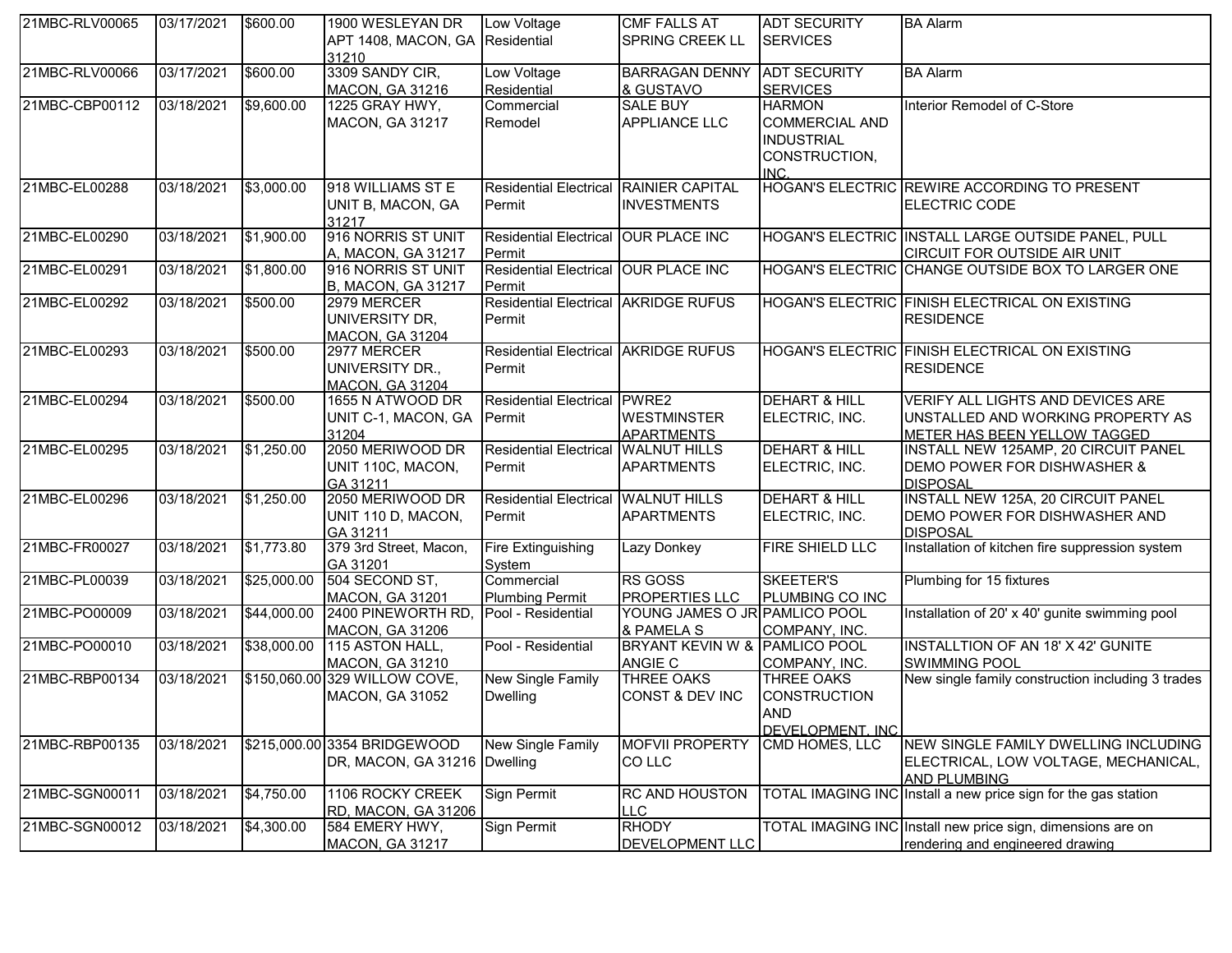| 21MBC-CBP00034 | 03/19/2021            |             | \$406,000.00 1401 ROCKY CREEK                             | New Commercial                          | <b>PATEL</b>                                     | <b>KUNJ</b>                            | <b>SHELL ONLY PERMIT</b>                                                      |
|----------------|-----------------------|-------------|-----------------------------------------------------------|-----------------------------------------|--------------------------------------------------|----------------------------------------|-------------------------------------------------------------------------------|
|                |                       |             | RD, MACON, GA 31206 Building                              |                                         | <b>HARSHIDABEN B</b>                             | <b>CONSTRUCTION</b>                    |                                                                               |
|                |                       |             |                                                           |                                         |                                                  | USA, INC.                              | THE SCOPE OF REDEVELOPMENT FOR THIS                                           |
|                |                       |             |                                                           |                                         |                                                  |                                        | <b>PROPERTY WILL INCLUDE THE</b>                                              |
|                |                       |             |                                                           |                                         |                                                  |                                        | COMBINATION OF THE TWO PARCELS AND                                            |
|                |                       |             |                                                           |                                         |                                                  |                                        | DEVELOPMENT OF ONE BUILDING. THE                                              |
|                |                       |             |                                                           |                                         |                                                  |                                        | TENANT SPACE TO THE EAST WILL                                                 |
|                |                       |             |                                                           |                                         |                                                  |                                        |                                                                               |
|                |                       |             |                                                           |                                         |                                                  |                                        | OPERATE AS CONVENIENCE FOODS STORE                                            |
|                |                       |             |                                                           |                                         |                                                  |                                        | WITH FUELING SALES. THE TENANT SPACE                                          |
|                |                       |             |                                                           |                                         |                                                  |                                        | TO THE WEST WILL OPERATE AS THE<br>DACKACE STORE                              |
| 21MBC-CBP00106 | 03/19/2021            |             | \$100,000.00 6601 Zebulon Road,                           | Commercial                              | Rock Springs Church QUALITY                      |                                        | Remodel of Gym Building interior.                                             |
|                |                       |             | Macon, GA 31220                                           | Remodel                                 |                                                  | <b>CONSTRUCTION BY</b>                 |                                                                               |
|                |                       |             |                                                           |                                         |                                                  | MCLEROY, INC.                          |                                                                               |
| 21MBC-CLV00012 | 03/19/2021            | \$600.00    | <b>125 PLANTATION</b>                                     | Low Voltage                             | LONDON COMPANY ADT SECURITY                      |                                        | <b>BA Alarm</b>                                                               |
|                |                       |             | CENTRE DR S STE                                           | Commercial                              | <b>LLC</b>                                       | <b>SERVICES</b>                        |                                                                               |
|                |                       |             | 900, MACON, GA 31210                                      |                                         |                                                  |                                        |                                                                               |
| 21MBC-EL00289  | 03/19/2021            | \$3,000.00  | 910 WILLIAMS ST E                                         | Residential Electrical RAINIER CAPITAL  |                                                  |                                        | HOGAN'S ELECTRIC REWIRE ACCORDING TO PRESENT                                  |
|                |                       |             | UNIT B, MACON, GA                                         | Permit                                  | <b>INVESTMENTS</b>                               |                                        | <b>ELECTRIC CODE</b>                                                          |
|                |                       |             | 31217                                                     |                                         |                                                  |                                        |                                                                               |
| 21MBC-EL00297  | 03/19/2021            | \$1,000.00  | 6601 SKIPPER RD,                                          | Commercial                              | <b>FLINT EQUIPMENT</b>                           | <b>METRO POWER</b>                     | NEED A NEW SERVICE @ THE BILLBOARD                                            |
|                |                       |             | <b>MACON, GA 31216</b>                                    | <b>Electrical Permit</b>                | <b>COMPANY</b>                                   |                                        | SIGN AT THIS LOCATION. WE HAVE                                                |
|                |                       |             |                                                           |                                         |                                                  |                                        | ALREADY INSTALLED A 200A METER                                                |
|                |                       |             |                                                           |                                         |                                                  |                                        | BASE/DISCONNECT COMBO. BILLBOARD IS                                           |
|                |                       |             |                                                           |                                         |                                                  |                                        | LOCATED ON THE NORTH SIDE OF THE                                              |
|                |                       |             |                                                           |                                         |                                                  |                                        | PROPERTY CLOSEST TO 175                                                       |
| 21MBC-EL00300  | 03/19/2021            | \$2,000.00  | 1117 SULPHUR                                              | Residential Electrical THE CLASSIC      |                                                  | <b>ELECTRICAL</b>                      | <b>REWIRE EXISTING RESIDENCE</b>                                              |
|                |                       |             | SPRINGS RD, MACON, Permit                                 |                                         | <b>INVESTMENT</b>                                | <b>INNOVATIONS INC.</b>                |                                                                               |
|                |                       |             | GA 31217                                                  |                                         | <b>GROUP</b>                                     |                                        |                                                                               |
| 21MBC-EL00301  | 03/19/2021            | \$500.00    | 5797 HOUSTON RD,                                          | Commercial                              | <b>ALL CARE</b>                                  | K & P ELECTRICAL                       | Power Release                                                                 |
|                |                       |             | <b>MACON, GA 31216</b>                                    | <b>Electrical Permit</b>                | <b>PROPERTIES LLC</b>                            | <b>SERVICES INC</b>                    |                                                                               |
| 21MBC-MC00097  | 03/19/2021            | \$5,000.00  | 1247 WOOLFOLK ST,                                         | <b>Mechanical Permit</b>                | 1247 WOOLFOLK ST WE CARE HEATING                 |                                        | <b>HVAC Change Out</b>                                                        |
|                |                       |             | MACON, GA 31217                                           |                                         | <b>TRUST</b>                                     | <b>AND AIR</b>                         |                                                                               |
| 21MBC-MC00098  | 03/19/2021            | \$5,000.00  | 1222 WOOLFOLK ST,                                         | <b>Mechanical Permit</b>                |                                                  |                                        | 1222 WOOLFOLK ST WE CARE HEATING   HVAC Change Out of the Air Handler and the |
| 21MBC-MC00099  | 03/19/2021            |             | <b>MACON, GA 31217</b><br>1271 WOOLFOLK ST,               | <b>Mechanical Permit</b>                | <b>TRUST</b><br>1271 WOOLFOLK ST WE CARE HEATING | <b>AND AIR</b>                         | Heat strips only<br>Install Air Handler and Heat Strips                       |
|                |                       | \$2,500.00  |                                                           |                                         |                                                  |                                        |                                                                               |
| 21MBC-MC00101  | 03/19/2021            | \$6,135.00  | <b>MACON, GA 31217</b><br>935 HIGH ST, MACON, Residential |                                         | <b>TRUST</b><br><b>MIDDLE GA</b>                 | <b>AND AIR</b><br><b>BUCKY HOLLAND</b> | mini split                                                                    |
|                |                       |             |                                                           |                                         |                                                  |                                        |                                                                               |
|                |                       |             | GA 31201                                                  | <b>Mechanical Permit</b>                | <b>HISTORICAL</b>                                | <b>HEATING &amp; AIR INC.</b>          |                                                                               |
| 21MBC-MC00102  | 03/19/2021            | \$9,740.00  | 110 MATT DR, MACON, Residential                           |                                         | <b>SOCIETY</b><br><b>LEWIS BOBBIE</b>            | <b>BUCKY HOLLAND</b>                   | 4 ton 2 stage a/c, coil, 96% gas furnace                                      |
|                |                       |             | GA 31216                                                  |                                         | EVANS & LEROY B   HEATING & AIR INC.             |                                        |                                                                               |
| 21MBC-MC00103  | 03/19/2021 \$6,090.00 |             | 4010 WEST OAK DR,                                         | <b>Mechanical Permit</b><br>Residential | JOHNSON JOYCE B   BUCKY HOLLAND                  |                                        | 3 ton hp                                                                      |
|                |                       |             | MACON, GA 31210                                           | <b>Mechanical Permit</b>                |                                                  | <b>HEATING &amp; AIR INC.</b>          |                                                                               |
| 21MBC-MC00104  | 03/19/2021            | \$4,640.00  | 203 CODY DR,                                              | Residential                             | LEWIS EVONNE D                                   | <b>BUCKY HOLLAND</b>                   | 2.5 ton hp                                                                    |
|                |                       |             | <b>MACON, GA 31216</b>                                    | <b>Mechanical Permit</b>                |                                                  | HEATING & AIR INC.                     |                                                                               |
| 21MBC-RLV00067 | 03/19/2021            | \$600.00    | 5173 IDLEWAY DR,                                          | Low Voltage                             | <b>WHITE LILLIE M</b>                            | <b>ADT SECURITY</b>                    | <b>BA Alarm</b>                                                               |
|                |                       |             | <b>MACON, GA 31210</b>                                    | Residential                             |                                                  | <b>SERVICES</b>                        |                                                                               |
| 21MBC-RO00039  | 03/19/2021            | \$13,764.00 | 117 WITMAN WAY,                                           | <b>Residential Reroof</b>               | <b>HOWARD KENNETH</b>                            | <b>CROSBY ROOFING</b>                  | FULL SHINGLE ROOF REPLACEMENT                                                 |
|                |                       |             | <b>MACON, GA 31210</b>                                    |                                         | M & JANET                                        | CO.                                    | (3.22.21)                                                                     |
| 21MBC-RO00040  | 03/19/2021            | \$5,474.37  | 3313 MOHAWK RD,                                           | <b>Residential Reroof</b>               | <b>SMITH AL</b>                                  | <b>CROSBY ROOFING</b>                  | FULL SHINGLE ROOF REPLACEMENT                                                 |
|                |                       |             | MACON, GA 31217                                           |                                         |                                                  | CO.                                    | (3.23.21)                                                                     |
| 21MBC-RO00041  | 03/19/2021            | \$6,920.00  | 313 ASHVILLE CT,                                          | <b>Residential Reroof</b>               | SHAH GEETA J                                     | <b>CROSBY ROOFING</b>                  | FULL SHINGLE ROOF REPLACEMENT                                                 |
|                |                       |             | <b>MACON, GA 31210</b>                                    |                                         |                                                  | CO.                                    | (3.27.21)                                                                     |
|                |                       |             |                                                           |                                         |                                                  |                                        |                                                                               |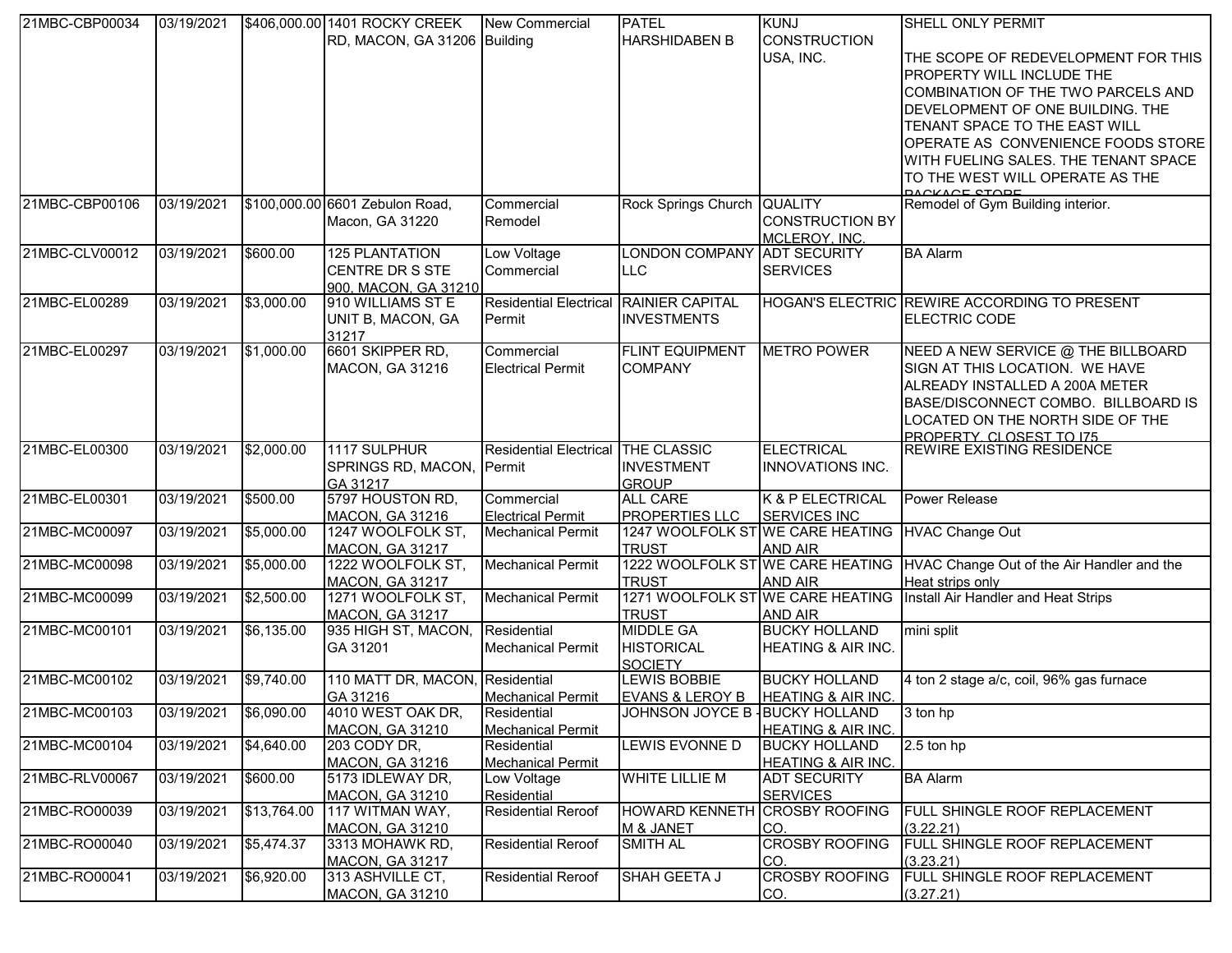| 21MBC-SGN00015 | 03/19/2021            |             | \$11,000.00 4065 FORSYTH RD,          | Sign Permit                   | <b>WAFFLE HOUSE</b>                    | <b>CLAYTON SIGNS,</b>           | WE ARE BUILDING A NEW MONUMENT SIGN                                  |
|----------------|-----------------------|-------------|---------------------------------------|-------------------------------|----------------------------------------|---------------------------------|----------------------------------------------------------------------|
|                |                       |             | MACON, GA 31210                       |                               | <b>INC</b>                             | INC.                            | AND INSTALLING 3 CHANNEL LETTER SIGNS<br>ON RACEWAY FOR WAFFLE HOUSE |
| 21MBC-CBP00018 | 03/22/2021            | \$64,900.00 | 4320 MERCER                           | Commercial                    | 2020 MACON LLC                         | <b>SHADY VENT</b>               | Construction of a New 24'x80' C-Store Fueling                        |
|                |                       |             | UNIVERSITY DR,                        | Structure                     |                                        | CONSTRUCTION,                   | Canopy with Exxon imaging, Foundation, and                           |
|                |                       |             | <b>MACON, GA 31206</b>                |                               |                                        | II C                            | steel framing.                                                       |
| 21MBC-CBP00036 | 03/22/2021            | \$6,000.00  | 3920 ARKWRIGHT RD                     | Commercial                    | CPVF II HIGHRIDGE PARTITIONS INC.      |                                 | Demise space to give back some SF to landlord                        |
|                |                       |             | Suite 300, MACON, GA                  | Remodel                       | ILLC                                   |                                 |                                                                      |
|                |                       |             | 31210                                 |                               |                                        |                                 |                                                                      |
| 21MBC-CBP00075 | 03/22/2021            | \$50,000.00 | 1738 BASS RD,                         | Commercial                    | <b>BASS ROAD LP</b>                    | PARTITIONS INC.                 | INTERIOR RENOVATIONS/ ALTERATIONS                                    |
|                |                       |             | MACON, GA 31210                       | Remodel                       |                                        |                                 | FOR WELLS FARGO INCLUDING                                            |
|                |                       |             |                                       |                               |                                        |                                 | ELECTRICAL, MECHANICAL, PLUMBING, FIRE                               |
|                |                       |             |                                       |                               |                                        |                                 | PROTECTION                                                           |
| 21MBC-EL00298  | 03/22/2021            | \$6,500.00  | 6265 HAWKINSVILLE                     | Commercial                    | <b>CANNON THOMAS</b>                   | K & K ELECTRICAL                | Re Wire                                                              |
|                |                       |             | RD, MACON, GA 31216 Electrical Permit |                               | G                                      | <b>CONTRACTORS</b>              |                                                                      |
| 21MBC-EL00302  | 03/22/2021            | \$100.00    | 4585 FORTY ONE CIR                    | <b>Residential Electrical</b> | POWELL MILTON C                        | <b>KEN GORDON</b>               | inspection to get power turned back on                               |
|                |                       |             | UNIT 4590, MACON,                     | Permit                        | <b>ETAL</b>                            | <b>ELECTRIC</b>                 |                                                                      |
|                |                       |             | GA 31206                              |                               |                                        |                                 |                                                                      |
| 21MBC-FR00020  | 03/22/2021            | \$17,000.00 | 5665 COLUMBUS RD,                     | Fire Alarm                    | <b>DISCOVERING NEW BTV SYSTEMS INC</b> |                                 | Install fire alarm that meets code.                                  |
|                |                       |             | MACON, GA 31220                       |                               | <b>VISIONS LLC</b>                     |                                 |                                                                      |
| 21MBC-MC00105  | 03/22/2021            | \$2,500.00  | 4260 ROY AVE,                         | Residential                   | <b>HULL NIKITA</b>                     | <b>ALL-AMERICAN</b>             | INSTALL HEAT PUMP PACKAGE UNIT 3 TON                                 |
|                |                       |             | MACON, GA 31206                       | <b>Mechanical Permit</b>      |                                        | <b>HEATING &amp; AIR</b>        | 10KW                                                                 |
| 21MBC-CBP00107 | 03/23/2021            |             | \$406,000.00 4095 PIO NONO AVE,       | <b>New Commercial</b>         | <b>PATEL</b>                           | <b>KUNJ</b>                     | C-Store Tenant Build Out                                             |
|                |                       |             | MACON, GA 31206                       | <b>Building</b>               | <b>HARSHIDABEN B</b>                   | <b>CONSTRUCTION</b>             |                                                                      |
|                |                       |             |                                       |                               |                                        | USA, INC.                       |                                                                      |
| 21MBC-CBP00108 | 03/23/2021            |             | \$406,000.00 1401 ROCKY CREEK         | <b>New Commercial</b>         | <b>PATEL</b>                           | <b>KUNJ</b>                     | Package Store Tenant Build Out                                       |
|                |                       |             | RD, MACON, GA 31206 Building          |                               | <b>HARSHIDABEN B</b>                   | <b>CONSTRUCTION</b>             |                                                                      |
|                |                       |             |                                       |                               |                                        | USA. INC.                       |                                                                      |
| 21MBC-CBP00110 | 03/23/2021            |             | \$182,840.00 1501 MERCER              | Commercial                    | <b>MERCER</b>                          | <b>SHERIDAN</b>                 | Erection of new Monumental sign and                                  |
|                |                       |             | UNIVERSITY DR,                        | Structure                     | UNIVERSITY CORP                        | <b>CONSTRUCTION</b>             | replacement of existing fence - along College                        |
|                |                       |             | <b>MACON, GA 31207</b>                |                               |                                        | <b>COMPANY</b>                  | street and Little Richard Penniman Boulevard.                        |
| 21MBC-EL00299  | 03/23/2021            | \$500.00    | 182 TUCKER RD,                        | <b>Residential Electrical</b> | MULLENDORE                             | <b>ACE ELECTRICAL</b>           | Inspection required due to residential vacancy for                   |
|                |                       |             | <b>MACON, GA 31210</b>                | Permit                        | <b>MICHAEL C</b>                       | <b>SERVICE</b>                  | more than one year.                                                  |
| 21MBC-EL00303  | 03/23/2021            | \$850.00    | 260 EDGEWATER DR,                     | <b>Residential Electrical</b> | BEASLEY ROSETTA AMJ ELECTRICAL         |                                 | REMOVE AND REPLACE BENT SERVICE                                      |
|                |                       |             | <b>MACON, GA 31220</b>                | Permit                        |                                        |                                 | MAST AT AN EXISTING RESIDENCE                                        |
| 21MBC-MC00106  | 03/23/2021            | \$5,500.00  | 5325 NORTHSIDE DR,                    | <b>Mechanical Permit</b>      | LUM SHELDON M &                        | <b>ENGLE HEATING-</b>           | Residential replacement of split Gas HVAC Gas                        |
|                |                       |             | <b>MACON, GA 31210</b>                |                               | <b>FRITZ YVONNE</b>                    | <b>AIR &amp; APPLIANCE</b>      | <b>Heat System</b>                                                   |
|                |                       |             |                                       |                               |                                        | <b>REPAIR</b>                   |                                                                      |
| 21MBC-PL00040  | 03/23/2021            | \$1,000.00  | 396 SECOND ST,                        | Commercial                    | <b>MSD RIVERSIDE</b>                   | <b>PYLES PLUMBING</b>           | INSPECTION OF AN AIR TEST ON AN                                      |
|                |                       |             | MACON, GA 31201                       | <b>Plumbing Permit</b>        | PROPERTIES LLC                         | <b>AND UTILITY</b>              | EXISTING GAS LINE WITHIN THE BASEMENT                                |
|                |                       |             |                                       |                               |                                        | <b>CONTRACTORS</b>              | SO ATLANTA GAS LIGHT CAN INSTALL A                                   |
|                |                       |             |                                       |                               |                                        | <b>INC</b>                      | <b>NEW GAS METER.</b>                                                |
| 21MBC-PL00041  | 03/23/2021 \$1,760.40 |             | 2955 GLENROCK DR, Plumbing Permit     |                               | LEWIS HENRY L &                        | <b>PRO TECH</b>                 | <b>REPLACE GAS WATER HEATER</b>                                      |
|                |                       |             | MACON, GA 31204                       |                               | <b>KECIAD</b>                          | <b>PLUMBING</b>                 |                                                                      |
| 21MBC-PL00044  | 03/23/2021            | \$2,500.00  | 7022 SOFKEE PL,                       | <b>Residential Plumbing</b>   | <b>DIANE REGISTER</b>                  |                                 | Adding and connecting a 100ft well to residence                      |
|                |                       |             | MACON, GA 31216                       | Permit                        |                                        |                                 |                                                                      |
| 21MBC-PO00011  | 03/23/2021            | \$60,000.00 | 137 LAGRANGE PL,                      | Pool - Residential            | <b>WILLIAMS BRAD K</b>                 | <b>MID-STATE POOLS</b>          | residential swimming pool                                            |
|                |                       |             | <b>MACON, GA 31210</b>                |                               |                                        |                                 |                                                                      |
| 21MBC-EL00305  | 03/24/2021            | \$948.00    | 1789 BONNER                           | <b>Residential Electrical</b> |                                        | COWART KENNETH SERVICE ELECTRIC | Temporary power pole                                                 |
|                |                       |             | <b>GILBERT RD, MACON,</b>             | Permit                        | В                                      | INC.                            |                                                                      |
|                |                       |             | GA 31052                              |                               |                                        |                                 |                                                                      |
| 21MBC-EL00306  | 03/24/2021            | \$73,814.00 | 1144 HARTRIDGE DR,                    | <b>Residential Electrical</b> | <b>QUARTERMAN</b>                      | PALMETTO SOLAR                  | Rooftop Installation of 10.56KW photovoltaic                         |
|                |                       |             | <b>MACON, GA 31204</b>                | Permit                        | <b>ARTHUR J</b>                        | LLC.                            | solar system                                                         |
| 21MBC-EL00307  | 03/24/2021            | \$1,500.00  | 2939 SOUTHSHORE                       | <b>Residential Electrical</b> | BARFIELD THOMAS WALKER'S               |                                 | Replace mast damaged by storm.                                       |
|                |                       |             | DR, MACON, GA 31204 Permit            |                               | E JR                                   | <b>ELECTRIC</b>                 |                                                                      |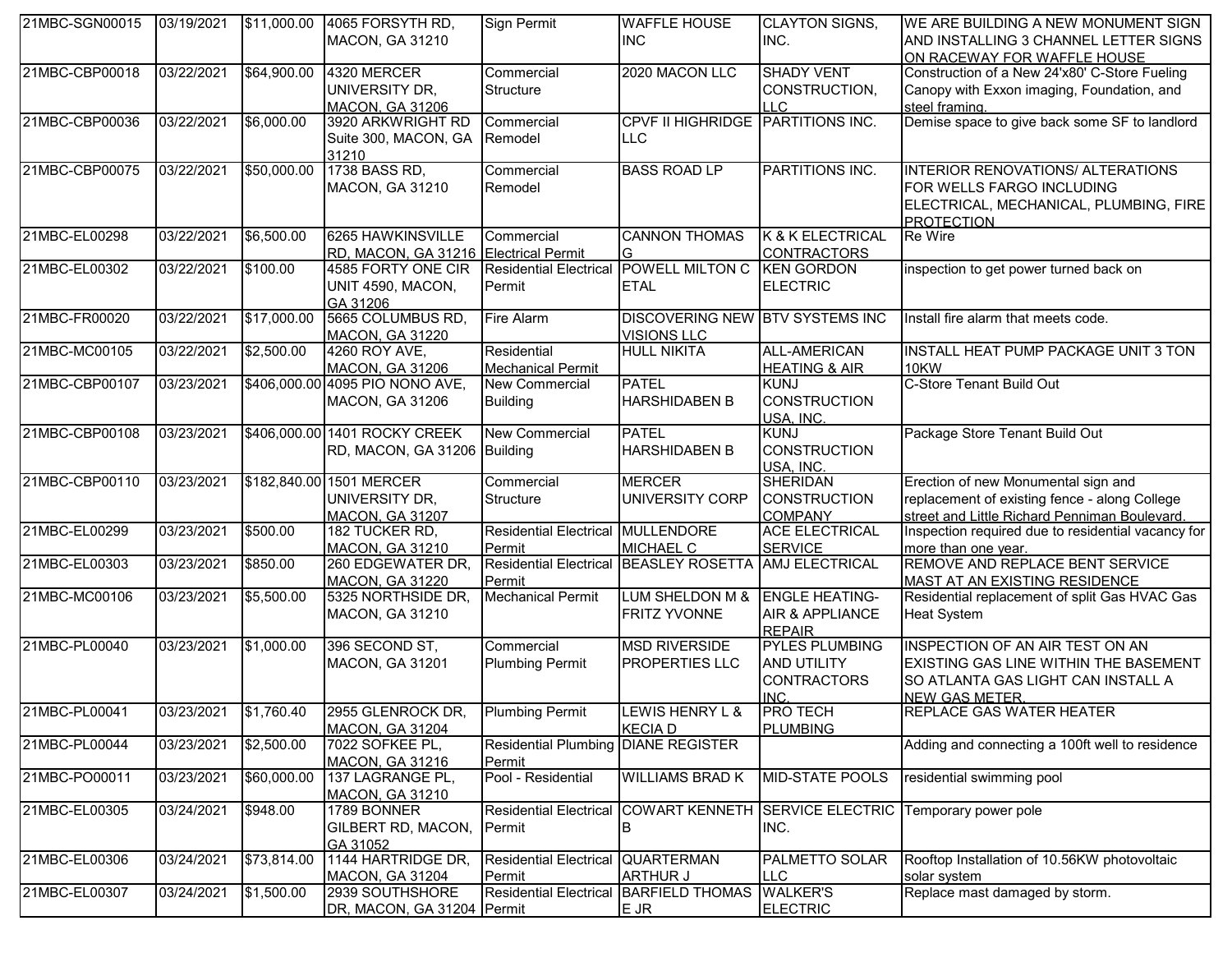| 21MBC-EL00308  | 03/24/2021 | \$600.00           | 1212 NEWPORT RD,                          | Residential Electrical SMITH KEN &      |                                              |                                                       | <b>Power Release</b>                               |
|----------------|------------|--------------------|-------------------------------------------|-----------------------------------------|----------------------------------------------|-------------------------------------------------------|----------------------------------------------------|
|                | 03/24/2021 |                    | <b>MACON, GA 31210</b><br>3508 THORPE ST, | Permit<br><b>Residential Electrical</b> | NEISLER JEFF<br>THE STEP AFTER-              | PESCO--PITTS                                          | <b>REWIRE</b>                                      |
| 21MBC-EL00309  |            | \$600.00           |                                           |                                         |                                              |                                                       |                                                    |
|                |            |                    | <b>MACON, GA 31204</b>                    | Permit                                  | <b>EVICENCE</b>                              | <b>ELECTRICAL</b>                                     |                                                    |
| 21MBC-EL00310  | 03/25/2021 | \$200.00           | <b>4551 BILLY</b>                         | Commercial                              | RSS WFCM2015C30-MIDDLE GEORGIA               | SERVICE CO.                                           |                                                    |
|                |            |                    |                                           |                                         |                                              |                                                       | Inspection - Upon Electrical Inspection at Suite   |
|                |            |                    | <b>WILLIAMSON DR Suite</b>                | <b>Electrical Permit</b>                | <b>GA PEA LLC</b>                            | ELECTRIC, INC                                         | 80 on 03/17/2021 Mr. Roberts found all electrical  |
|                |            |                    | 80, MACON, GA 31206                       |                                         |                                              |                                                       | systems to be in good condition and power can      |
|                |            |                    |                                           |                                         |                                              |                                                       | be restored.                                       |
|                |            |                    |                                           |                                         |                                              |                                                       | The only code violation found was no sign of       |
|                |            |                    |                                           |                                         |                                              |                                                       | Emergency Egress. There needs to be 4              |
|                |            |                    |                                           |                                         |                                              |                                                       | Emergency Egress Lights installed. 1 in each       |
|                |            |                    |                                           |                                         |                                              |                                                       | restroom, 1 in the back receiving area, and 1 in   |
|                |            |                    |                                           |                                         |                                              |                                                       | the front area.                                    |
|                |            |                    |                                           |                                         |                                              |                                                       |                                                    |
|                |            |                    |                                           |                                         |                                              |                                                       | Emergency Egress Lights have been installed.       |
| 21MBC-FR00029  | 03/25/2021 | $\sqrt{$4,200.00}$ | 5577 Thomaston Road                       | Fire Sprinkler                          | greg adams                                   | <b>ULTIMATE FIRE</b>                                  | add/relocate sprinklers to code                    |
|                |            |                    | Suite 200, macon, GA                      |                                         |                                              | <b>PROTECTION LLC</b>                                 |                                                    |
| 21MBC-RO00043  | 03/25/2021 | \$2,415.00         | 31220<br>229 APPLE VALLEY                 | <b>Residential Reroof</b>               | <b>MCGIRT REGINALD</b>                       | <b>CROSBY ROOFING</b>                                 | SHINGLE ROOFING SECTION (FRONT SLOPE               |
|                |            |                    | RD, MACON, GA 31217                       |                                         | & LELOLA                                     | CO.                                                   | ONLY)                                              |
| 21MBC-RO00044  | 03/25/2021 | \$6,165.00         | <b>4650 SOUTH</b>                         | <b>Residential Reroof</b>               | <b>HALL LEWIS JR &amp;</b>                   | <b>CROSBY ROOFING</b>                                 | <b>FULL SHINGLE ROOF REPLACEMENT</b>               |
|                |            |                    | BEECHWOOD DR,                             |                                         | <b>STACIA</b>                                | CO.                                                   |                                                    |
|                |            |                    | <b>MACON, GA 31210</b>                    |                                         |                                              |                                                       |                                                    |
| 2019-00003134  | 03/26/2021 |                    | 105 ROYAL OAKS CT,                        | <b>New Single Family</b>                | <b>LANDSAFE HOME</b>                         |                                                       | NEW SINGLE FAMILY DWELLING ; DARRELL               |
|                |            |                    | <b>MACON, GA 31206</b>                    | <b>Dwelling</b>                         | <b>BUILDERS LLC</b>                          |                                                       | <b>DION PALMER</b>                                 |
| 21MBC-CLV00013 | 03/26/2021 | \$600.00           | 3676 FAIRMONT AVE,                        | Low Voltage                             | <b>GODWULF</b>                               | <b>ADT SECURITY</b>                                   | <b>BA Alarm</b>                                    |
|                |            |                    | <b>MACON, GA 31204</b>                    | Commercial                              | <b>PROPERTIES LLC</b>                        | <b>SERVICES</b>                                       |                                                    |
| 21MBC-CLV00014 | 03/26/2021 | \$600.00           | 3111 MILLERFIELD RD,                      | Low Voltage                             | <b>MACON-BIBB</b>                            | <b>ADT SECURITY</b>                                   | <b>BA Alarm</b>                                    |
|                |            |                    | MACON, GA 31217                           | Commercial                              | <b>COUNTY</b>                                | <b>SERVICES</b>                                       |                                                    |
| 21MBC-EL00304  | 03/26/2021 | \$46,071.00        | 3257 TOOLE DR,                            | <b>Residential Electrical</b>           | <b>BARNWELL REX &amp;</b>                    | <b>MARC JONES</b>                                     | Installing roof mounted solar panels and wiring to |
|                |            |                    | <b>MACON, GA 31204</b>                    | Permit                                  | <b>TINA</b>                                  | <b>CONSTRUCTION</b>                                   | existing residential roof.                         |
|                |            |                    |                                           |                                         |                                              | <b>ILLC</b>                                           |                                                    |
| 21MBC-EL00317  | 03/26/2021 | \$7,800.00         | 1271 TIMBERLANE DR,                       | <b>Residential Electrical</b>           | <b>HULSEY JERRIE H</b>                       | <b>WALKER'S</b>                                       | Upgrade to 200 AMP electrical service.             |
|                |            |                    | <b>MACON, GA 31210</b>                    | Permit                                  |                                              | <b>ELECTRIC</b>                                       |                                                    |
| 21MBC-EL00319  | 03/26/2021 | \$0.00             | 875 TRINITY PL,                           | <b>Residential Electrical</b>           | <b>STEIB CHAUNDRA &amp;</b>                  |                                                       | <b>GA POWER INSPECTION</b>                         |
|                |            |                    | MACON, GA 31217                           | Permit                                  | SMITH GREGORY                                |                                                       |                                                    |
| 21MBC-FR00034  | 03/26/2021 | \$56,000.00        | 1188 GRAY HWY,                            | <b>Fire Main</b>                        | <b>SCHUSTER</b>                              | <b>WHITFIELD</b>                                      | UNDERGROUND SPRINKLER (FIRE MAIN)                  |
|                |            | \$5,700.00         | <b>MACON, GA 31211</b>                    | Residential                             | <b>ENTERPRISES LLC</b>                       | <b>CONTRACTORS</b>                                    | FOR BURGER KING                                    |
| 21MBC-MC00108  | 03/26/2021 |                    | 5435 RIVERSIDE DR,<br>MACON, GA 31210     |                                         | <b>COOK TIMOTHY</b><br><b>MICHAEL ESTATE</b> | <b>BUCKY HOLLAND</b><br><b>HEATING &amp; AIR INC.</b> | 1.5 ton hp                                         |
| 21MBC-MC00109  | 03/26/2021 | \$11,287.00        | 120 ASPEN DR,                             | <b>Mechanical Permit</b><br>Residential | <b>WALKER BARRY &amp;</b>                    | <b>BUCKY HOLLAND</b>                                  | 4 ton hp                                           |
|                |            |                    | <b>MACON, GA 31216</b>                    | <b>Mechanical Permit</b>                | <b>DEBRA A</b>                               | <b>HEATING &amp; AIR INC.</b>                         |                                                    |
| 21MBC-MC00110  | 03/26/2021 | \$4,200.00         | 154 LAKELOCH DR,                          | Residential                             | <b>MONTFORD DAVID</b>                        | <b>BUCKY HOLLAND</b>                                  | 1.5 ton hp                                         |
|                |            |                    | <b>MACON, GA 31052</b>                    | <b>Mechanical Permit</b>                | L JR &                                       | <b>HEATING &amp; AIR INC.</b>                         |                                                    |
| 21MBC-MC00111  | 03/26/2021 | \$4,640.00         | 203 CODY DR,                              | Residential                             | LEWIS EVONNE D                               | <b>BUCKY HOLLAND</b>                                  | 2.5 ton hp                                         |
|                |            |                    | <b>MACON, GA 31216</b>                    | <b>Mechanical Permit</b>                |                                              | <b>HEATING &amp; AIR INC.</b>                         |                                                    |
| 21MBC-MC00112  | 03/26/2021 | \$6,700.00         | 256 GREENTREE                             | Residential                             | <b>PRAINO PETER J &amp;</b>                  | <b>BUCKY HOLLAND</b>                                  | 2 ton hp                                           |
|                |            |                    | PKWY, MACON, GA                           | <b>Mechanical Permit</b>                | <b>KELLY A</b>                               | HEATING & AIR INC.                                    |                                                    |
|                |            |                    | 31220                                     |                                         |                                              |                                                       |                                                    |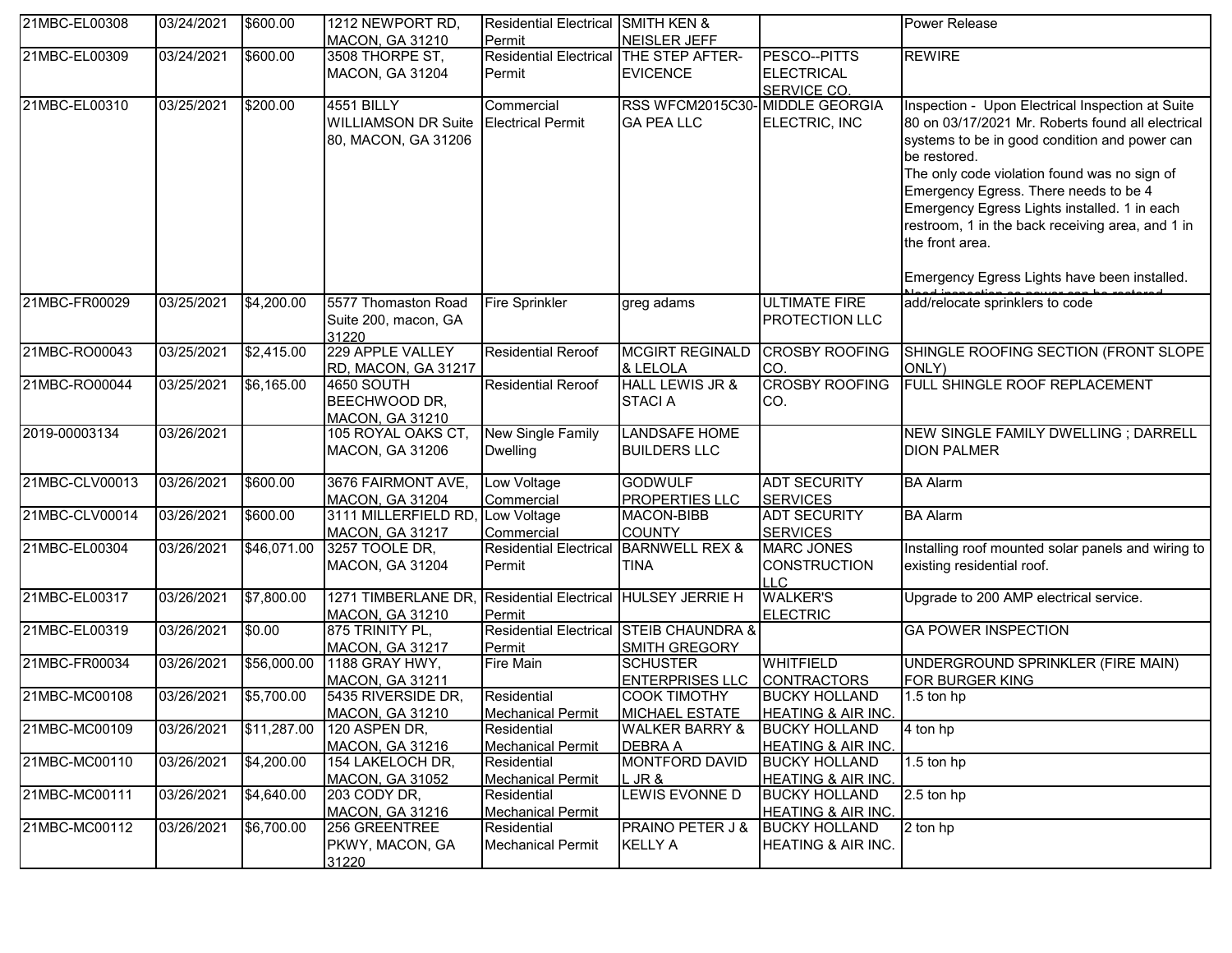| 21MBC-PL00042  | 03/26/2021 |             | \$17,000.00 5317 NISBET DR,                               | <b>Plumbing Permit</b>                 | <b>MLJ PROPERTY</b>                               | <b>STEADY FLO</b>              | Repairing sewer line under road. We already                                    |
|----------------|------------|-------------|-----------------------------------------------------------|----------------------------------------|---------------------------------------------------|--------------------------------|--------------------------------------------------------------------------------|
|                |            |             | <b>MACON, GA 31206</b>                                    |                                        | <b>HOLDINGS LLC</b>                               | <b>PLUMBING</b>                | went through the engineering department and                                    |
|                |            |             |                                                           |                                        |                                                   |                                | received approval to cut the road. All approved                                |
|                |            |             |                                                           |                                        |                                                   |                                | paperwork is in the attached documents.                                        |
| 21MBC-PL00043  | 03/26/2021 | \$10,000.00 | 426 SECOND ST,                                            | Commercial                             | <b>LEAVELL ROSE</b>                               | <b>PYLES PLUMBING</b>          | New sewer lateral.                                                             |
|                |            |             | <b>MACON, GA 31201</b>                                    | <b>Plumbing Permit</b>                 | LANE                                              | <b>AND UTILITY</b>             |                                                                                |
|                |            |             |                                                           |                                        |                                                   | <b>CONTRACTORS</b>             |                                                                                |
|                |            |             |                                                           |                                        |                                                   | INC.                           |                                                                                |
| 21MBC-RBP00136 | 03/26/2021 |             | \$100,000.00 3139 INGLESIDE AVE,                          | <b>Residential Remodel</b>             | <b>CULLEN CAROL</b>                               | <b>PELLICANO</b>               | Residential interior remodel and new stoop cover                               |
|                |            |             | <b>MACON, GA 31204</b>                                    |                                        | <b>MCALLISTER</b>                                 | <b>CONSTRUCTION</b>            | $(6$ ftx $6$ ft $)$                                                            |
| 21MBC-RLV00068 | 03/26/2021 | \$600.00    | <b>125 PLANTATION</b>                                     | Low Voltage                            | <b>LONDON COMPANY</b>                             | <b>ADT SECURITY</b>            | <b>BA</b> Alarm                                                                |
|                |            |             | CENTRE DR S STE                                           | Residential                            | <b>LLC</b>                                        | <b>SERVICES</b>                |                                                                                |
|                |            |             | 900B, MACON, GA                                           |                                        |                                                   |                                |                                                                                |
|                |            |             | 31210                                                     |                                        |                                                   |                                |                                                                                |
| 21MBC-RLV00069 | 03/26/2021 | \$600.00    | 4250 CARLO AVE,                                           | Low Voltage                            | <b>RUMPH CHRISTA J</b>                            | <b>ADT SECURITY</b>            | <b>BA Alarm</b>                                                                |
|                |            |             | MACON, GA 31204                                           | Residential                            |                                                   | <b>SERVICES</b>                |                                                                                |
| 21MBC-RLV00070 | 03/26/2021 | \$600.00    | 6558 SKIPPER RD,                                          | Low Voltage                            | DEZERNE PATRICIA ADT SECURITY                     |                                | <b>BA</b> Alarm                                                                |
|                |            |             | <b>MACON, GA 31216</b>                                    | Residential                            |                                                   | <b>SERVICES</b>                |                                                                                |
| 21MBC-RLV00071 | 03/26/2021 | \$600.00    | 217 NATCHEZ TRCE,                                         | Low Voltage                            | <b>MACK BRYAN R</b>                               | <b>ADT SECURITY</b>            | <b>BA</b> Alarm                                                                |
|                |            |             | <b>MACON, GA 31216</b>                                    | Residential                            |                                                   | <b>SERVICES</b>                |                                                                                |
| 21MBC-CLV00015 | 03/29/2021 | \$600.00    | 4917 MERCER                                               | Low Voltage                            | NOTNORTH LLLP                                     | <b>ADT SECURITY</b>            | <b>BA</b> Alarm                                                                |
|                |            |             | UNIVERSITY DR SUITE Commercial                            |                                        |                                                   | <b>SERVICES</b>                |                                                                                |
|                |            |             | C. MACON. GA 31210                                        |                                        |                                                   |                                |                                                                                |
| 21MBC-DM00013  | 03/29/2021 | \$0.00      | 1010 ELEVENTH ST,                                         | Demolition                             | MACON-BIBB                                        |                                | DEMOLITION OF THE FORMER ANIMAL                                                |
|                |            |             |                                                           |                                        | <b>COUNTY</b>                                     |                                |                                                                                |
| 21MBC-EL00311  | 03/29/2021 | \$37,473.00 | MACON, GA 31201<br>1440 FERN DR,                          | Residential Electrical SHORE BEVERLY L |                                                   | <b>MARC JONES</b>              | SHELTER OWNED BY MACON-BIBB COUNTY<br>Installation of Flush Roof Mounted Solar |
|                |            |             |                                                           |                                        |                                                   | <b>CONSTRUCTION</b>            |                                                                                |
|                |            |             | <b>MACON, GA 31210</b>                                    | Permit                                 |                                                   |                                |                                                                                |
| 21MBC-EL00312  | 03/29/2021 |             | \$150,000.00 1330 FORSYTH ST,                             | Commercial                             | <b>ST PAUL</b>                                    | <b>LLC</b><br><b>ALL-STATE</b> | upgrading electrical                                                           |
|                |            |             |                                                           |                                        |                                                   |                                |                                                                                |
|                |            |             | <b>MACON, GA 31201</b>                                    | <b>Electrical Permit</b>               | <b>APARTMENTS INC</b>                             | <b>ELECTRICAL</b>              |                                                                                |
|                |            |             |                                                           |                                        |                                                   | CONTRACTORS,                   |                                                                                |
| 21MBC-EL00314  | 03/29/2021 | \$200.00    |                                                           | Commercial                             | <b>GHP HOLDINGS LLC MIDDLE GEORGIA</b>            | LLC.                           |                                                                                |
|                |            |             | 4126 HARTLEY                                              |                                        |                                                   |                                | INSPECTION DUE TO POWER TO BE                                                  |
|                |            |             | BRIDGE RD UNIT 1,                                         | <b>Electrical Permit</b>               |                                                   | ELECTRIC, INC                  | RESTORED DUE TO NO OCCUPANCY OVER                                              |
|                |            |             | <b>MACON, GA 31216</b>                                    |                                        |                                                   |                                | A YEAR.                                                                        |
| 21MBC-EL00316  | 03/29/2021 | \$500.00    | 1086 COURTLAND                                            | Commercial                             | <b>ST JAMES</b>                                   | <b>MACON</b>                   | New service                                                                    |
|                |            |             | AVE, MACON, GA                                            | <b>Electrical Permit</b>               | <b>EPISCOPAL</b>                                  | <b>CONNECTIONS LLC</b>         |                                                                                |
|                |            |             | 31204                                                     |                                        | <b>CHURCH</b>                                     |                                |                                                                                |
| 21MBC-EL00318  | 03/29/2021 | \$6,000.00  | 346 ASTOR ST,                                             | <b>Residential Electrical</b>          | <b>ROBINSON</b>                                   | <b>ALWAYS</b>                  | rebuild service for duplex unit                                                |
|                |            |             | MACON, GA 31217                                           | Permit                                 | <b>TORRANCE</b>                                   | <b>CONNECTED</b>               |                                                                                |
|                |            |             |                                                           |                                        |                                                   | <b>ELECTRIC</b>                |                                                                                |
|                |            |             |                                                           |                                        |                                                   | <b>SERVICES</b>                |                                                                                |
| 21MBC-EL00320  |            |             | 03/29/2021 \$1,300.00 4815 ELKAN AVE,                     |                                        | Residential Electrical HAMILTON EMMA J ELECTRICAL |                                | Replace 200 amp service with new grounding                                     |
|                |            |             | MACON, GA 31206                                           | Permit                                 | &                                                 | <b>FIXERS, LLC</b>             | system                                                                         |
| 21MBC-EL00321  | 03/29/2021 | \$125.00    | 6407 HAWKINSVILLE                                         | Commercial                             | PATEL YATIN &                                     | <b>MIDDLE GEORGIA</b>          | Inspect for power to be turned on. Been off for                                |
|                |            |             | RD, MACON, GA 31216 Electrical Permit                     |                                        | <b>SWEETY</b>                                     | ELECTRIC, INC                  | more than a year                                                               |
| 21MBC-EL00322  | 03/29/2021 | \$1,800.00  | 6001 THOMASTON RD, Residential Electrical HPI HUNTERS RUN |                                        |                                                   |                                | SERVICE ELECTRIC Apt 706: Repair meterbase                                     |
|                |            |             | <b>MACON, GA 31220</b>                                    | Permit                                 | LLC                                               | INC.                           |                                                                                |
| 21MBC-EL00323  | 03/29/2021 | \$2,612.00  | 313 WALDEN STATION Residential Electrical                 |                                        | <b>SAMUEL CHARLES</b>                             |                                | SERVICE ELECTRIC Replace main breaker                                          |
|                |            |             | DR, MACON, GA 31216 Permit                                |                                        | & WINTTER N                                       | INC.                           |                                                                                |
| 21MBC-MC00096  | 03/29/2021 | \$5,535.00  | 2256 UNALIYI TRL,                                         | Residential                            | NEAL BARBARA E                                    | CONDITIONED AIR,               | heat pump & air handler                                                        |
|                |            |             | MACON, GA 31220                                           | <b>Mechanical Permit</b>               |                                                   | INC.                           |                                                                                |
| 21MBC-MC00118  | 03/29/2021 | \$6,000.00  | 3070 RIVER RIDGE DR, Mechanical Permit                    |                                        | <b>EDDY SHANNON I-</b>                            |                                | DEEB HEATING AND INSTALLATION OF 3.5-TON HEAT PUMP                             |
|                |            |             | <b>MACON, GA 31204</b>                                    |                                        | KIM                                               | AIR CONDITIONING, SYSTEM       |                                                                                |
|                |            |             |                                                           |                                        |                                                   | INC.                           |                                                                                |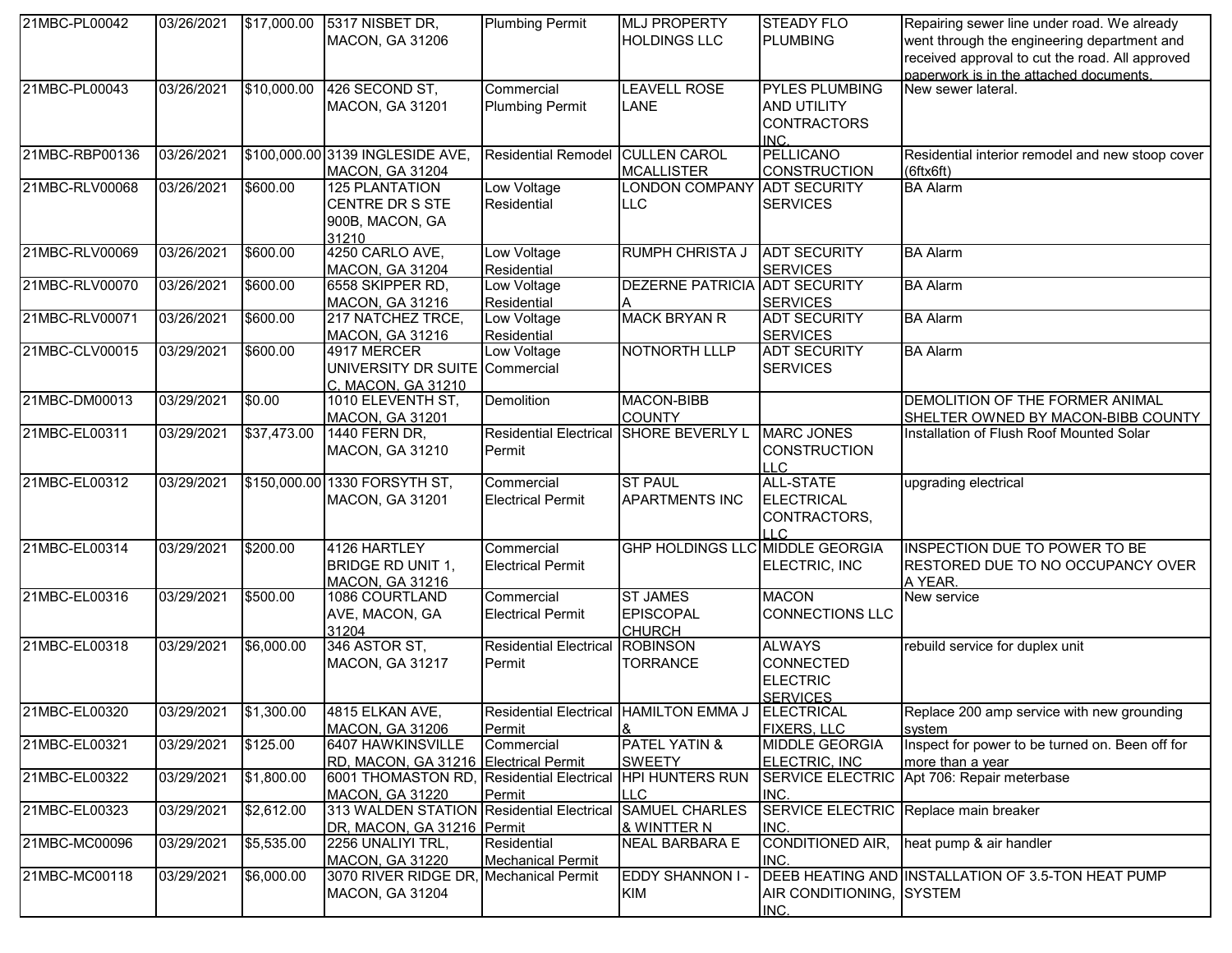| 21MBC-MC00119  | 03/29/2021 | \$3,900.00  | 3546<br>HOLLINGSWORTH RD, Mechanical Permit<br><b>MACON, GA 31204</b> | Residential                                     | <b>TCR REAL ESTATE</b><br><b>SOLUTIONS LL</b>           | <b>BAILEY'S HEATING</b><br>& AIR                                                     | UPGRADING MECHANICAL IN AN EXISTING<br><b>RESIDENCE</b>                                                                                                                     |
|----------------|------------|-------------|-----------------------------------------------------------------------|-------------------------------------------------|---------------------------------------------------------|--------------------------------------------------------------------------------------|-----------------------------------------------------------------------------------------------------------------------------------------------------------------------------|
| 21MBC-PL00045  | 03/29/2021 | \$5,000.00  | 160 BERKLEY DR,<br>MACON, GA 31204                                    | Residential Plumbing WATSON PATRICIA<br>Permit  |                                                         | LLC                                                                                  | J &J HEATING & AIR, Cleaning out lines and replacing line from Sewer<br>Tap to Road                                                                                         |
| 21MBC-PL00046  | 03/29/2021 | \$2,100.00  | 6609 VINSON RD,<br><b>MACON, GA 31216</b>                             | <b>Residential Plumbing VANSICKLE</b><br>Permit | THOMAS P &<br><b>TIFFANY</b>                            | <b>LLC</b>                                                                           | J &J HEATING & AIR, Dig up front yard to replace100' of galvanized<br>water service with pecans water line with new<br>front hose bib<br>Will need to tunnel under sidewalk |
| 21MBC-PL00047  | 03/29/2021 | \$3,360.00  | 3860 MERCER<br>UNIVERSITY DR,<br><b>MACON, GA 31204</b>               | Residential Plumbing COOPER DALLAS<br>Permit    |                                                         | <b>WATSON</b><br><b>PLUMBING</b>                                                     | Repairing sewer service                                                                                                                                                     |
| 21MBC-PL00048  | 03/29/2021 | \$1,500.00  | 3496 DOSTER WAY,<br><b>MACON, GA 31217</b>                            | Residential Plumbing THOMAS BARBARA<br>Permit   |                                                         | <b>EMERY &amp; SON</b><br><b>PLUMBING</b>                                            | RUFFING IN 4 FIXTURES, 2 SINKS, I TOILET, I<br><b>SHOWER</b>                                                                                                                |
| 21MBC-RBP00121 | 03/29/2021 |             | \$118,000.00 5041 HARMON DR,<br><b>MACON, GA 31052</b>                | New Single Family<br><b>Dwelling</b>            | <b>HARDEN LATONYA</b>                                   | <b>HARMON</b><br><b>COMMERCIAL AND</b><br><b>INDUSTRIAL</b><br>CONSTRUCTION,<br>INC. | New single story ranch home wood frame<br>construction with brick exterior including 3 trades                                                                               |
| 21MBC-RBP00138 | 03/29/2021 | \$3,000.00  | 951 SUNNYDALE DR<br>UNIT 953, MACON, GA<br>31217                      | <b>Residential Remodel</b>                      | <b>SAINT ANGE JOHN</b><br>W                             | <b>JOHN SAINT ANGE</b><br>(HOMEOWNER)                                                | INTERIOR WORK TO INCLUDE INSTALLING<br>SHEET ROCK, REPLACING FAUCETS AND<br><b>GENERAL REPAIRS</b>                                                                          |
| 21MBC-RBP00139 | 03/29/2021 | \$5,400.00  | 185 RIDGE CIR,<br><b>MACON, GA 31216</b>                              | Accessory Building -<br>Residential             | <b>FREEMAN PAUL E</b><br>JR & LISA J                    | PAUL E FREEMAN,<br>JR. (HOMEOWNER)                                                   | Add an aluminum carport shed to yard. Shed is<br>18 x 50 to hold a RV. It will have a gravel bottom<br>and one full side and one partial side.                              |
| 21MBC-RBP00140 | 03/29/2021 | \$35,000.00 | 2900 INGLESIDE AVE,<br><b>MACON, GA 31204</b>                         | Residential Remodel BEDGOOD                     | <b>RAYMOND B &amp;</b>                                  | DHT BUILDERS LLC                                                                     | RENOVATIONS TO EXISTING GUEST HOUSE                                                                                                                                         |
| 21MBC-RBP00141 | 03/29/2021 | \$15,000.00 | 4984 GUERRY DR,<br><b>MACON, GA 31210</b>                             | <b>Residential Addition</b>                     | <b>GERWIG ROBERT B</b><br>& LAURIE LEA                  | <b>YUN'S GENERAL</b><br><b>CONTRACTING</b>                                           | ADDING A BATHROOM WITHIN AN EXISTING<br><b>HOME</b>                                                                                                                         |
| 21MBC-RBP00142 | 03/29/2021 |             | \$120,618.00 122 COLD CREEK<br>PKWY, MACON, GA<br>31210               | New Single Family<br><b>Dwelling</b>            | <b>VJA LLC</b>                                          | WJH LLC                                                                              | Single Family Dwelling- 3 trades                                                                                                                                            |
| 21MBC-RBP00143 | 03/29/2021 |             | \$121,383.00 124 COLD CREEK<br>PKWY, MACON, GA<br>31210               | New Single Family<br><b>Dwelling</b>            | <b>VJA LLC</b>                                          | <b>WJH LLC</b>                                                                       | New Single Family Dwelling- 3 trades                                                                                                                                        |
| 21MBC-RBP00144 | 03/29/2021 |             | \$107,823.00 126 COLD CREEK<br>PKWY, MACON, GA<br>31210               | New Single Family<br><b>Dwelling</b>            | <b>VJA LLC</b>                                          | <b>WJH LLC</b>                                                                       | New Single Family Dwelling- 3 trades                                                                                                                                        |
| 21MBC-RBP00145 | 03/29/2021 |             | \$107,823.00 120 COLD CREEK<br>PKWY, MACON, GA<br>31210               | New Single Family<br><b>Dwelling</b>            | <b>VJA LLC</b>                                          | <b>WJH LLC</b>                                                                       | New Single Family Dwelling- 3 trades                                                                                                                                        |
| 21MBC-RDK00004 | 03/29/2021 | \$15,000.00 | 1655 WESLEYAN DR<br>UNIT 138, MACON, GA<br>31210                      | Deck - Residential                              | <b>COTTAGES ON</b><br><b>WESLEYAN LLC</b><br><b>THE</b> |                                                                                      | DHT BUILDERS LLC REAR PORCH ADDITION                                                                                                                                        |
| 21MBC-RLV00072 | 03/29/2021 | \$600.00    | 2813 WALNUT CREEK Low Voltage<br>RD, MACON, GA 31211 Residential      |                                                 | <b>DMD PROPERTY</b><br><b>HOLDINGS LLC</b>              | <b>ADT SECURITY</b><br><b>SERVICES</b>                                               | <b>BA Alarm</b>                                                                                                                                                             |
| 21MBC-RLV00073 | 03/29/2021 | \$600.00    | 100 COLEY LAKE RD,<br><b>MACON, GA 31216</b>                          | Low Voltage<br>Residential                      | <b>BAYLIS EDWIN &amp;</b><br><b>CHINA SIMONE</b>        | <b>ADT SECURITY</b><br><b>SERVICES</b>                                               | <b>BA Alarm</b>                                                                                                                                                             |
| 21MBC-RLV00074 | 03/29/2021 | \$600.00    | 179 SUMMER GROVE<br>LN, MACON, GA 31206 Residential                   | Low Voltage                                     | <b>THREE OAKS</b><br><b>CONST &amp; DEV</b>             | <b>ADT SECURITY</b><br><b>SERVICES</b>                                               | <b>BA Alarm</b>                                                                                                                                                             |
| 21MBC-RLV00075 | 03/29/2021 | \$600.00    | 117 RIVOLI OAKS CIR, Low Voltage<br><b>MACON, GA 31210</b>            | Residential                                     | FLOWERS AMY L -<br><b>WARREN JD</b>                     | <b>ADT SECURITY</b><br><b>SERVICES</b>                                               | <b>BA Alarm</b>                                                                                                                                                             |
| 21MBC-RLV00076 | 03/29/2021 | \$600.00    | 2416 HOLLAND DR,<br><b>MACON, GA 31206</b>                            | Low Voltage<br>Residential                      | <b>J &amp; M WEALTH</b><br><b>GROUP LLC</b>             | <b>ADT SECURITY</b><br><b>SERVICES</b>                                               | <b>BA Alarm</b>                                                                                                                                                             |
| 21MBC-RO00045  | 03/29/2021 | \$9,000.00  | 4020 JONES RD,<br><b>MACON, GA 31216</b>                              | <b>Residential Reroof</b>                       | <b>DECK ROBERT L &amp;</b><br><b>PATRICIA C</b>         |                                                                                      | <b>NEW ROOFING SHINGLES</b>                                                                                                                                                 |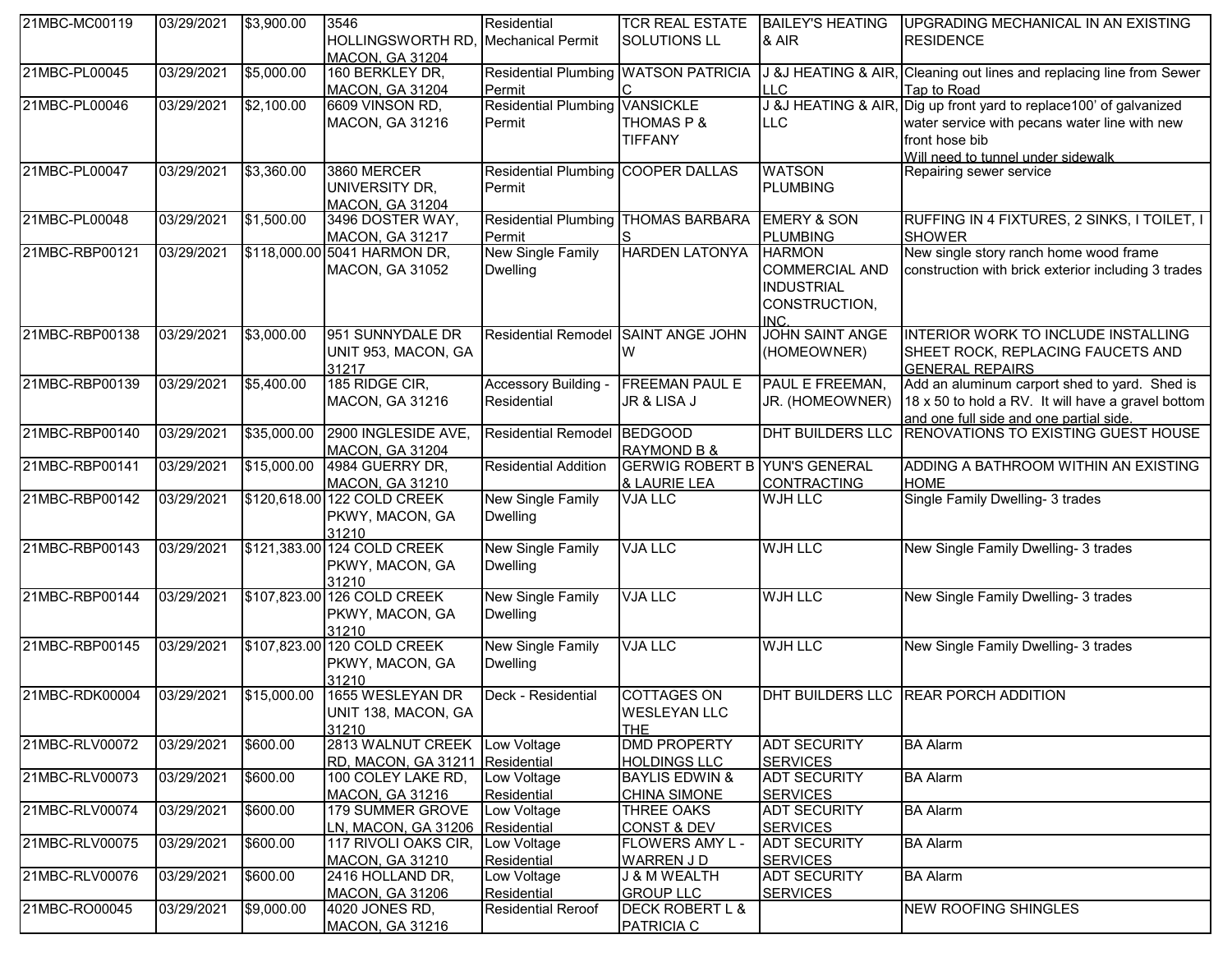| 21MBC-RO00046  | 03/29/2021 | \$5,185.00  | 3021 PAIGE DR,<br>MACON, GA 31211                                   | <b>Residential Reroof</b>                   | <b>REID CAROL</b>                                              | <b>CROSBY ROOFING</b><br>CO.                                              | *PARTIAL SHINGLE ROOF REPLACEMENT<br>(3/29/21) * TPO FLAT ROOF SECTION *<br>SIDING REPAIR (3/29/2021)                                |
|----------------|------------|-------------|---------------------------------------------------------------------|---------------------------------------------|----------------------------------------------------------------|---------------------------------------------------------------------------|--------------------------------------------------------------------------------------------------------------------------------------|
| 21MBC-RO00047  | 03/29/2021 | \$8,030.50  | 3560 SOUTH WALDEN Residential Reroof<br>RD, MACON, GA 31216         |                                             | <b>SAULS BRIAN K</b>                                           | <b>CROSBY ROOFING</b><br>CO.                                              | FULL ARC SHINGLE ROOF REPLACEMENT<br>(3/30/21)                                                                                       |
| 21MBC-RO00048  | 03/29/2021 | \$4,529.00  | 3372 THUNDERBIRD<br>RD, MACON, GA 31217                             | <b>Residential Reroof</b>                   | PAULDO JAMES JR - CROSBY ROOFING<br><b>BERTHA</b>              | CO.                                                                       | FULL SHINGLE ROOF REPLACEMENT<br>(3/30/21)                                                                                           |
| 21MBC-SGN00009 | 03/29/2021 | \$4,000.00  | 3268 AVONDALE MILL Sign Permit<br>RD, MACON, GA 31216               |                                             | <b>BIBB MT ZION</b><br><b>BAPTIST CHURCH</b>                   | <b>STAFFORD</b><br><b>BUILDERS &amp;</b><br>CONSULTANTS,<br>INC.          | 3 directional signs and replace the current<br>building sign for a church                                                            |
| 21MBC-CBP00109 | 03/30/2021 |             | \$220,000.00 781 SPRING ST,<br><b>MACON, GA 31201</b>               | <b>Tenant Finish</b>                        | <b>MEDICAL CENTER</b><br>OF CENTRAL GA                         | <b>UPWARD</b><br>CONSTRUCTION,<br><b>LLC</b>                              | Tenant buildout of existing space for Dua<br>Vietnamese Noodle Soup restaurant.                                                      |
| 21MBC-CBP00125 | 03/30/2021 | \$7,605.00  | 2050 MERIWOOD DR<br>BLDG 112, MACON, GA Remodel<br>31211            | Commercial                                  | <b>WALNUT HILLS</b><br><b>APARTMENTS</b>                       | <b>RCM</b><br><b>CONSTRUCTION</b><br>MANAGEMENT. LLC                      | <b>EXTERIOR SIDING REPLACMENT</b>                                                                                                    |
| 21MBC-CBP00126 | 03/30/2021 | \$11,407.50 | 2050 MERIWOOD DR Commercial<br>BLDG 113, MACON, GA Remodel<br>31211 |                                             | <b>WALNUT HILLS</b><br><b>APARTMENTS</b>                       | <b>RCM</b><br><b>CONSTRUCTION</b><br><b>MANAGEMENT, LLC</b>               | <b>EXTERIOR SIDING REPLACEMENT</b>                                                                                                   |
| 21MBC-EL00326  | 03/30/2021 | \$600.00    | 3720 CASE ST UNIT B. Residential Electrical<br>MACON, GA 31204      | Permit                                      | <b>FLOWERS</b><br><b>CORNELIUS &amp;</b>                       | PESCO--PITTS<br>ELECTRICAL<br>SERVICE CO.                                 | <b>REWIRE</b>                                                                                                                        |
| 21MBC-EL00327  | 03/30/2021 | \$600.00    | 3546<br>HOLLINGSWORTH RD, Permit<br><b>MACON, GA 31204</b>          | <b>Residential Electrical</b>               | <b>TCR REAL ESTATE</b><br>SOLUTIONS LL                         | PESCO--PITTS<br>ELECTRICAL<br>SERVICE CO.                                 | <b>REWIRE</b>                                                                                                                        |
| 21MBC-EL00328  | 03/30/2021 | \$150.00    | 1711 DOWNING CIR,<br><b>MACON, GA 31206</b>                         | <b>Residential Electrical</b><br>Permit     | <b>MILFORD CHARLES</b>                                         | <b>FOCUS ELECTRIC</b><br>CO.                                              | <b>RECONNECT SERVICE</b>                                                                                                             |
| 21MBC-EL00329  | 03/30/2021 | \$1,800.00  | 2931 MARTHA ANN<br>BLVD, MACON, GA<br>31216                         | Permit                                      | Residential Electrical D & E REAL ESTATE AMJ ELECTRICAL<br>LLC |                                                                           | REMOVE AND REPLACE PANEL AND<br><b>METERBASE</b>                                                                                     |
| 21MBC-RBP00147 | 03/30/2021 |             | \$120,618.00 122 COLD CREEK<br>PKWY, MACON, GA<br>31210             | New Single Family<br><b>Dwelling</b>        | <b>VJA LLC</b>                                                 | <b>WJH LLC</b>                                                            | New Single Family Dwelling- 3 Trades                                                                                                 |
| 21MBC-RBP00148 | 03/30/2021 | \$30,000.00 | 3720 CASE ST UNIT<br>A/B, MACON, GA 31204                           | <b>Residential Remodel</b>                  | <b>FLOWERS</b><br><b>CORNELIUS &amp;</b><br><b>JANICE</b>      |                                                                           | <b>REMODEL OF DUPLEX</b>                                                                                                             |
| 21MBC-RO00049  | 03/30/2021 | \$6,000.00  | 2112 KNIGHTSBRIDGE Residential Reroof<br>RD, MACON, GA 31211        |                                             | <b>BENTON JOE &amp;</b><br><b>THOMASIA L</b>                   | <b>CROSBY ROOFING</b><br>CO.                                              | FULL SHINGLE ROOF REPLACEMENT<br>(4/1/2021)                                                                                          |
| 21MBC-RO00050  | 03/30/2021 | \$10,768.75 | 1425 LONE OAK DR,<br><b>MACON, GA 31211</b>                         | <b>Residential Reroof</b>                   | WILLIAMS MICHAEL CROSBY ROOFING                                | CO.                                                                       | FULL SHINGLE ROOF REPLACEMENT<br>(4/1/2001)                                                                                          |
| 21MBC-RO00051  | 03/30/2021 | \$6,799.50  | 204 ASHTON CT,<br>IMACON. GA 31220.                                 | <b>Residential Reroof</b>                   | <b>CAREY VINCENT M</b>                                         | <b>CROSBY ROOFING</b><br>ICO.                                             | <b>FULL SHINGLE ROOF REPLACEMENT</b><br>(3/31/2021)                                                                                  |
| 2017-00002137  | 03/31/2021 |             | 8802 HOPEWELL RD,<br>LIZELLA, GA 31052                              | <b>New Single Family</b><br><b>Dwelling</b> | <b>PYLES BRYANT</b>                                            |                                                                           | 960 SF HEATED, 300 SF UNHEATED;<br>ELECTRICAL & PLUMBING INCLUDED ON<br>PERMIT - ONWER GOING TOTAL ELECTRIC<br>WILLIAM HOLLEY, OWNER |
| 21MBC-CBP00111 | 03/31/2021 |             | \$600,000.00 5080 RIVERSIDE DR<br>Unit 438, MACON, GA<br>31210      | Commercial<br>Remodel                       | THE HIGBEE CO                                                  | <b>RECONN</b><br><b>CONSTRUCTION</b><br><b>SERVICES</b>                   | Tenant Improvement. Building a Nail Salon.<br>Including Mechanical, Plumbing, Electric -<br><b>Sprinkler Fire Trades</b>             |
| 21MBC-EL00330  | 03/31/2021 | \$1,500.00  | 212 PINNACLE CT,<br><b>MACON, GA 31052</b>                          | <b>Residential Electrical</b><br>Permit     | LONG JIMMIE D                                                  | SPEIR &<br><b>ASSOCIATES</b><br><b>ELECTRICAL</b><br>CONTRACTORS,<br>INC. | Rework outdoor service                                                                                                               |